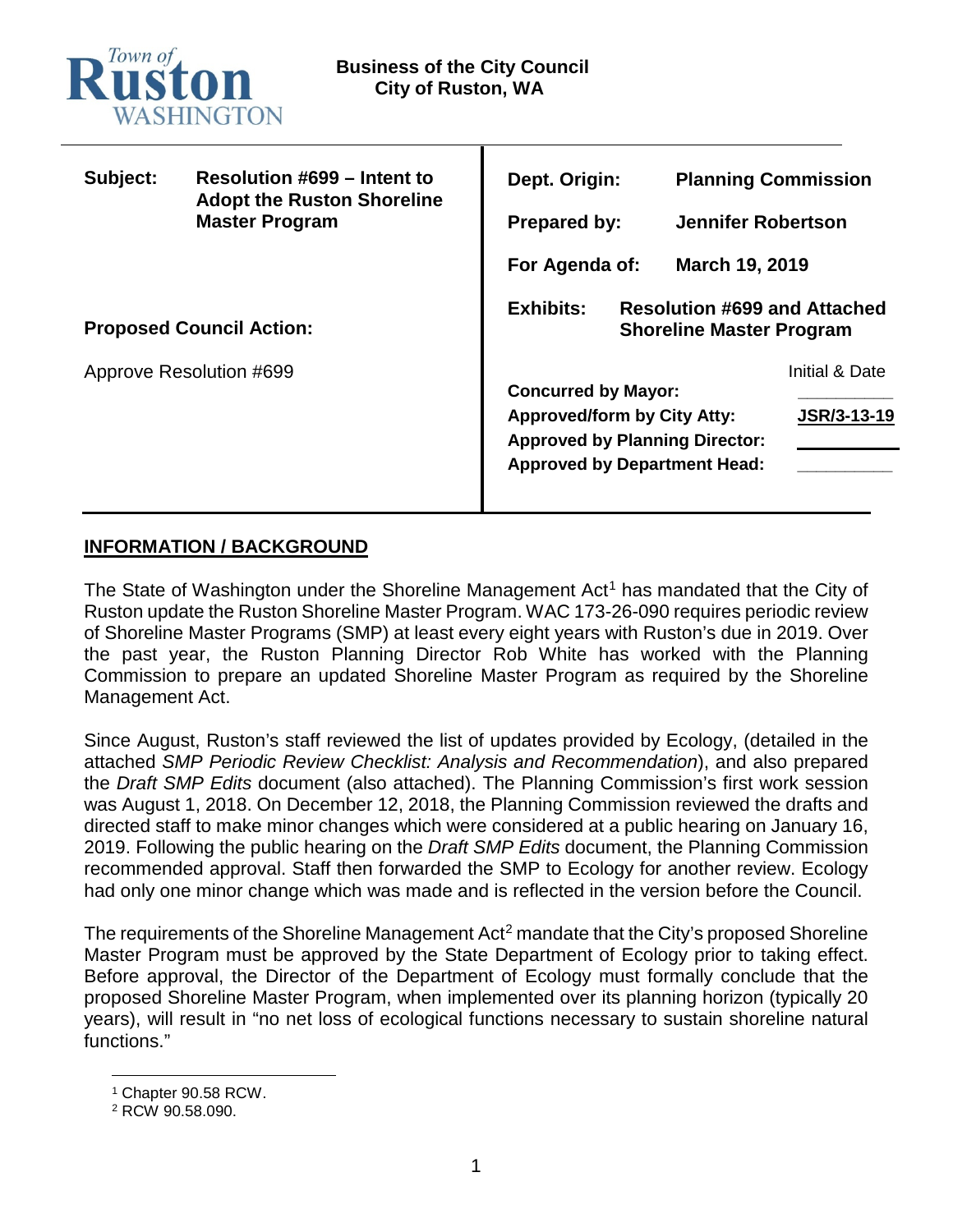Thus, in order to fully implement the SMP in Ruston, approval by the Department of Ecology is a prerequisite.[3](#page-1-0) The review process by the Department of Ecology includes a minimum 30-day comment period. The review process at Ecology has been averaging three to six months for other jurisdictions. Therefore, rather than pass the SMP by ordinance with an uncertain effective date, staff is recommending that the Council instead adopt a resolution expressing its intent to adopt the attached SMP and directing staff to submit the SMP draft for approval by the Department of Ecology. After review and approval by Ecology, staff will bring back the SMP in final ordinance form for consideration and adoption by the City Council.

# **FISCAL CONSIDERATION**

N/A

# **BOARD OR COMMITTEE RECOMMENDATION**

The Planning Commission recommends **approval** of the updated Shoreline Master Program for the City of Ruston.

# **RECOMMENDATION / MOTION**

It is recommended that Council approve Resolution #699.

MOTION: I move to approve Resolution #699 to express the Council's intent to adopt the updated Shoreline Master Program upon the State Department of Ecology's approval, directing the Ruston Planning Director to submit the updated Shoreline Master Program to the Department of Ecology for review, and directing the City Clerk to place the Shoreline Master Program onto the Council agenda for adoption by Ordinance after such approval is granted.

<span id="page-1-0"></span> <sup>3</sup> RCW 90.58.090.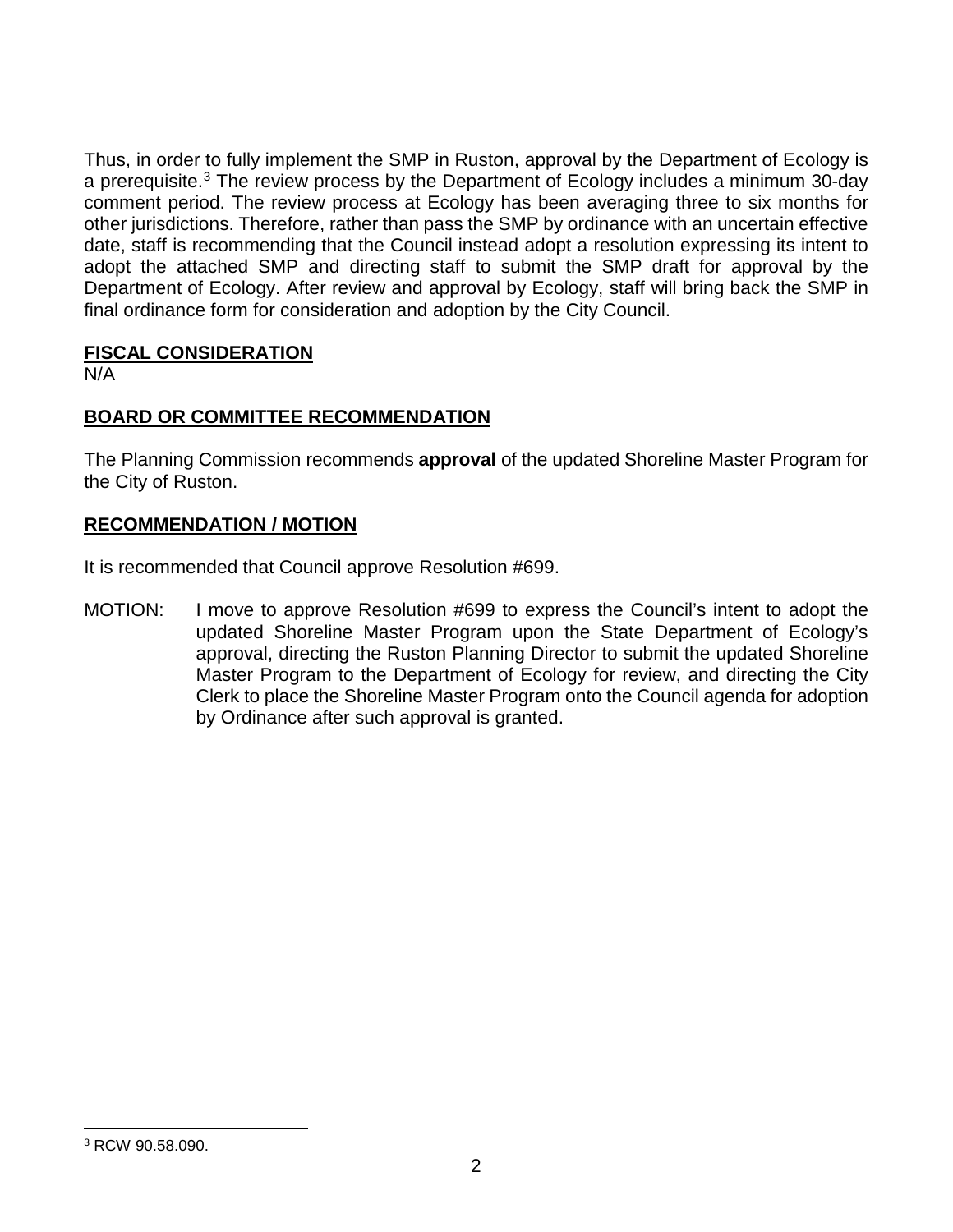#### **RESOLUTION NO. 699**

# **A RESOLUTION OF THE CITY COUNCIL OF THE CITY OF RUSTON, WASHINGTON, EXPRESSING THE INTENT TO ADOPT AN UPDATE OF THE SHORELINE MASTER PROGRAM AND AUTHORIZING THE SUBMITTAL OF THIS PROPOSED SHORELINE MASTER PROGRAM UPDATE TO THE WASHINGTON STATE DEPARTMENT OF ECOLOGY.**

WHEREAS, the State of Washington under the Shoreline Management Act (Chapter 90.58 RCW) has mandated that the City of Ruston update the Ruston Shoreline Master Program; and

WHEREAS, the requirements of the Shoreline Management Act (RCW 90.58.090) mandate that the City's proposed Shoreline Master Program must be approved by the State Department of Ecology (DOE) prior to taking effect; and

WHEREAS, before approval, the Director of DOE must formally conclude that the proposed Shoreline Master Program, when implemented over its planning horizon (typically 20 years), will result in "no net loss of ecological functions necessary to sustain shoreline natural functions"; and

WHEREAS, the City Planning Commission has been studying and working on the Shoreline Master Program Update since 2018; and

WHEREAS, the Planning Commission held three public meetings, including one public hearing, as follows: Work Study Sessions: August 1, 2018 and December 5, 2018, PC Public Hearing Date: January 16, 2019; and

WHEREAS, the Ruston Planning Commission and Ruston Staff have conducted a careful review of the most current, accurate and complete scientific information available regarding the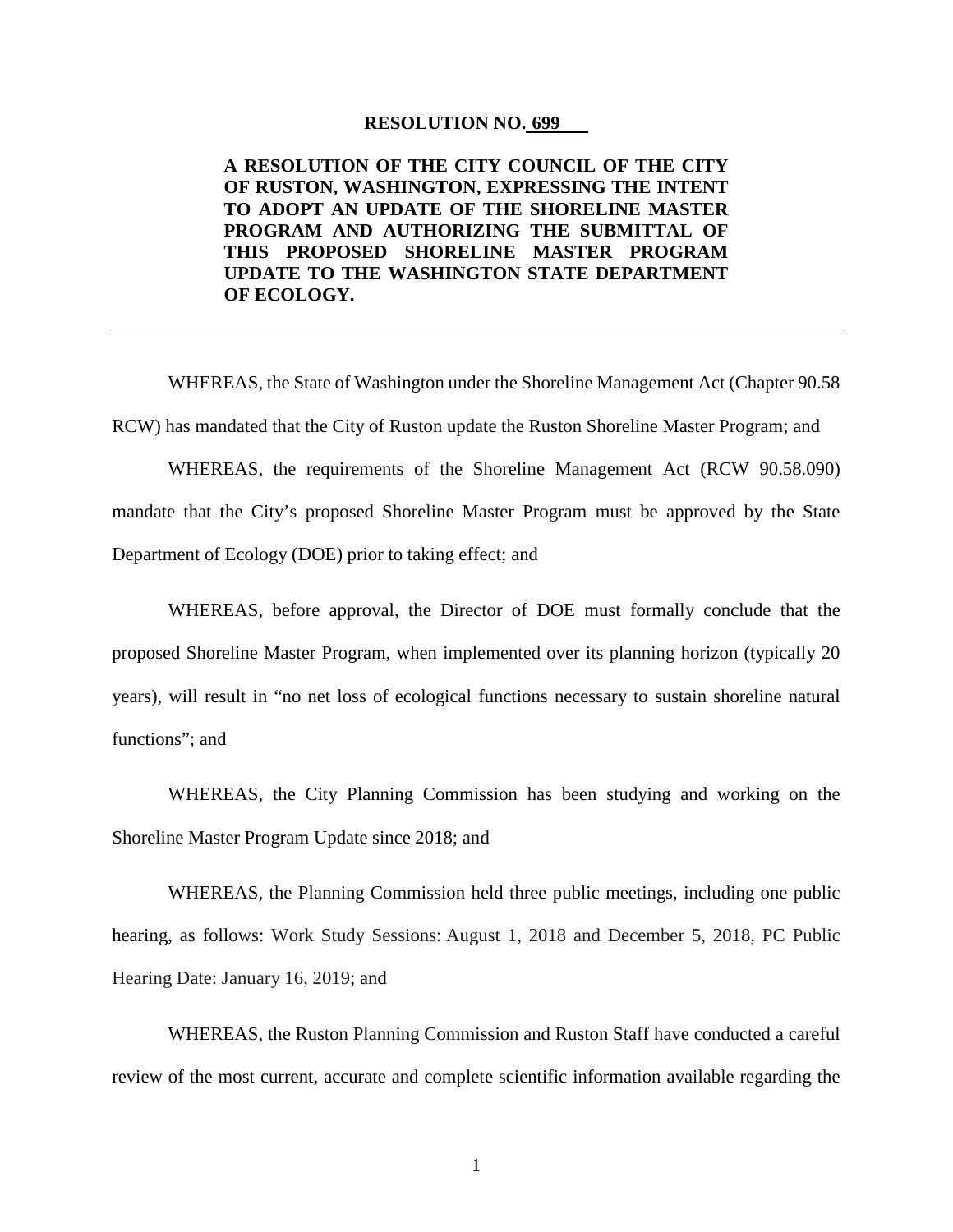shorelines within the jurisdiction of Ruston, and concluded that the proposed Shoreline Master Program, when implemented over the next 20 years, will result in no net loss of ecological functions; and

WHEREAS, the SEPA Responsible Official has issued a Determination of Nonsignificance on January 7, 2019 which has not been appealed; and

WHEREAS, in accordance with RCW 36.70A.106, this amending ordinance was sent on to the State Department of Commerce with a request for expedited review comment; and

WHEREAS, the State Department of Commerce acknowledged receipt of the ordinance and granted expedited review on January 22, 2019; and

WHEREAS, the required number of days have passed since the ordinance was sent to the Department of Commerce and no comments were returned; and

WHEREAS, the City of Ruston sent the draft Shoreline Master Program to the Department of Ecology to obtain comments of the updated Plan prior to the public hearing; and

WHEREAS, shortly after submission of the Ruston Shoreline Master Program to the Department of Ecology, on December 12, 2018, the Department provided the City of Ruston with required modifications to the City's Shoreline Master Program; and

WHEREAS, the City made the modifications in accordance with the Department of Ecology's input; and

WHEREAS, on January 16, 2019 the Planning Commission considered the Department of Ecology's required modifications and held a public hearing on this issue with the revisions included in the public hearing draft; and

2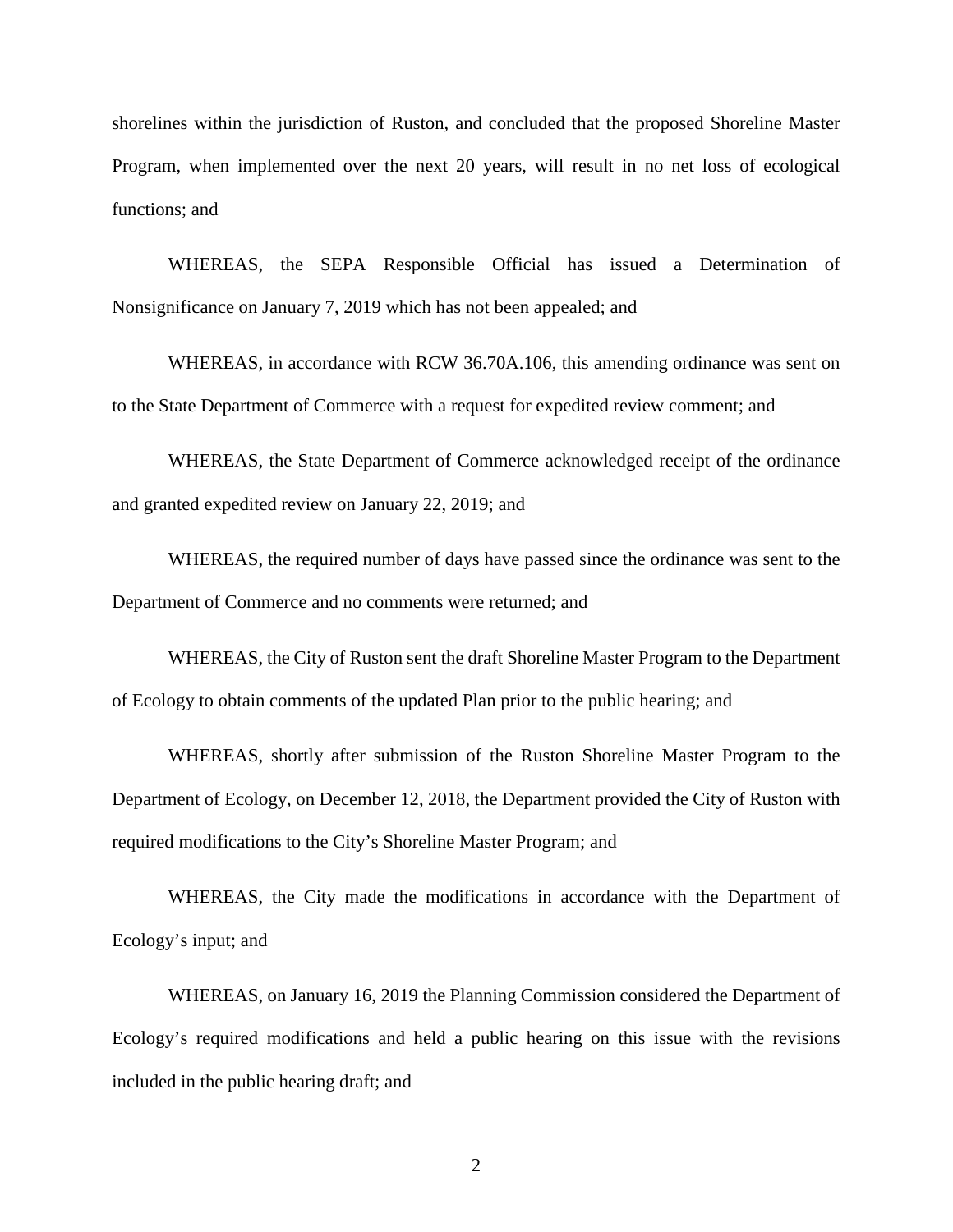WHEREAS, following the hearing and deliberations on the required modifications, the Planning Commission unanimously recommended approval of the same; and

WHEREAS, the updated draft was transmitted to the Department of Ecology following the public hearing; and

WHEREAS, shortly after submission of the Ruston Shoreline Master Program to the Department of Ecology, on March 13, 2019, the Department provided the City of Ruston with one additional required modification to the City's Shoreline Master Program which was limited to the removal of a single duplicative reference; and

WHEREAS, the City has made that minor change in the version that is in front of the City Council for approval and direction to send to DOE for formal review and approval; and

WHEREAS, the updated Shoreline Master Program is attached as Exhibit "A"; and

WHEREAS, the Ruston City Council agrees with the Planning Commission's recommendation to approve the updated Shoreline Master Program;

# **NOW, THEREFORE, BE IT RESOLVED, BY THE MAYOR AND THE CITY COUNCIL OF THE CITY OF RUSTON, WASHINGTON, AS FOLLOWS:**

**Section 1. Statement of Intent to Adopt the Ruston Shoreline Master Program Update.** The Ruston City Council hereby declares that it intends to adopt Exhibit "A" as Ruston's Shoreline Master Program upon approval from the Washington State Department of Ecology.

**Section 2. Direction to Transmit to Ecology.** The Ruston City Planning Director is hereby authorized and directed to submit the Ruston Shoreline Master Program Update (including this Resolution and all other required submittal documents) to the Washington State Department of Ecology for final review and approval.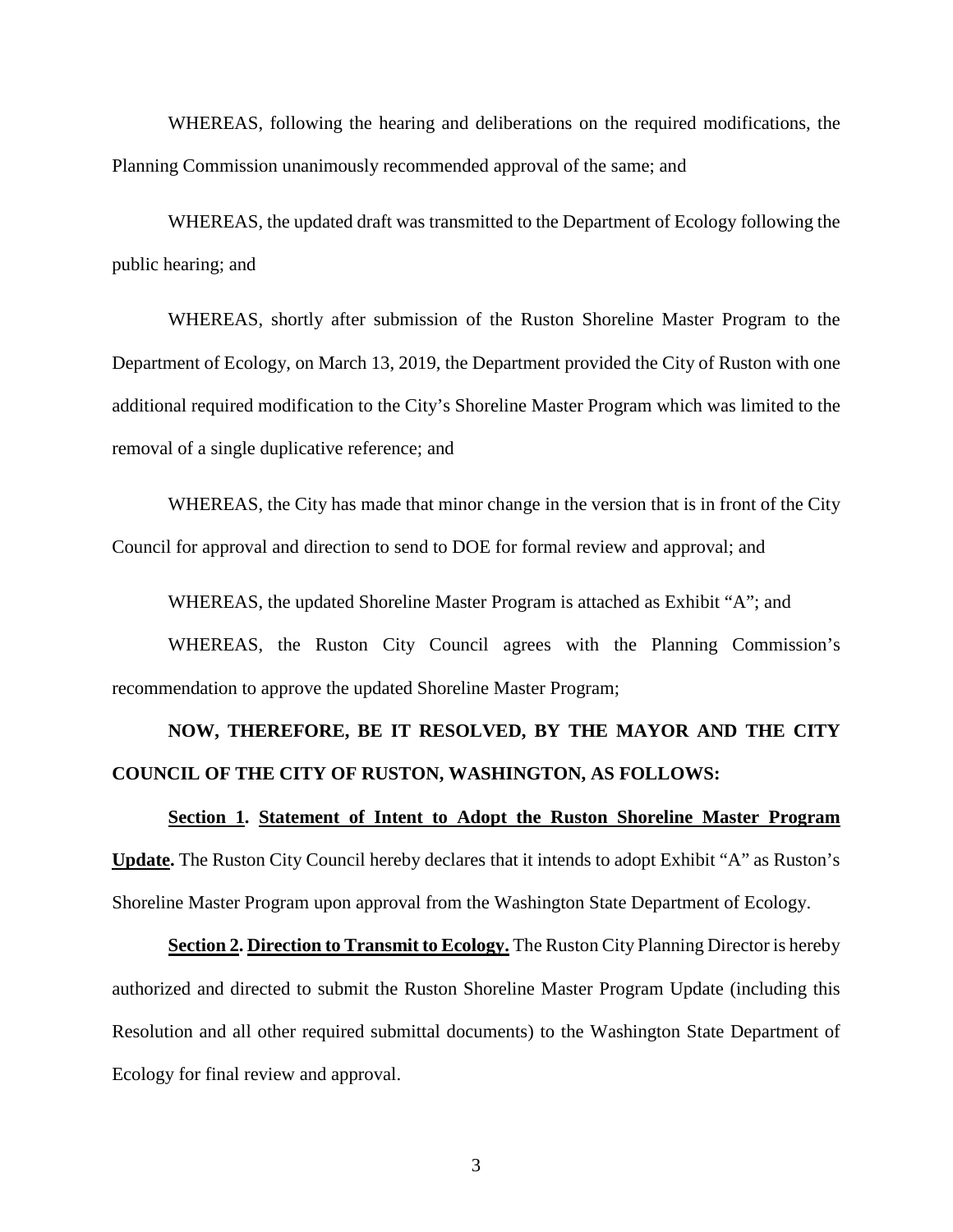**Section 3. Direction to City Clerk.** Upon receipt of approval for the Ruston Shoreline Master Program Update from DOE, the City Clerk is hereby directed to place the Ruston Shoreline Master Program onto the Council Agenda for formal adoption by Ordinance.

RESOLVED this 19<sup>th</sup> day of March, 2019.

APPROVED:

ATTEST/AUTHENTICATED:

Bruce Hopkins, Mayor

Judy Grams, City Clerk

FILED WITH THE CITY CLERK: PASSED BY THE CITY COUNCIL: RESOLUTION NO.: 699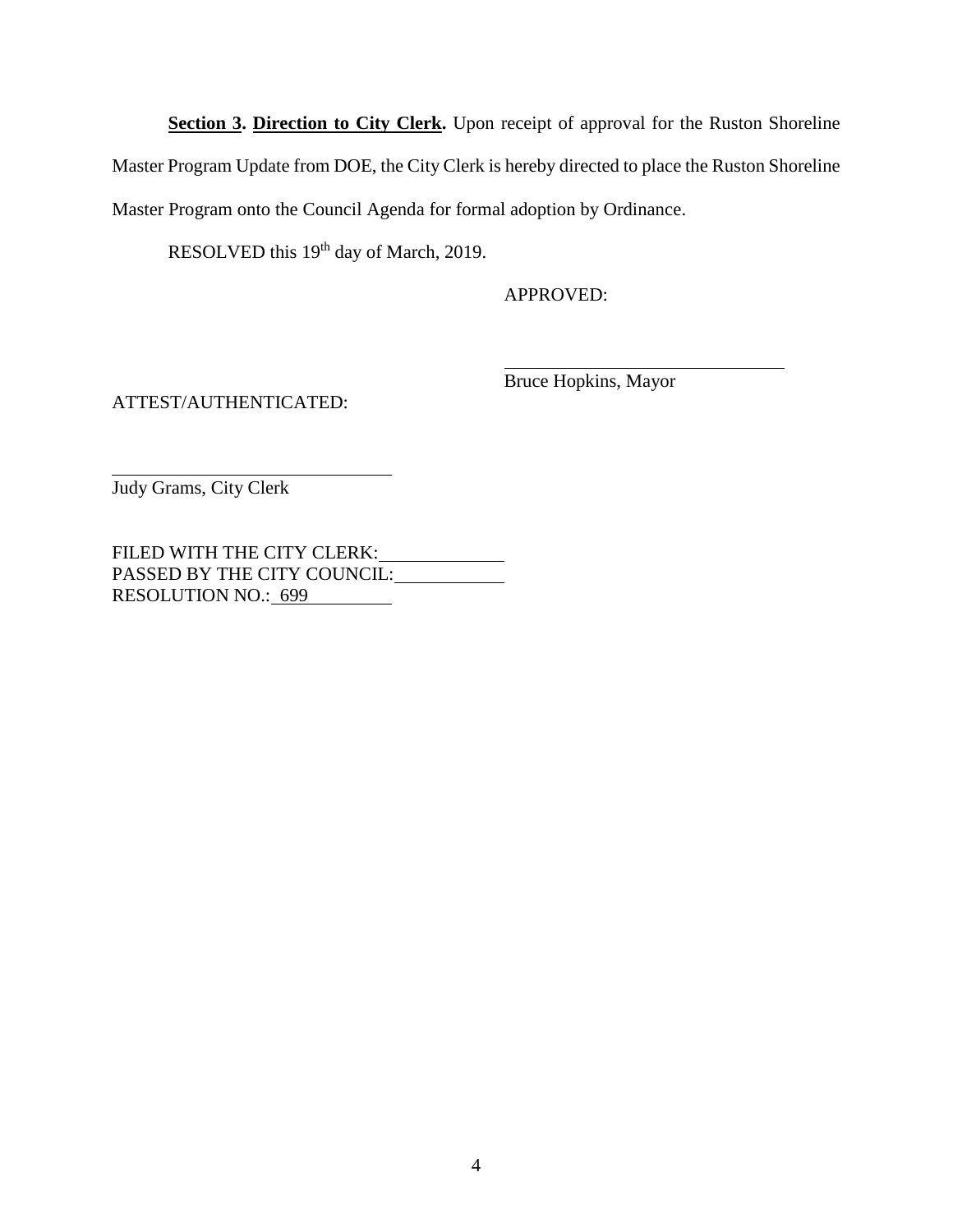

# **Draft Shoreline Master Program (SMP) Edits**

Last Updated: **March 12, 2019**

Please note that all draft language in this document is highlighted in yellow, with deleted language shown in **strike-out** and proposed language shown **underlined**. For a detailed explanation of specific changes please refer to the associated document titled "*Ecology Checklist: Analysis and Recommendations"* within the Planning Commission packet materials for the December 12, 2018 public meeting.

#### **Chapter 15.01 - SHORELINE MASTER PROGRAM 15.01.010 - Introduction.**

The Ruston Shoreline Master Program (SMP) update fulfills the requirements of the Washington State Shoreline Management Act (SMA) and associated guidelines "to prevent the inherent harm in an uncoordinated and piecemeal development of the state's shorelines." The SMP balances local needs, interests and character with the general public's interests in protecting key shoreline environments and important resources. The overarching goal is meant to strike a balance among private ownership, public access, and public protection of the state's shorelines.

The SMA establishes a broad policy preference for shoreline uses that protect water quality and the natural environment, that depend on proximity to the shoreline, and preserve and enhance public access and public recreational opportunities. New uses and developments will follow regulations established by a set of goals and policies designed to avoid and/or mitigate for impacts to the environment while protecting property rights. Existing legally established uses and developments are allowed to continue as "grandfathered."

The SMA Guidelines require that an SMP result in "no net loss" of shoreline ecological functions. This SMP accomplishes that requirement through its goals, policies, and regulations noted above providing restoration program and enhancement incentives to offset the cumulative impacts of new shoreline uses and developments over time.

- (a) Purpose and Intent. The purposes of this Shoreline Master Program are:
	- (1) To promote the health, safety, and general welfare of the community by providing long range, comprehensive policies and effective, reasonable regulations for development, use, and restoration of Ruston's shorelines; and
	- (2) To manage shorelines in a positive, effective, balanced and equitable manner consistent with requirements established by the Shoreline Management Act (the Act) contained in the Revised Code of Washington (RCW) 90.58, and the State Shoreline Guidelines in Washington Administrative Code (WAC) 173-26.
	- (3) To maintain the ecological functions of Ruston's shorelines.
- (b) Title. This document shall be known and cited as "The Ruston Shoreline Master Program," referred to herein as the "SMP," or the "Program."
- (c) Applicability.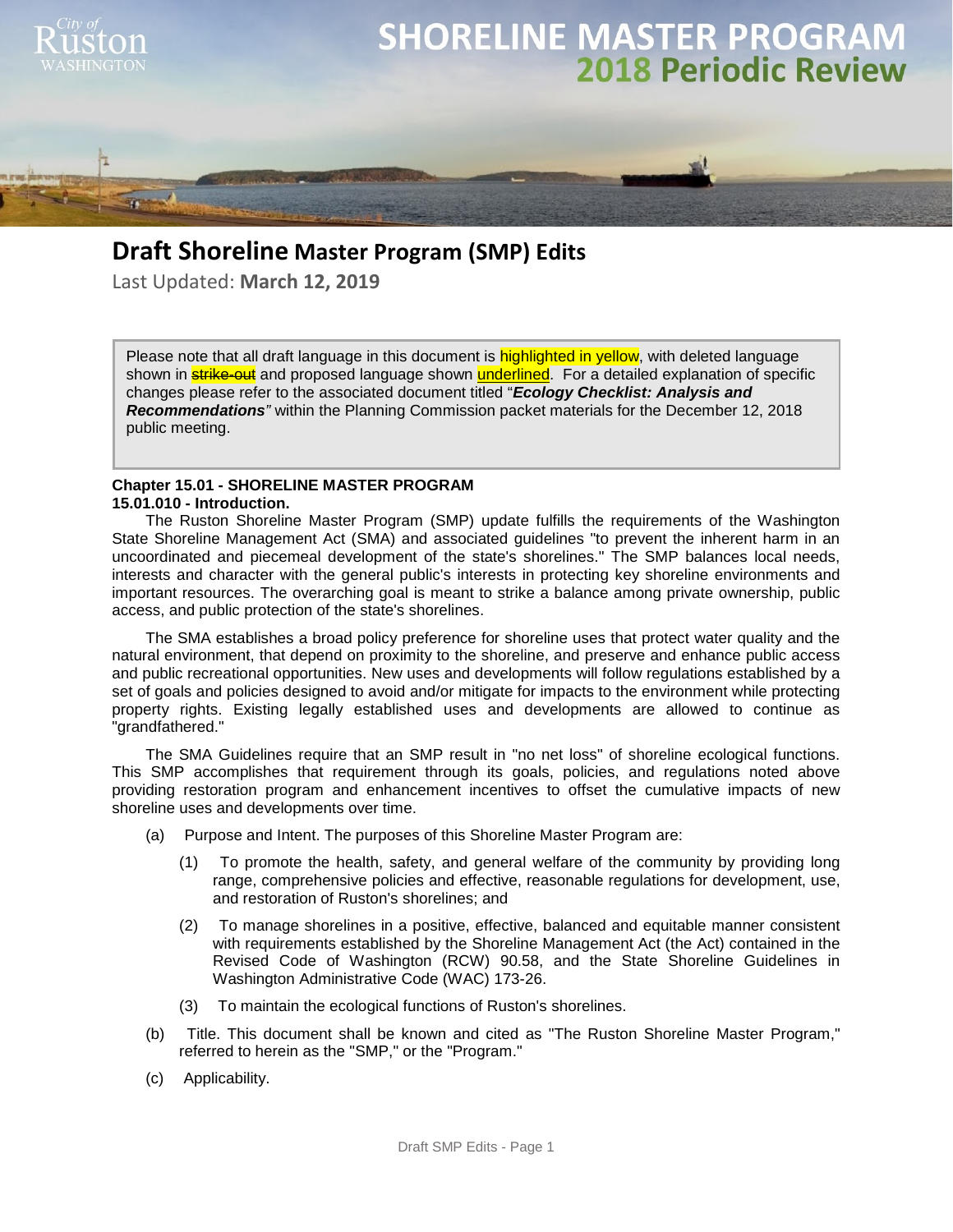- (1) All proposed uses and development, as defined in RMC 15.01.020 (the definitions section of this Program) occurring within the shoreline jurisdiction (see RMC 15.01.010 for a description of the jurisdiction) shall comply with this Program, WAC 173-26 and 27 and RCW 90.58. This Program regulates all uses and developments within the shoreline jurisdiction whether or not a shoreline permit is required. This Program will regulate all development proposed after the effective date of the Program.
- (2) For the purposes of this SMP, shoreline uses and developments shall be classified as follows:
	- (A) Permitted uses and developments these are allowed uses and development that are consistent with this Program and RCW 90.58.030. Such uses/development shall require a shoreline substantial development permit, a shoreline conditional use permit, a statement that the use/development is exempt from a shoreline substantial development permit, or a determination that an exempt use/development is consistent with this Program during land use / building permit review. Development within the shoreline jurisdiction that does not meet the bulk or dimensional standards of this Program shall require a shoreline variance.
	- (B) Prohibited uses and developments uses and developments that are inconsistent with this Program and/or RCW 90.58 and which cannot be allowed through any shoreline permit or variance.
- (3) This Program shall apply to:
	- (A) All of the lands and waters of Ruston that meet the definition of shorelines of the state in RMC 15.01.020 and RCW 90.58.030. This includes all areas waterward of the OHWM extending to Ruston's legal in-water jurisdictional boundary and any areas landward of the OHWM that meet the definition of shorelands in RMC 15.01.020; and
	- (B) Every person, individual, firm, partnership, association, organization, local or state governmental agency, public or municipal corporation, or other entity proposing or undertaking any new use and/or development in the Ruston shoreline jurisdiction.
- (4) Existing lawfully established uses and developments are not subject to regulations of this Program until or unless there is a change in use or development. Shoreline property owners are encouraged to consult the Planning Department to determine if a proposed use or development activity requires review under this Program.
- (5) The provisions of this Program shall not apply to lands held in trust by the United States for Indian Nations, tribes or individuals.
- (d) Authority. This Shoreline Master Program is adopted under the authority granted by RCW 90.58 and WAC 173-26.
- (e) Shoreline Jurisdiction.
	- (1) The policies and regulations of this Program shall apply to all shorelands within Ruston as defined in RMC 15.01.020 and RCW 90.58.030.
	- (2) Ruston determines the extent of shoreline jurisdiction on a case-by-case basis in conjunction with a development proposal, permit request, or request for statement of exemption. The landward extent of shoreline jurisdiction is measured from the OHWM and includes associated wetlands. The OHWM shall be determined based on site-specific observation and assessment using accepted protocols and criteria in accordance with RCW 90.58.030(2) and WAC 173-22-040.
	- (3) No streams or wetlands meeting the definition of "shoreline" are included within Ruston limits as of adoption of this Program.
- (f) Governing Principles.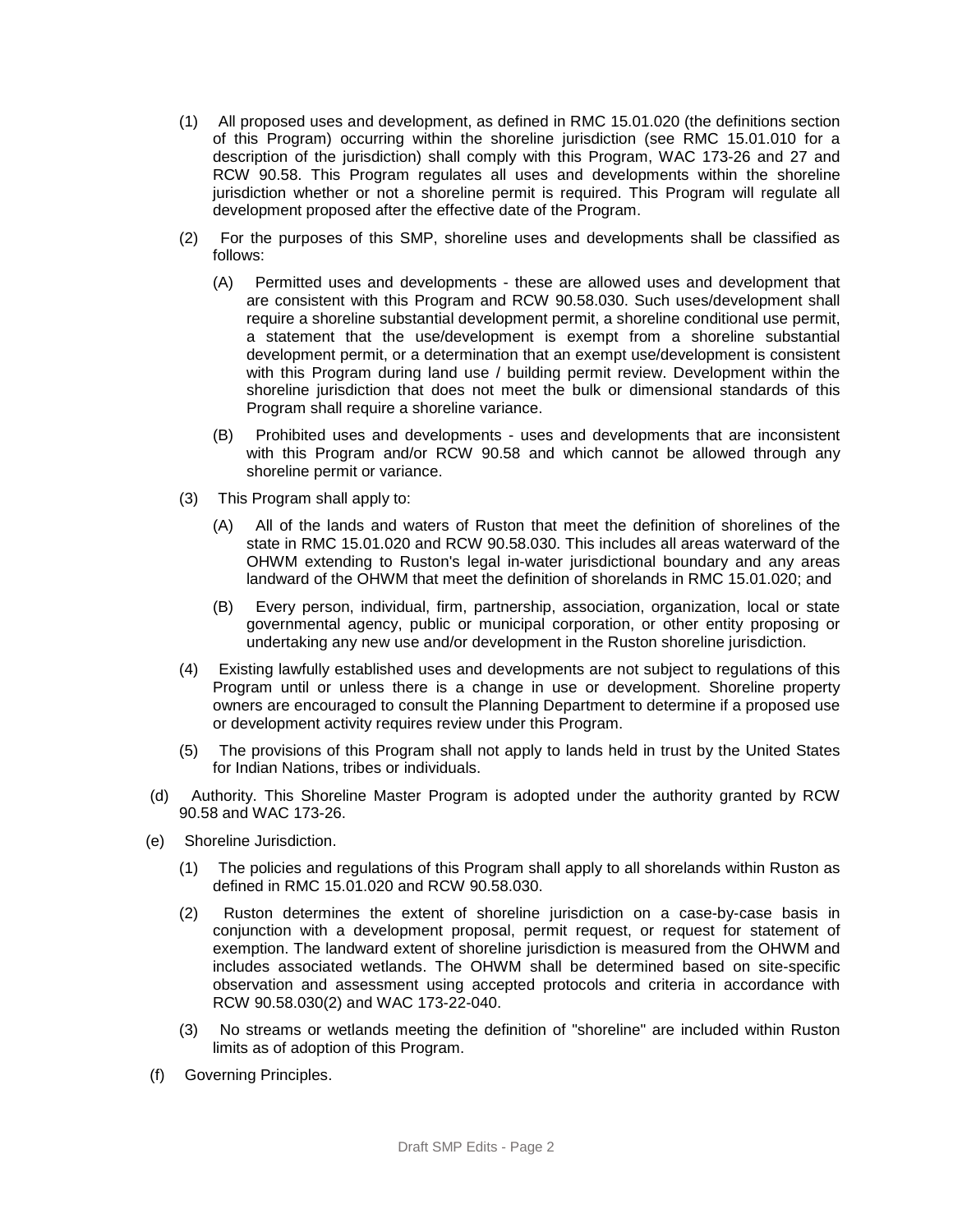- (1) The goals, policies and regulations of this Program are informed by the Governing Principles in the policy statements of RCW 90.58.
- (2) Any inconsistencies between this Program and the Act must be resolved in accordance with the Act.
- (3) Regulatory or administrative requirements of this Program must not unconstitutionally infringe upon private property rights or result in an unconstitutional taking of private property.
- (4) The territorial jurisdictions of the SMP planning function and regulatory function are legally distinct. The planning function may, and in some circumstances must, look beyond the territorial limits of the shoreline jurisdiction.
- (5) The policies and regulations established by the Program must be integrated and coordinated with the Ruston Comprehensive Plan and the development regulations in the Ruston Municipal Code (RMC).
- (6) Protecting the shoreline environment is an essential statewide policy goal, consistent with other statewide policy goals in WAC 173-26. This Program protects shoreline ecology from impairments in the following ways:
	- (A) By including regulations and regulatory incentives designed to protect shoreline ecological functions, and restore impaired ecological functions where such functions have been identified; and
	- (B) By including policies and regulations that require mitigation of adverse impacts in a manner that ensures no net loss of shoreline ecological functions in a manner that is consistent with RCW 90.58 and WAC 173-26-201(2)(e)(i).
	- (C) By including policies and regulations that require consideration of cumulative impacts of anticipated and reasonable future development in a manner that ensures no net loss of shoreline ecological functions.
- (g) Relationship to Plans, Policies and Regulations.
	- (1) Uses, alterations and developments regulated by this Program are subject to applicable provisions of the Ruston Municipal Code (RMC), the Ruston Comprehensive Plan, the Shoreline Management Act (RCW 90.58), the Growth Management Act (RCW 36.70A), State Environmental Policy Act (RCW 43.21C and WAC 197-11), and other local, state and federal laws.
	- (2) This Program shall be implemented according to the definitions contained in RMC 15.01.020. Where definitions contained in this Program conflict or differ from definitions contained in other sections of the RMC, these definitions shall prevail.
	- (3) Unless otherwise stated, where this Program makes reference to any RCW, WAC, or other federal, state or local law or regulation, the most recent amendment or current edition shall apply.
	- (4) In the event the regulations of this Program differ from other applicable Ruston policies or regulations, the more restrictive provisions shall apply.
- (h) Critical Areas Regulations. There are no identified critical areas within Ruston's shoreline jurisdiction.
- (i) Effective Date. This Program and all amendments thereto shall become effective 14 days from the date of the Department of Ecology's written notice of final action.
- (j) Liberal Construction. In accordance with RCW 90.58.090, this Program is exempt from the rule of strict construction; therefore this Program shall be liberally construed to give full effect to its goals, policies and regulations.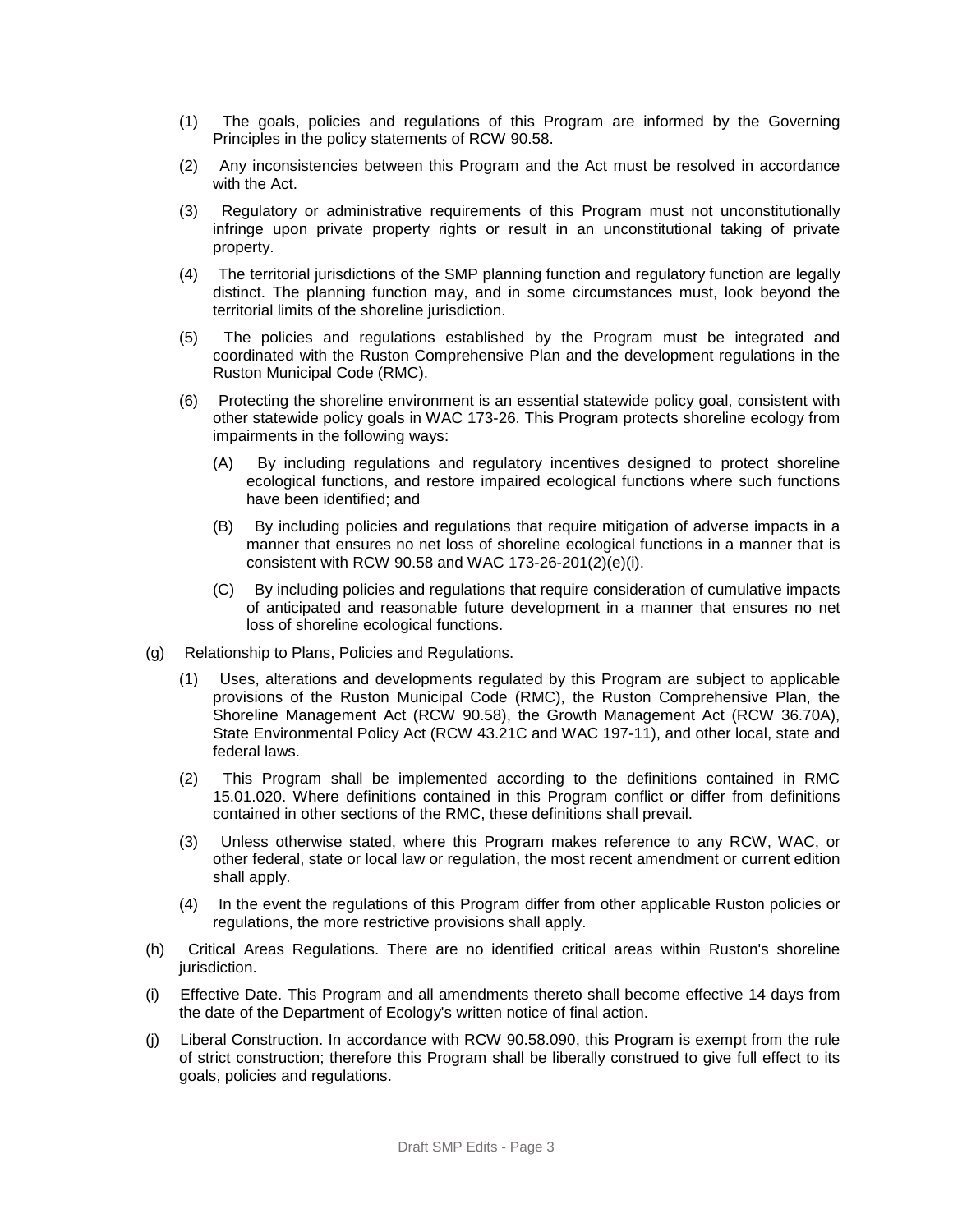(k) Severability. If any section or provision of this Program is declared invalid such declaration shall not affect the validity of this Program as a whole.

#### **15.01.020 - Definitions.**

The following are definitions for terms used within this Master Program:

"Act" means the Washington State Shoreline Management Act, Chapter 90.58 RCW (WAC 173-26- 020).

"Active use area" means the portion of a vegetation enhancement area that has no specific vegetation requirements.

"Agriculture" means the act of cultivating land, raising crops, and/or feeding, breeding, and raising livestock; farming.

"Amendment" means a revision, update, addition, deletion, and/or re-enactment of the Ruston Shoreline Master Program (WAC 173-26-020).

"Aquaculture" means the cultivation of aquatic animals and plants, especially fish, shellfish, and seaweed, in natural or controlled marine or freshwater environments.

"Associated wetland" means wetlands that are in proximity to and either influence or are influenced by tidal waters or a lake, river or stream that are subject to the Shoreline Management Act.

"Average grade level" means the average of the natural or existing topography of the portion of the lot, parcel, or tract of real property which will be directly under the proposed building or structure: In the case of structures to be built over water, average grade level shall be the elevation of the ordinary high water mark. Calculation of the average grade level shall be made by averaging the ground elevations at the midpoint of all exterior walls of the proposed building or structure (WAC 173-27-030).

"Backfill" means the placement of earth material behind a retaining wall or structure.

"Bank" means a rise or slope at the edge of a body of water or water course.

"Benthic" means the sediment surface and subsurface layers providing habitat for the microorganisms of Commencement Bay.

"Berm" means a constructed area of compacted earth that has been artificially mounded or placed against a wall or structure.

"Bioengineering" or "bio-stabilization" means the practice of using natural materials to stabilize shorelines and prevent erosion as an alternative to bulkheads. This may include use of rocks, bundles of stems, root systems, or other living plant material, fabric, or other soil stabilization techniques. Bioengineering projects often include fisheries habitat enhancement measures in project design (e.g., anchored logs, root wads, etc.).

"Boathouse" means a structure designed for the storage of vessels and not used as a residence or dwelling unit. Boathouses are to be distinguished from houseboats.

"Boating facilities" means a facility designed for use by boats such as, but not limited to, boat ramps, boat lifts, docks, and floats.

"Boat launch" or "boat ramp" means a slab, pad, rail, or graded slope specifically constructed and used for launching boats or other vessels.

"Boat lift" means a structure used for periodic lifting or lowering of vessels from the water for the purpose of dry berthing and/or maintenance.

"Breakwater" means an off-shore structure, either floating or not, that may or may not be connected to the shore, such structure being designed to absorb and/or reflect back into the water body the energy of the waves.

"Buffer" means a critical area or natural system buffer as designated by regulations in RMC 25.01.070RMC 30.70 Critical Areas Definitions.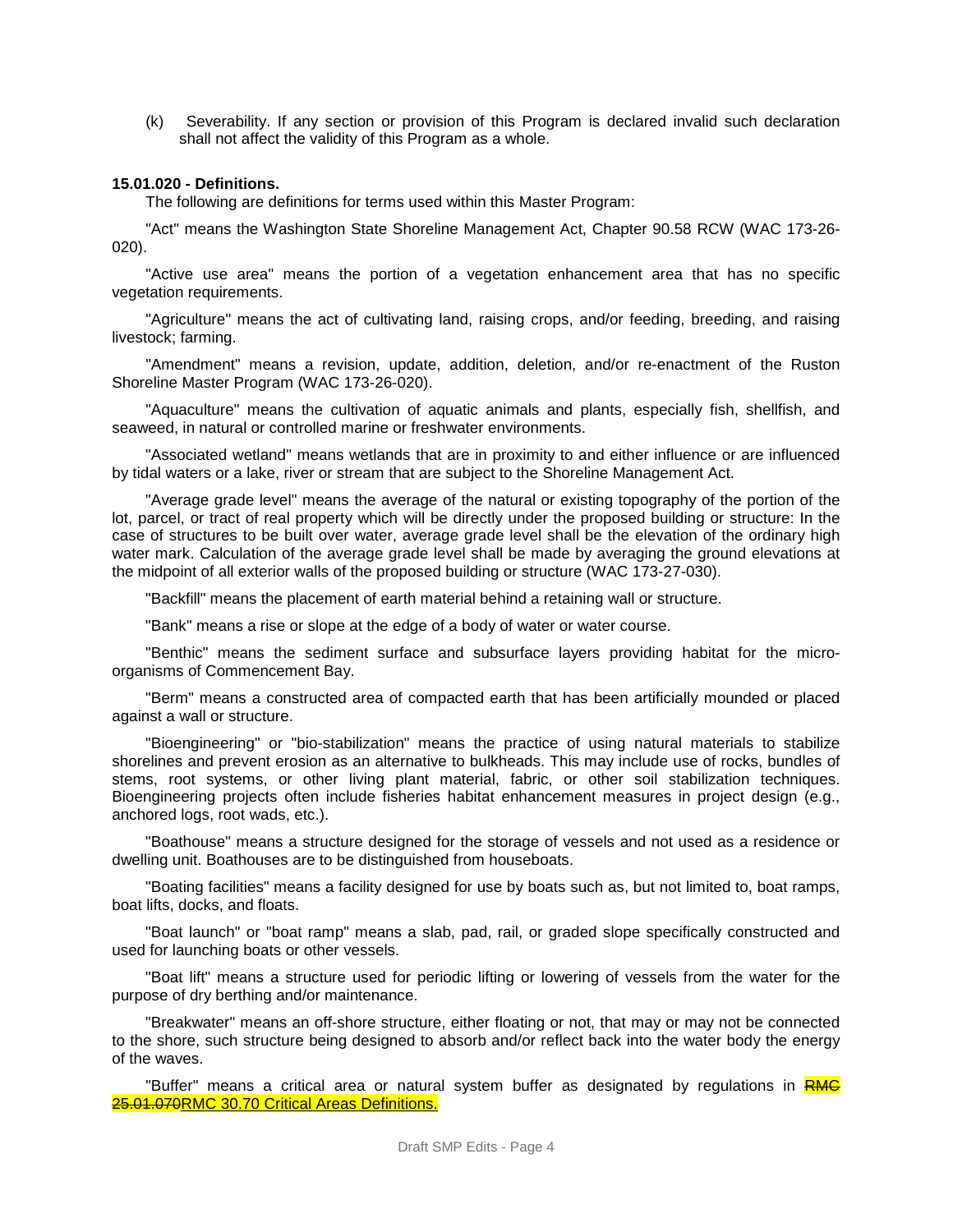"Building setback" means the minimum required distance between a structure and a lot line, easement, or shoreline setback, into which space a structure or the foundation of a building shall not extend.

"Bulkhead" means a vertical or nearly vertical structure placed parallel to the shoreline at or near the OHWM for purposes of armoring the shoreline and protecting structures from effects of erosion caused by wind or waves. Bulkheads generally consist of concrete, timber, steel, rock, or other material resistant to erosion.

"Bulkhead alternative" means a measure to achieve shoreline stabilization other than a wall or solid structure, erected at or above OHWM. Bulkhead alternatives provide for beach restoration and protection of property during storms, and may consist of large rocks or revetments integrated with vegetation and other materials. (see also bio-engineering/bio-stabilization).

"Clearing" means removal of vegetation or other organic plant matter by physical, mechanical, chemical, or any other means.

"Commercial (business)" means the purchase, sale, offering for sale, or other transaction involving the handling or disposition of articles, services, substances or commodities in office buildings, offices, structures or premises.

"Compatible" means uses or activities capable of existing together or in the vicinity of one another without disharmony or without generating effects or impacts that are disruptive to the normal use and enjoyment of surrounding property.

"Conservation" means the careful, prudent, and planned management of a natural resource to preserve ecological and shoreline functions and to prevent exploitation, destruction, or neglect.

"Covered moorage/canopy" means boat or other vessel moorage, without walls, that has a roof or canopy to protect the vessel(s).

"Critical habitat" means those areas in Ruston that are wetlands, streams, or fish and wildlife habitat conservation areas.

"Development" means the construction or exterior alteration of structures; dredging; drilling; dumping; filling; removal of any sand, gravel, or minerals; bulkheading; driving of piling; placing of obstructions; or any project of a permanent or temporary nature that interferes with the normal public use of the surface of the waters overlying lands subject to the SMA (RCW 90.58) at any state of water level (WAC 173-27-030). "Development" does not include dismantling or removing structures if there is no other associated development or re-development.

"Dock" means a fixed or floating platform structure anchored in and/or floating upon a water body and connected to land to provide moorage or landing for waterborne vessels and/or water-dependent recreation uses.

"Dredging" means the removal, displacement, and/or disposal of unconsolidated material such as sand, silt, gravel or other submerged materials, for purposes of modifying the bottom elevation of a water body, ditch, or wetland.

"Ecological functions" or "shoreline functions" means the work performed or role played by the physical, chemical, and biological processes that contribute to the maintenance of the aquatic and terrestrial environments that constitute the shoreline's natural ecosystem. See WAC 173-26-201(2)(c) (WAC 173-26-020).

"Ecosystem-wide processes" means the suite of naturally occurring physical and geologic processes of erosion, transport, and deposition; and specific chemical processes that shape landforms within a specific shoreline ecosystem and determine both the types of habitat and the associated ecological functions (WAC 173-26-020).

"Excavation" means the removal of earth material from other than within a water body.

"Exempt developments" are those set forth in WAC 173-27-040 and RCW 90.58.030 (3)(e), 90.58.140(9), 90.58.147, 90.58.355, and 90.58.515 which are not required to obtain a substantial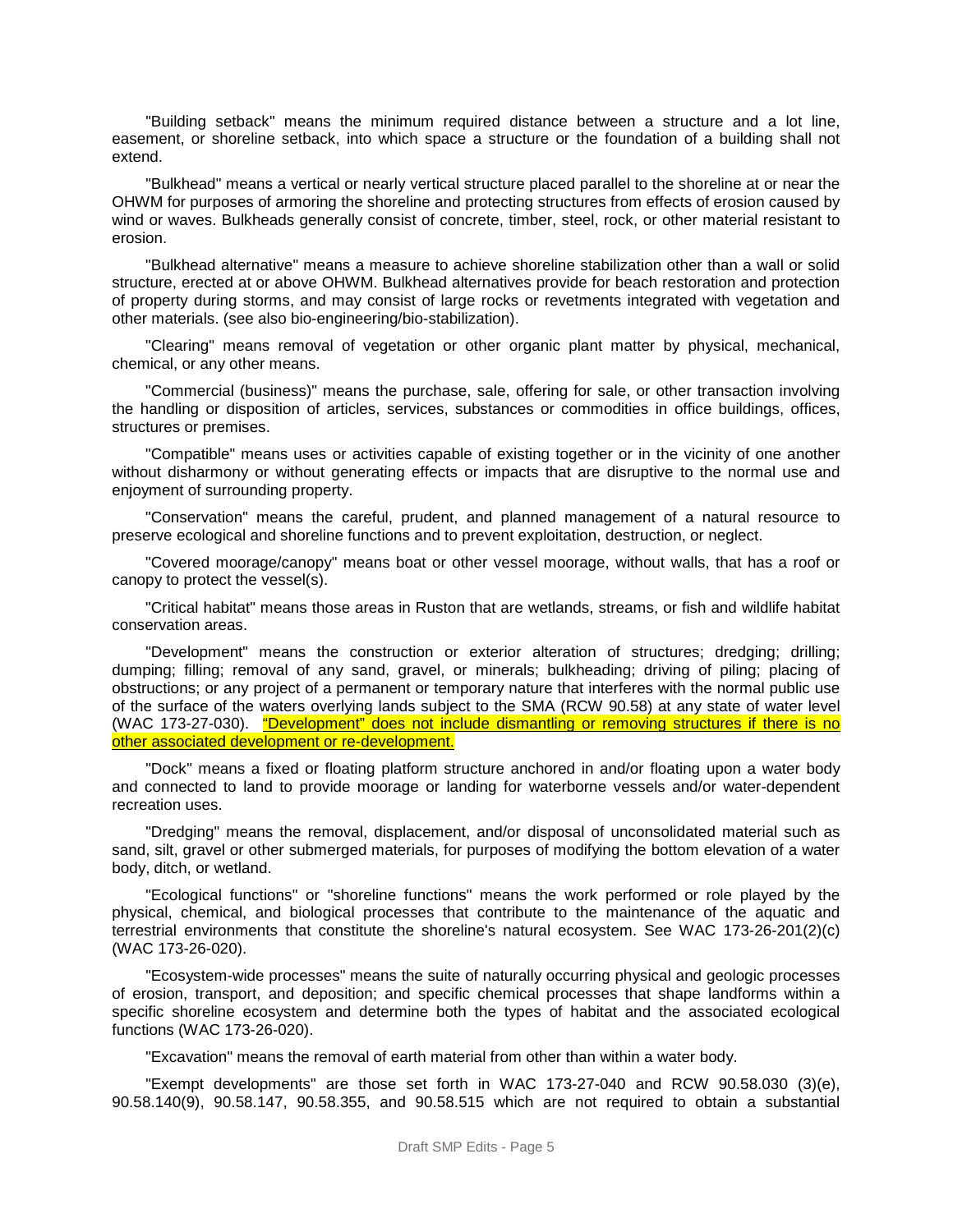development permit but which must otherwise comply with applicable provisions of the act and the local master program (WAC 173-27-030). Conditional Use, Variance, or other permits may also still be required even though the activity does not require a Shoreline Substantial Development Permit.

"Fair market value (synonymous with replacement cost) of a development" means the open market bid price for conducting the work, using the equipment and facilities, and purchase of the goods, services and materials necessary to accomplish the development. This would normally equate to the cost of hiring a contractor to undertake the development from start to finish, including the cost of labor, materials, equipment and facility usage, transportation and contractor overhead and profit. The fair market value of the development shall include the fair market value of any donated, contributed or found labor, equipment or materials (WAC 173-27-030).

"Feasible" means that an action, such as a development project, mitigation, or preservation requirement, meets all of the following conditions:

- (a) The action can be accomplished with technologies and methods that have been used in the past in similar circumstances, or studies or tests have demonstrated in similar circumstances that such approaches are currently available and likely to achieve the intended results;
- (b) The action provides a reasonable likelihood of achieving its intended purpose; and
- (c) The action does not physically preclude achieving the project's primary intended legal use. In cases where these guidelines require certain actions unless they are infeasible, the burden of proving infeasibility is on the applicant. In determining an action's infeasibility, the reviewing agency may weigh the action's relative public costs and public benefits, considered in the shortand long-term time frames (WAC 173-26-030). See reasonable alternative.

"Fill" means the addition of soil, sand, rock, gravel, sediment, earth retaining structure, or other material to an area waterward of the OHWM, in wetlands, or on shorelands in a manner that raises the elevation or creates dry land (WAC 173-26-020).

"Floodway" means the area that has been established in effective federal emergency management agency flood insurance rate maps or floodway maps. The floodway does not include lands that can reasonably be expected to be protected from flood waters by flood control devices maintained by or maintained under license from the federal government, the state, or a political subdivision of the state.

"Float" means a structure that is moored, anchored, or otherwise secured in a water body and which is not connected to the shoreline.

"Footprint" means a two-dimensional outline of a structure or building where it intersects or covers the ground surface, including upper story eaves and cantilevers where they cover or overhang the ground surface.

"Forest practices" means any activity conducted on or directly pertaining to forest land, (as defined by RCW 76.09.020(14)), and relating to growing, harvesting or processing timber.

"Grading" means the movement or redistribution of the soil, sand, rock, gravel, sediment, or other material on a site in a manner that alters the natural contour of the land (WAC 173-26-020).

"Hard structural shoreline stabilization," also referred to as "shoreline armoring" or "bulkhead", refers to the use of a solid, essentially vertical wall constructed of concrete, wood, or other material for the purpose of resisting shoreline erosion caused by wind or waves.

"Hearings Board" means the Shoreline Hearings Board established by the SMA.

"Height" is measured from average grade level to the highest point of a structure; provided, that television antennas, chimneys, and similar appurtenances shall not be used in calculating height, except where such appurtenances obstruct the view of the shoreline of a substantial number of residences on areas adjoining such shorelines, or the applicable master program specifically requires that such appurtenances be included; provided further, that temporary construction equipment is excluded in this calculation (WAC 173-27.030).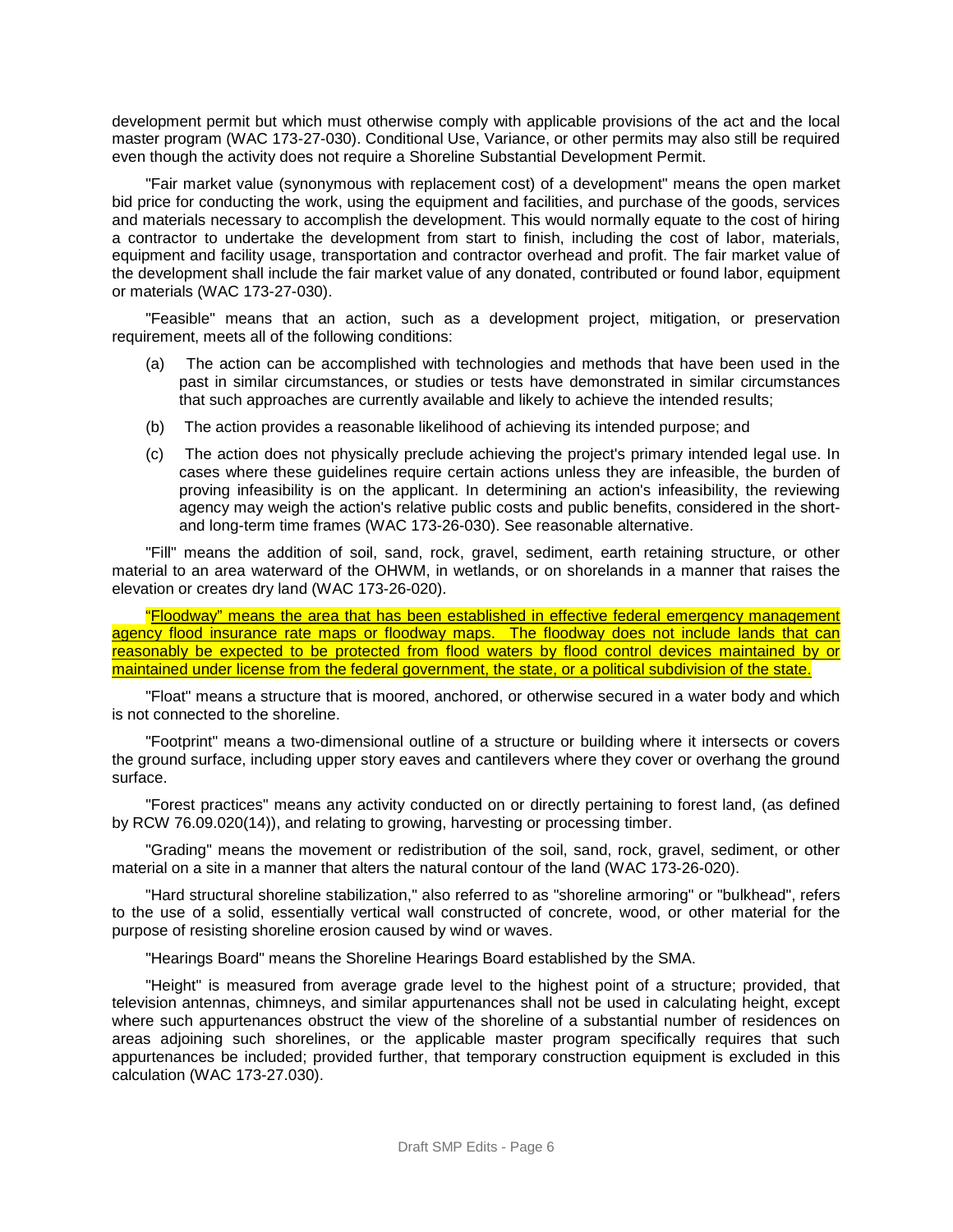"Houseboat" means a vessel that is designed or used as a place of residence without a means of self-propulsion and steering equipment or capability.

"Industrial uses" means a use that includes the assembly, production, or storage of finished or semifinished materials or components into a finished or semi-finished product.

"Landward" means to or toward the land in a direction away from the water body.

"Maintenance" means those usual acts to prevent a decline, lapse or cessation from a lawfully established condition or use.

"Mining" means the act, process, or industry of extracting ores, coal, or other minerals from mines.

"Mini-storage" means fully-enclosed commercial storage facilities, available to the general public and used solely for the storage of personal property.

"Moorage structure" means any structure or device, including, but not limited to, docks, moorage piles and buoys placed at or below the OHWM and designed to provide for the moorage of boats or other watercraft or vessels.

"Mooring buoy" means a floating object anchored to the bottom of a water body that provides tie-up capabilities for vessels.

"Multifamily residential development" means a dwelling, apartment, townhouse and similar structures containing two or more attached residential units. Multifamily shall not include cottage housing or accessory dwelling units.

"Native shoreline vegetation" means vegetation comprised of plant species, other than noxious weeds, that are indigenous to the Pacific Northwest and that reasonably could have been expected to naturally occur on the site.

"Natural or existing topography" means the topography of the lot, parcel, or tract of real property immediately prior to any site preparation or grading, including excavation or filling (WAC 173-27-030).

"Nonconformance or nonconforming use" means any use, improvement or structure established in conformance with Ruston's Shoreline Master Program in effect at the time of establishment that no longer conforms to the range of uses permitted in the site's current zone and/or designation or to the current development standards of the Program due to changes in the Program or its application to the subject property.

"Nonconforming use" means an existing shoreline use that was lawfully established prior to the effective date of the act or the applicable master program, but which does not conform to present use regulations due to subsequent changes to the master program.

"Nonconforming development" or "nonconforming structure" means an existing structure that was lawfully constructed at the time it was built but is no longer fully consistent with present regulations such as setbacks, buffers or yards; area; bulk; height or density standards due to subsequent changes to the master program.

"Nonconforming lot" means a lot that met dimensional requirements of the applicable master program at the time of its establishment but now contains less than the required width, depth or area due to subsequent changes to the master program.

"Nonwater-oriented uses" means those uses that are not water-dependent uses, water-related uses or water-enjoyment uses (WAC 173-26-020). Examples of nonwater-oriented uses include professional offices, automobile sales or repair shops, mini-storage facilities, department stores, gas stations, and athletic fields.

"Ordinary high water mark (OHWM)" means the mark on all lakes, streams, and tidal water is that mark that will be found by examining the bed and banks and ascertaining where the presence and action of waters are so common and usual, and so long continued in all ordinary years, as to mark upon the soil a character distinct from that of the abutting upland, in respect to vegetation as that condition exists on June 1, 1971, as it may naturally change thereafter, or as it may change thereafter in accordance with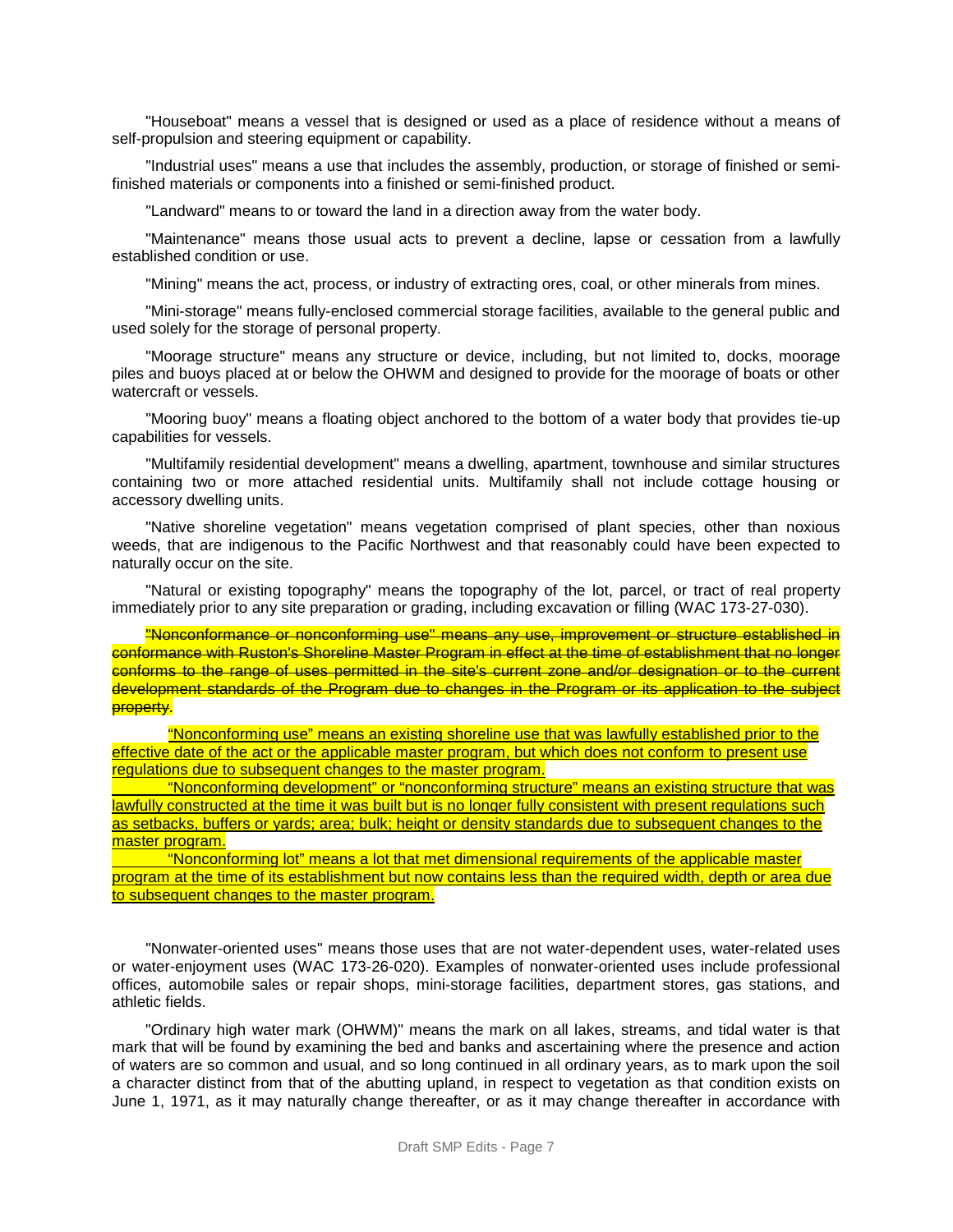permits issued by a local government or the department. Provided, that in any area where the ordinary high water mark cannot be found, the ordinary high water mark adjoining saltwater shall be the line of mean higher high tide and the ordinary high water mark adjoining fresh water shall be the line of mean high water. (RCW 90.58.030(2)(c)).

"Preferred shoreline uses" are identified in the Act as uses which are consistent with control of pollution and prevention of damage to the natural environment, or are unique to or dependent upon use of the state's shoreline. Alterations of the natural condition of the shorelines of the state, in those limited instances when authorized, shall be given priority for ports, shoreline recreational uses including but not limited to parks, marinas, piers, and other improvements facilitating public access to shorelines of the state, industrial and commercial developments which are particularly dependent on their location on or use of the shorelines of the state and other development that will provide an opportunity for substantial numbers of the people to enjoy the shorelines of the state. (RCW 90.58.020)

"Primary structure" means the structure associated with the principal use of the property. If more than one structure is associated with the principal use of the property, the one with the highest assessed value shall be considered the primary structure.

"Priority species" means any species designated by the Washington Department of Fish and Wildlife (WDFW) as requiring protective measures for their survival due to population status, sensitivity to habitat alteration, and/or recreational, commercial, or tribal importance, often but not exclusively referring to salmonid species. Priority species include state endangered, threatened, sensitive, and candidate species; animal aggregations (e.g., heron colonies, bat colonies) considered vulnerable; and species of recreational, commercial, or tribal importance that are vulnerable. See WAC 173-27-030.

"Provisions" means policies, regulations, standards, guidelines, criteria, or environment designations (WAC 173-26-020).

"Public access" means the public's ability to get to and use the state's public waters, the water/land interface and associated public shoreline area. It includes physical access that is either lateral (areas paralleling the shore) or perpendicular (an easement or public corridor to the shore), and/or visual access facilitated by scenic roads and overlooks, viewing towers and other public sites or facilities.

"Public interest" means the interest shared by the citizens of the state or community at large in the affairs of government, or some interest by which their rights or liabilities are affected including, but not limited to, an effect on public property or on health, safety, or general welfare resulting from a use or development (WAC 173-27-030).

"Radio, television towers, and wireless communication facilities" means any staffed or unstaffed facility for the transmission and/or reception of radio frequency (RF) signals through electromagnetic energy usually consisting of an equipment shelter or cabinet, a support tower or other structure used to achieve the necessary elevation, and the transmission and reception devices or antenna.

"Reasonable alternative" means an action or proposal that is capable of being carried out, taking into consideration the overall project purposes, needs and objectives. In determining what is a "reasonable alternative" to a proposed development, alteration or activity, the Shoreline Administrator may consider the purpose, effectiveness, engineering, feasibility, commercial availability of technology, best management practices, safety and cost of the alternative action or proposal.

"Recreational facility" means land and/or structures used for active or passive recreation.

"Repair" means to restore to a state comparable to the original condition after deterioration or partial destruction.

"Replacement" means to rebuild using new materials.

"Restoration, or ecological restoration" means the re-establishment or upgrading of impaired ecological shoreline processes or functions. This may be accomplished through measures including, but not limited to, re-vegetation, removal of intrusive shoreline structures and removal or treatment of toxic materials. Restoration does not imply a requirement for returning the shoreline area to aboriginal or pre-European settlement conditions (WAC 173-26-020).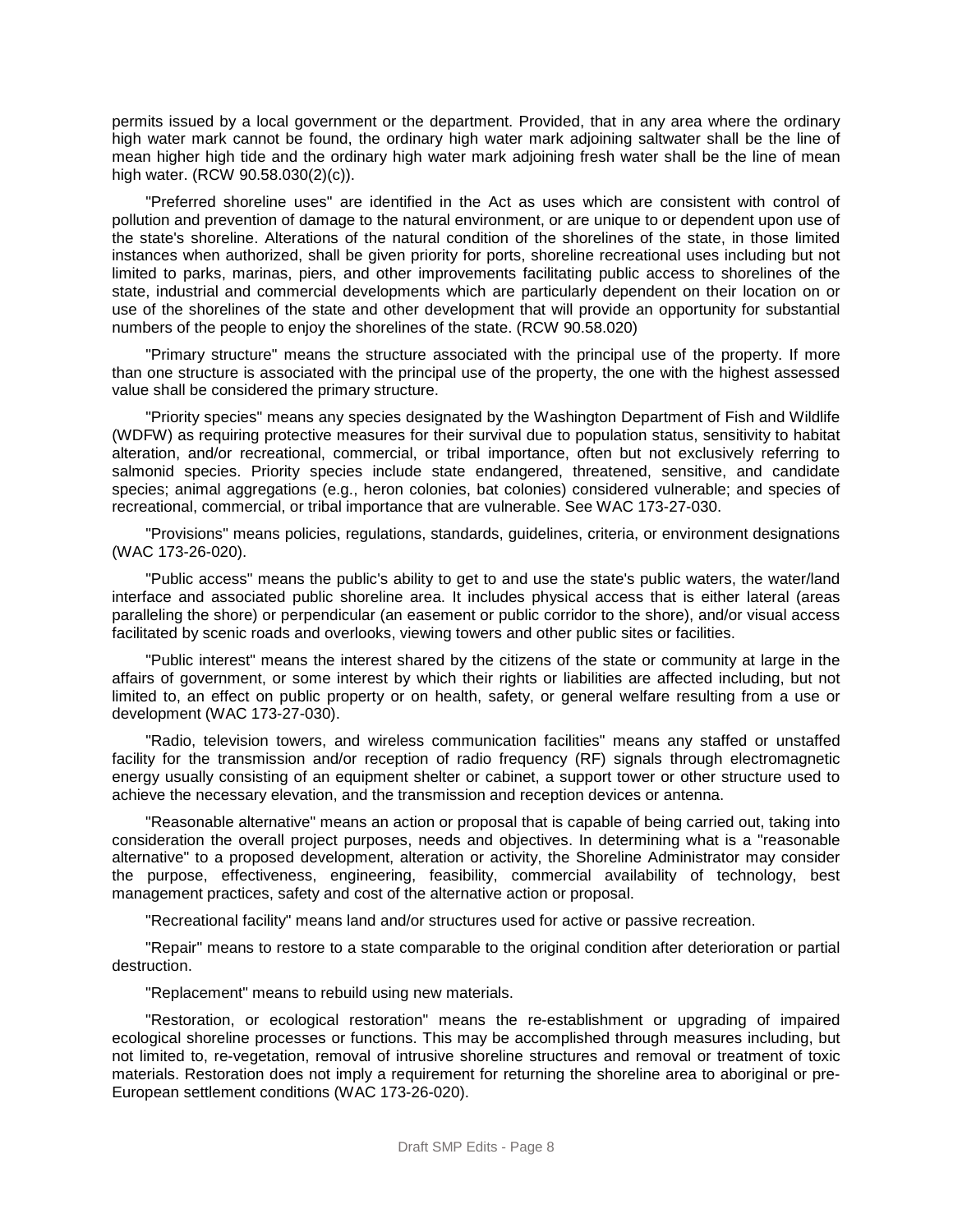"Revetment" means a sloped wall constructed of riprap or other suitable material placed on stream banks or other shorelines to retard bank erosion and minimize lateral stream movement. A revetment typically slopes away from the water and has a rough or jagged face. These features differentiate it from a bulkhead, which is a vertical structure.

"Riprap" means a layer, facing or protective mound of angular stones randomly placed to prevent erosion, scour or sloughing of a structure or embankment; also the stone so used.

"Sediment" means material settled from suspension in a liquid medium.

"Setback" means the minimum required distance between a structure and a specified line such as a lot, easement or buffer line that is required to remain free of structures.

"Shorelands, also referred to as shoreland areas," means those lands extending landward for 200 feet in all directions as measured on a horizontal plane from the OHWM; floodways and contiguous floodplain areas landward 200 feet from such floodways; and all wetlands and river deltas associated with the streams, lakes, and tidal waters that are subject to the provisions of this Program; the same to be designated as to location by the Department of Ecology (RCW 90.58.030).

"Shoreline Administrator" means, unless otherwise specified, the Mayor or his designee.

"Shoreline conditional use" means a use specifically designated as a shoreline conditional use in the SMP or a use that is not classified within the SMP.

"Shoreline environment designation" means the categories of shorelines of the state established by this Program to differentiate between areas whose features imply differing objectives regarding their use and future development.

"Shoreline jurisdiction" means all "shorelines of the state" and "shorelands" as defined by this Program and RCW 90.58.

"Shoreline modifications" means those actions that modify the physical configuration or qualities of the shoreline area, usually through the construction of a physical element such as a dike, breakwater, pier, weir, dredged basin, fill, bulkhead, or other shoreline structure. They can include other actions, such as clearing, grading, or application of chemicals (WAC 173-26-020).

"Shoreline stabilization" means actions taken to prevent or mitigate erosion impacts to property, dwellings, businesses, or structures caused by shoreline processes such as currents, floods, tides, wind or wave action. Shoreline stabilization includes, but is not limited to, structural armoring approaches such as bulkheads, bulkhead alternatives and nonstructural approaches such as bio-engineering.

"Shorelines" means all of the water areas within Ruston and their associated shorelands together with the lands underlying them, except:

- (a) Shorelines of statewide significance;
- (b) Shorelines on segments of streams upstream of a point where the mean annual flow is 20 cubic feet per second or less and the wetlands associated with such upstream segments; and
- (c) Shorelines on lakes less than 20 acres in size and wetlands associated with such lakes (RCW 90.58.030(2)(d)).

"Shorelines of statewide significance" means those shorelines described in RCW 90.58.030(2)(e) that are within Ruston, which is limited to those portions of Commencement Bay which are located seaward of the line of extreme low tide.

"Shorelines of the state" are the total of all "shorelines" and "shorelines of statewide significance" within Ruston. Please also see definitions for shorelands (RMC 15.01.020.(A)(74)) and shorelines of the state (RCW 90.58.030(2)(c)).

"Shoreline variance" is a means to grant relief from the specific bulk, dimensional or performance standards in the SMP. A shoreline variance is not a means to vary a use of a shoreline.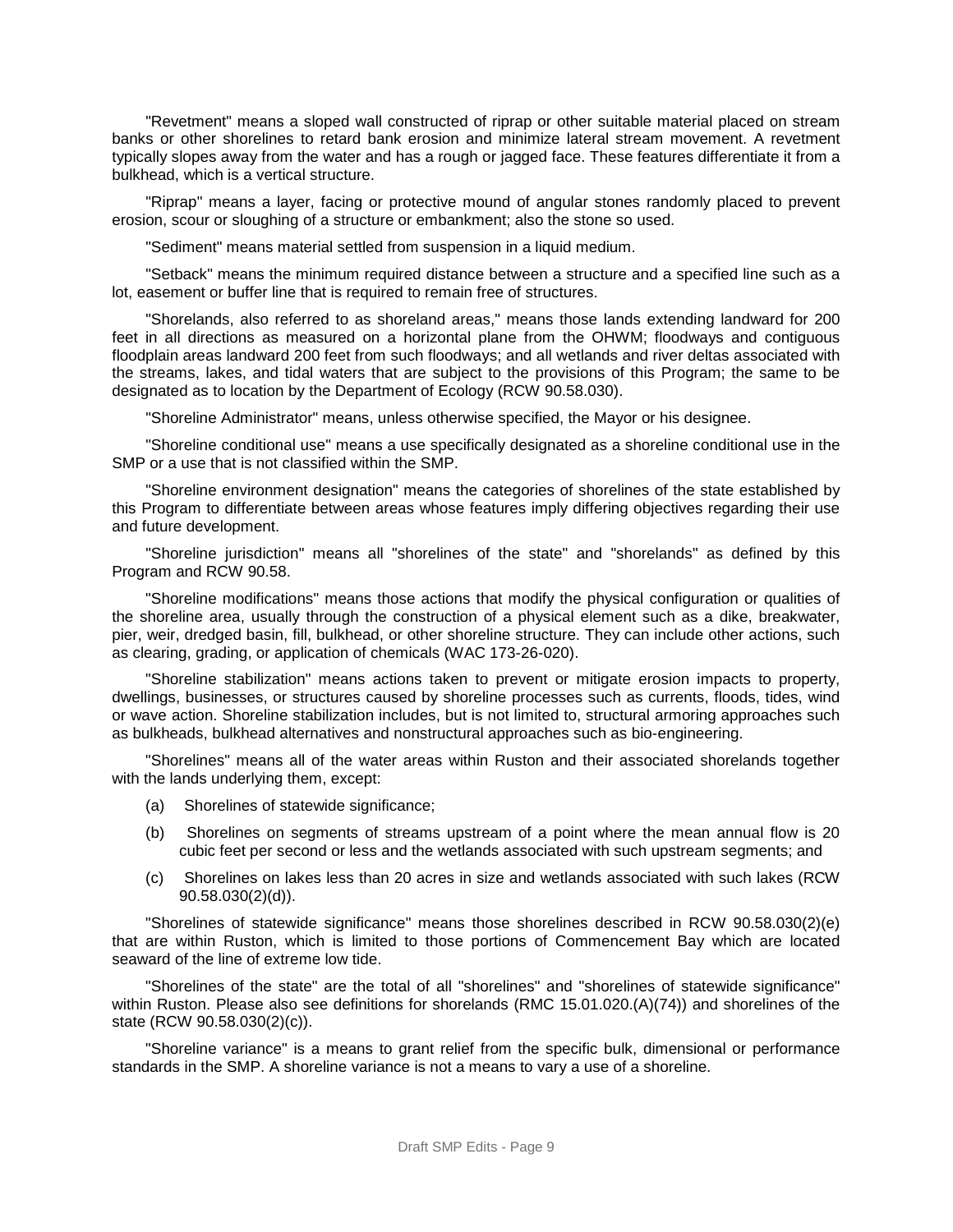"Single-family residence" means a residential structure with one dwelling unit that is constructed on a permanent foundation. Single-family residences are detached from other single-family dwellings except that accessory apartments may be attached to a single-family residence.

"Structure" means a permanent or temporary edifice or building, or any piece of work artificially built or composed of parts joined together in some definite manner, whether installed on, above, or below the ground or water, except for vessels.

"Substantial development" means any development that meets the requirements of RCW 90.58.030(3)(e).

"Transportation use" means a use whose primary purpose is the movement and circulation of people, goods, and services. This includes, but is not limited to, public roads, rails, parking areas, nonmotorized travel corridors, trails, and similar features.

"Vegetation enhancement area" means an area immediately landward of the OHWM in which existing trees and native vegetation are preserved or native vegetation is restored and in which up to 25 percent by area of preserved and/or restored vegetation can be comprised of noninvasive, non-native vegetation.

"Vessel" means ships, boats, barges, personal watercraft, or any other floating craft that are designed and used for navigation and do not interfere with the normal public use of the water (WAC 173- 27-030).

"Water-dependent use" means a use or portion of a use that cannot exist in a location that is not adjacent to the water and that is dependent on the water by reason of the intrinsic nature of its operations. Water-dependent uses are preferred uses of the shoreline according to the Act.

"Water-enjoyment use" means a recreational use or other use that facilitates public access to the shoreline as a primary characteristic of the use; or a use that provides for recreational use or aesthetic enjoyment of the shoreline for a substantial number of people as a general characteristic of the use and which through location, design, and operation ensures the public's ability to enjoy the physical and aesthetic qualities of the shoreline. In order to qualify as a water-enjoyment use, the use must be open to the general public and the shoreline-oriented space within the project must be devoted to the specific aspects of the use that fosters shoreline enjoyment (WAC 173-26-020).

"Water-oriented use" means a use that is water-dependent, water-related, or water-enjoyment, or a combination of such uses (WAC 173-26-020).

"Water-related use" means a use or portion of a use that is not intrinsically dependent on a waterfront location but whose economic viability is dependent upon a waterfront location because:

- (a) The use has a functional requirement for a waterfront location such as the arrival or shipment of materials by water or the need for large quantities of water; or
- (b) The use provides a necessary service supportive of the water-dependent uses and the proximity of the use to its customers makes its services less expensive and/or more convenient (WAC 173-26-020).

"Water quality" means the physical characteristics of water within shoreline jurisdiction, including water quantity, hydrological, physical, chemical, aesthetic, recreation-related, and biological characteristics. Where used in this chapter, the term "water quantity" refers only to development and uses regulated under this chapter and affecting water quantity, such as impermeable surfaces and storm water handling practices. Water quantity, for purposes of this chapter, does not mean the withdrawal of groundwater or diversion of surface water pursuant to RCW 90.03.250 through 90.03.340 (WAC 173-26- 020).

#### **15.01.030 - Master Program element goals.**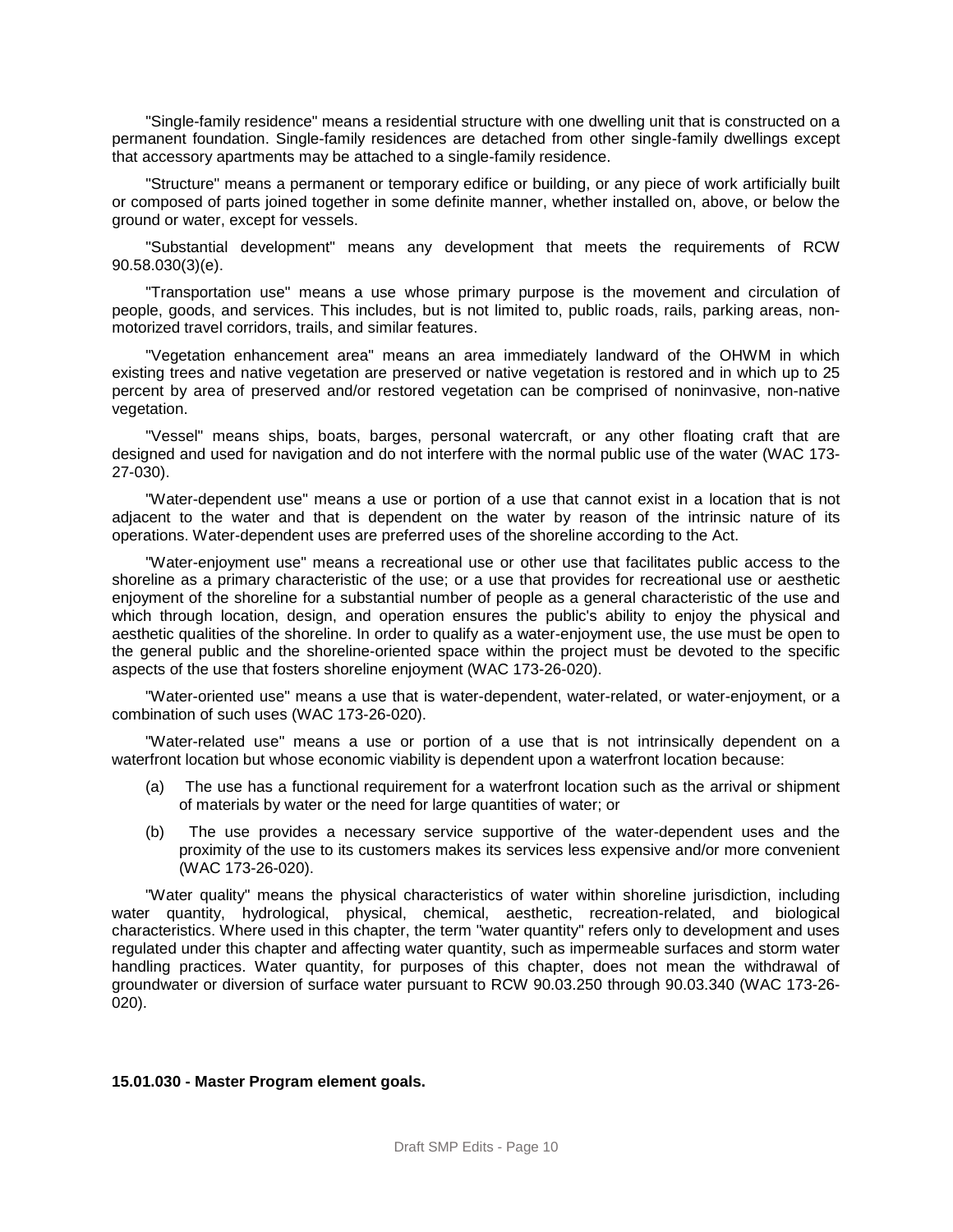- (a) General Master Program Goal. Recognize the necessary cleanup and restoration of the former ASARCO site and guide Ruston in future development of its shoreline environment. Future development should include water-dependent, water-related, or water-oriented uses which contribute to the economic vitality and character of Ruston, and provide public access to the shoreline.
- (b) Shoreline Use Element Goals.
	- (1) Establish and implement policies and regulations for land use consistent with the Shoreline Management Act of 1971. These policies and regulations insure that the overall land use patterns in shoreline areas are compatible with the high intensity shoreline environment designation and will be sensitive to and not degrade habitat, and ecological systems and other shoreline resources.
	- (2) Identify and reserve shoreline and water areas with unique attributes for specific long-term uses, economic development, and recreational and open-space uses.
	- (3) Insure that proposed shoreline uses are distributed, located and developed in a manner that will maintain or improve the health, safety and welfare of the public when such uses occupy shoreline areas.
	- (4) Insure that activities and facilities are located on the shorelines in such a manner as to retain or improve the quality of the environment as it is designated for that area.
	- (5) Insure that proposed shoreline uses do not infringe upon the rights of others or upon the rights of private ownership.
	- (6) Encourage shoreline uses which enhance their specific areas or employ innovative features for purposes consistent with this program.
	- (7) Encourage joint-use activities in proposed shoreline developments.
	- (8) As stated in RCW 90.58.020, designated shorelines of state-wide significance (SSWS) are of value to the entire state and should be protected and managed. In order of preference, the priorities are to:
		- (A) Recognize and protect the statewide over local interest;
		- (B) Preserve the natural character of the shoreline;
		- (C) Result in long-term over short-term benefit;
		- (D) Protect the resources and ecology of shorelines;
		- (E) Increase public access to publicly owned areas of shorelines; and
		- (F) Increase recreational opportunities for the public in the shoreline.
	- (9) Encourage restoration of shoreline areas that have been degraded or diminished in ecological values and functions as a result of past action, activities, or catastrophic events.
	- (10) Insure that planning, zoning and other regulatory and nonregulatory programs governing lands adjacent to the shoreline jurisdiction are consistent with the SMA.
- (c) Economic Development Element Goals.
	- (1) Encourage healthy, orderly economic growth by allowing those economic activities which will be an asset to Ruston and which result in the least possible adverse effect on the quality of the shoreline and surrounding environment.
	- (2) Protect economic activity and potential for activity that is consistent with the objectives of the SMP, and provide for environmentally sensitive new development.
	- (3) Develop, as an economic asset, the recreational industry along the shoreline in a manner that would enhance the public enjoyment of the shoreline.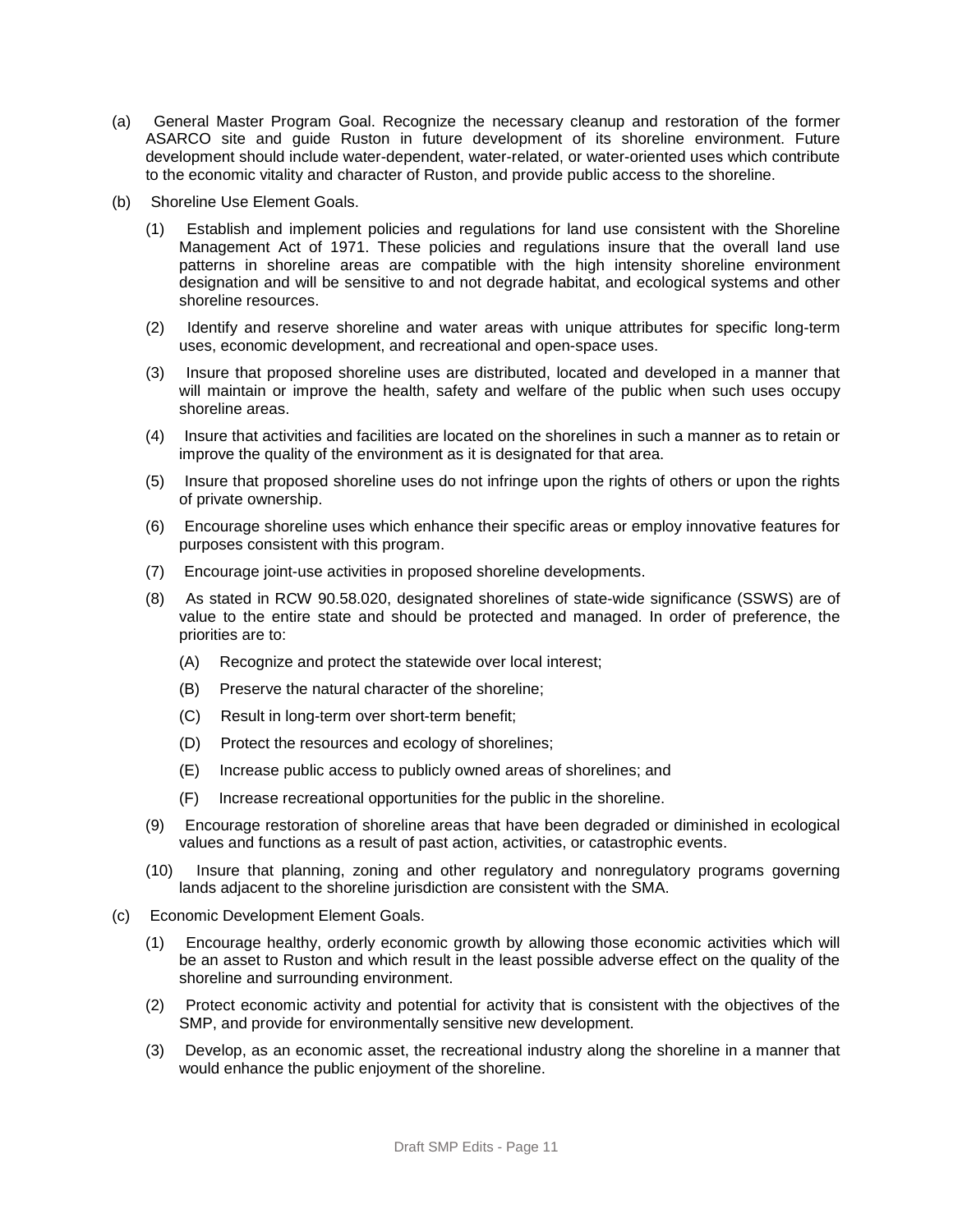- (4) Cooperate with private business in the overall management and/or development of the shoreline.
- (5) Encourage new economic development to locate in areas already developed with similar uses which are consistent with this master program.
- (6) Insure that an economic activity taking place along the shoreline operates without harming the quality of the site's environment or adjacent shorelands.
- (7) Encourage new shoreline commercial and residential development that incorporates water dependent, water related, or water enjoyment uses and discourages and/or prohibits non-water oriented uses which are not necessary to a preferred use.
- (8) Proposed economic use of the shoreline should be consistent with Ruston's Comprehensive Plan. Conversely, upland uses on adjacent lands outside of immediate SMA jurisdiction (in accordance with RCW 90.58.340) should be consistent with the purpose and intent of this Master Program as they affect the shoreline.
- (d) Circulation Element Goals.
	- (1) Provide a safe, reasonable, and adequate circulation system to the shoreline where routes will have the least possible adverse effect on fragile shoreline features and existing ecological systems, while contributing to the functional and visual enhancement of the shoreline.
	- (2) Locate land circulation development which is not shoreline dependent as far from the landwater interface as feasible to reduce interference with either natural shorelines or other appropriate shoreline uses and to avoid creating barriers between adjacent uplands and the shoreline.
	- (3) Acquire and develop physical and visual public access where topography, view, and natural features warrant, as a result of new transportation development in shoreline areas (e.g., turnouts, rest areas).
	- (4) Protect, manage and enhance those characteristics of shoreline roadway corridors that are unique, have historic significance, or great aesthetic quality for the benefit and enjoyment of the public.
- (e) Conservation Element Goals.
	- (1) Reclaim and restore areas which are biologically and aesthetically degraded to the extent feasible while maintaining appropriate use of the shoreline.
	- (2) Insure that utilization of a resource takes place with the minimum adverse impact to the natural systems and quality of the shoreline environment.
	- (3) Preserve the cultural resources found in the scenic and aesthetic quality of shoreline areas and vistas to the greatest extent feasible.
- (f) Public Access Element Goals.
	- (1) Provide and protect a public access system that is both physical and visual which increases the amount and diversity of public access to the State's shorelines and adjacent areas, consistent with the natural shoreline character, private property rights, economic development, and public safety.
	- (2) Develop a comprehensive public access plan that incorporates public access into new shoreline development and unifies individual public access elements into an organized system.
- (g) Recreation Element Goals.
	- (1) Insure proposed recreational uses are of a safe and healthy nature.
	- (2) Encourage optimal recreational opportunities in shoreline areas that can reasonably tolerate peak use periods of active, passive, competitive or contemplative uses without destroying the integrity and character of the shoreline.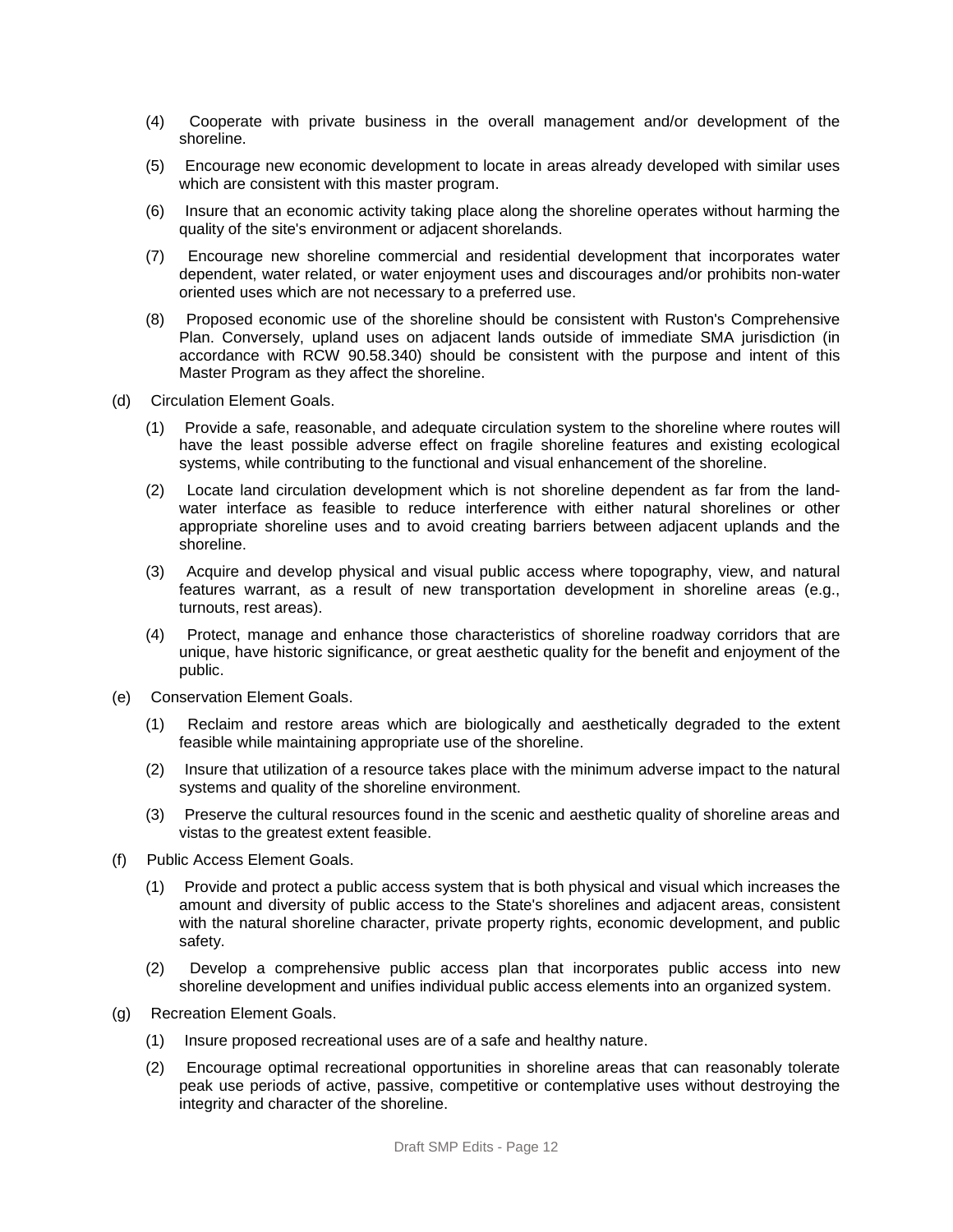- (3) Integrate recreational elements into public access and conservation planning.
- (4) Consider both active and passive recreational needs and development of recreational areas.
- (h) Historic/Cultural Element Goals.
	- (1) Identify, protect, preserve and restore important archaeological, historical, and cultural site for educational, scientific, and enjoyment of the general public.
	- (2) Encourage educational projects and programs that foster a greater appreciation of the importance of shoreline management, maritime activities, environmental conservation, and maritime history.

#### **15.01.040 - Shoreline management policies.**

- (a) General Policies.
	- (1) Archaeological, Historic and Cultural Resource Policies.
		- (A) Ruston should work with tribal, state, federal and other local governments to identify significant local historic, cultural and archaeological sites consistent with applicable state and federal laws protecting such information from general public disclosure. Such sites should be protected, preserved and/or restored for study, education and/or public enjoyment to the maximum extent possible.
		- (B) When a new use or development is proposed adjacent to an identified historic, cultural or archaeological site, it should be designed and operated to be compatible with continued protection of the historic, cultural or archaeological site.
		- (C) Owners of property containing identified historic, cultural or archaeological sites should coordinate with appropriate tribes, and agencies such as the Washington State Department of Archaeology and Historic Preservation. Ample time should be allowed to assess the site and make arrangements to preserve historical, cultural and archaeological values.
		- (D) Shoreline use and development should not significantly and negatively impact, destroy, or damage any site having historic, cultural, scientific or educational value.
		- (E) Development plans for public open spaces, trails, or recreation lands should incorporate measures for historic, cultural and archaeological resource preservation, restoration, and education whenever compatible and possible.
	- (2) Critical Areas and Environmental Protection Policies.
		- (A) New shoreline uses and developments should occur in a manner that maintains existing natural shorelines and assures no net loss of shoreline ecological functions and processes.
		- (B) New shoreline uses and developments should be designed and conducted in accordance with the regulations of this Program to minimize damage to the ecology and environment. These regulations are designed to protect shoreline ecological functions and processes. Shoreline ecological functions that should be protected include, but are not limited to, fish and wildlife habitat, conservation and recovery of threatened or endangered species, food chain support and water temperature maintenance. Shoreline processes that should be protected include, but are not limited to, water flow; infiltration; groundwater recharge and discharge; sediment delivery, transport, and storage; organic matter input; and nutrient and pathogen removal.
		- (C) In assessing the potential for net loss of ecological functions, both project-specific and cumulative impacts should be considered in accordance with WAC 173-26-186(8)(d).
		- (D) New shoreline uses and developments should be designed to be consistent with the Second Amendment to the U.S. Environmental Protection Agency Consent Decree, adopted June 29, 2006, (a copy of which can be obtained from the Ruston Clerk's Office),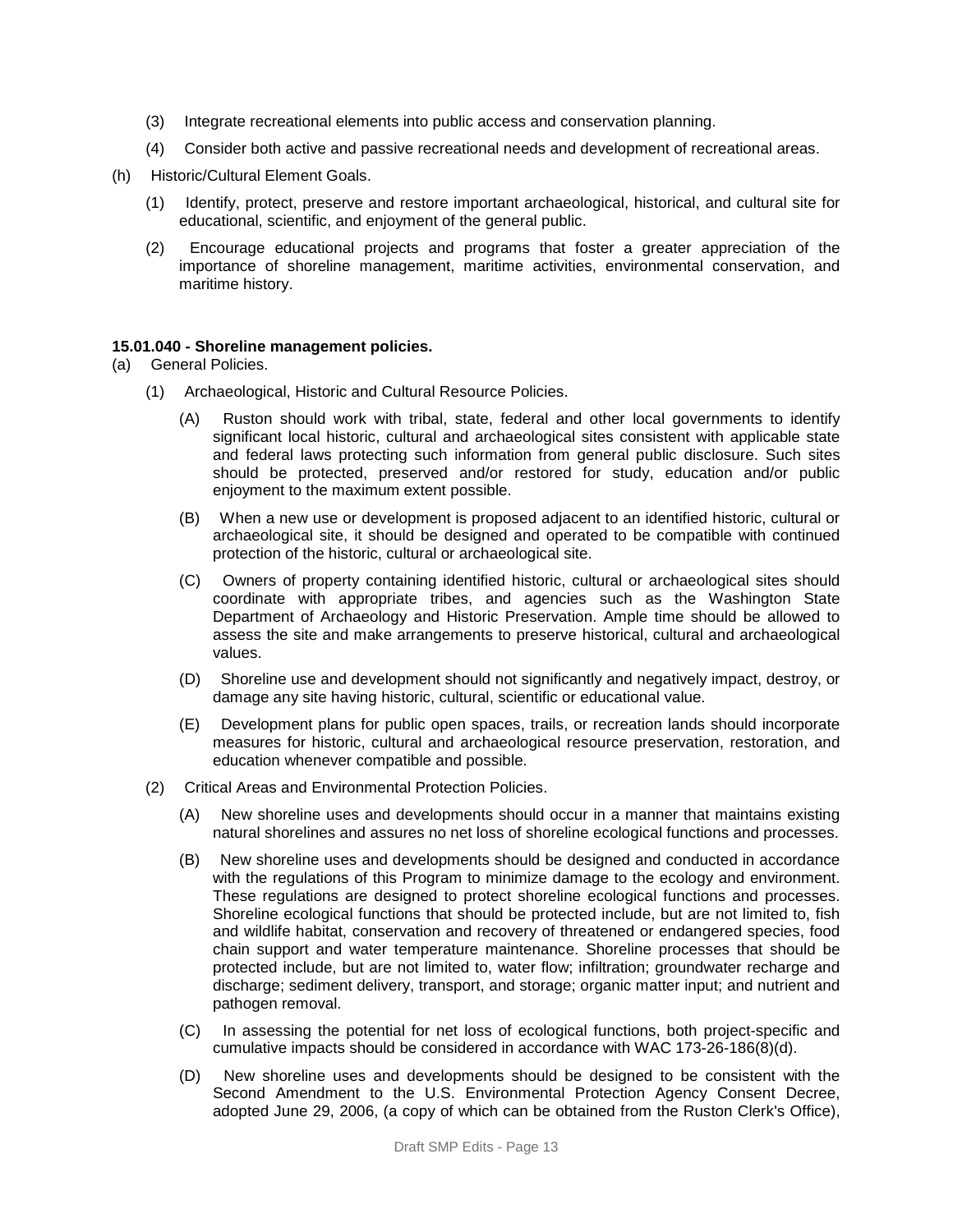to help maintain the integrity of the cap upon the ASARCO Superfund cleanup site, and prevent the leaching of arsenic into the waters of Commencement Bay.

- (3) Flood Hazard Reduction Policies.
	- (A) Flood hazard reduction should be managed through Ruston's Comprehensive Plan and applicable development regulations.
	- (B) New development within the floodplains associated with Ruston's shorelines that would individually or cumulatively increase the risk of flood damage should be discouraged.
	- (C) Nonstructural flood hazard reduction measures should be given preference over structural measures. When necessary, structural flood hazard reduction measures should be accomplished in a manner that assures no net loss of ecological functions and ecosystemwide processes. Nonstructural measures include setbacks, land use controls prohibiting or limiting development in areas that are historically flooded, stormwater management plans, or biomechanical measures.
- (4) Public Access Policies.
	- (A) Public access to shorelines should be incorporated into all private development projects, and publicly sponsored shoreline development projects when public health and safety concerns can be adequately addressed and when shoreline ecological functions and/or processes can be adequately protected.
	- (B) The design of all public shoreline access areas should attempt to minimize potential impacts to private property.
- (5) Restoration and Enhancement Policies.
	- (A) Ruston should participate in cooperative restoration efforts and programs between local, state, and federal public agencies, tribes, nonprofit organizations, and landowners to improve shorelines with impaired ecological functions and/or processes.
	- (B) Restoration actions should improve shoreline functions, processes and/or features that meet the needs of important plant, wildlife and fish species.
	- (C) Restoration should be integrated with and should support other natural resource management efforts in Pierce County, and in the greater Puget Sound region.
	- (D) Priority should be given to restoration actions that meet the goals contained in the restoration element of this Program.
- (6) Shoreline Use Policies.
	- (A) The following uses/developments should be given preference for locating within the shoreline jurisdiction when they are consistent with Ruston's zoning regulations and located, designed, and maintained in a manner that is consistent with this Program:
		- (i) Water-dependent and water-related uses and developments; and
		- (ii) Public uses and developments that provide physical and/or visual access to the shoreline for substantial numbers of people.
	- (B) Ruston should reserve areas for protection and restoration of ecological functions to control pollution, protect public health, and prevent damage to the environment.
	- (C) Nonwater-oriented uses/developments should be limited to those shoreline locations where water-oriented uses are inappropriate.
	- (D) Nonwater-oriented uses/developments should be allowed only when they demonstrably contribute to the objectives of the Shoreline Management Act.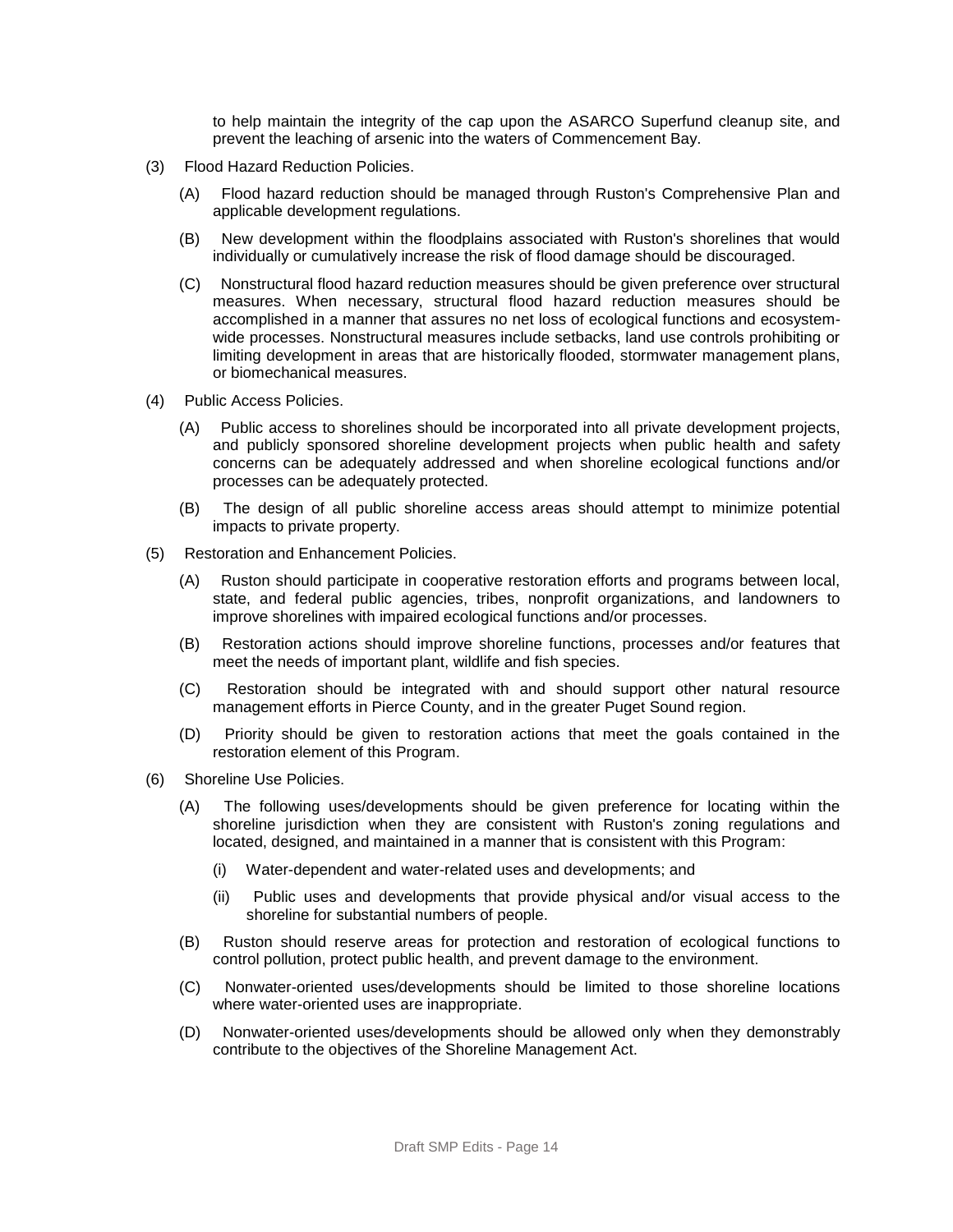- (E) Ruston should encourage activities that promote high intensity use of the shoreline that will compliment the economic development goals of the comprehensive plan. Examples of uses that should be encouraged include commercial, hotel, and multifamily developments.
- (8) Shoreline Vegetation Conservation Policies.
	- (A) New shoreline uses and developments should be planned and designed to retain or replace shoreline vegetation with the overall purpose of achieving no net loss of the ecological functions performed by the vegetation. Important functions of shoreline vegetation include, but are not limited to:
		- (i) Providing shade necessary to maintain water temperatures required by salmonids and other aquatic biota;
		- (ii) Providing organic inputs necessary for aquatic life, including providing food in the form of various insects and other benthic macro invertebrates;
		- (iii) Stabilizing banks, minimizing erosion and sedimentation, and reducing the occurrence/severity of landslides;
		- (iv) Reducing sediment input into Commencement Bay by minimizing erosion, aiding infiltration, retaining runoff, and managing stormwater from roads and upland areas;
		- (v) Improving water quality by preventing wind mixing, and facilitating infiltration and vegetative uptake of nutrients and pollutants; and
		- (vi) Providing habitat for wildlife, including connectivity for travel and migration corridors.
- (8) Site Planning Policies.
	- (A) New shoreline uses and developments should be designed in a manner that directs land alteration to the least sensitive portions of the site to maximize vegetation conservation; minimize impervious surfaces and runoff; protect riparian, nearshore and wetland habitats; protect fish and wildlife and their habitats; protect archaeological, historic and cultural resources; and preserve aesthetic values.
	- (B) Low Impact Development (LID) stormwater management practices are encouraged where site conditions allow in order to minimize impervious surface area and surface runoff in accordance with the Low Impact Development: Technical Guidance Manual for Puget Sound, by Puget Sound Action Team and WSU 2005, and Ruston's stormwater management policies and regulations.
- (9) Water Quality, Stormwater and Nonpoint Pollution Policies.
	- (A) New shoreline uses and developments are encouraged to be located, constructed, operated, and maintained to prevent water quality and storm water quantity impacts that would adversely affect shoreline ecological functions, or cause significant impact to shoreline aesthetics or recreational opportunities.
	- (B) New shoreline uses and developments should be designed and operated to minimize the need for chemical fertilizers, pesticides or other chemical treatments to prevent contamination of surface and ground water and/or soils and minimize adverse effects on shoreline ecological functions.
	- (C) New shoreline uses and developments are encouraged to minimize impervious surface and incorporate low impact development stormwater management techniques where reasonable to minimize surface water runoff and prevent water quality degradation.
	- (D) Point and non-point source pollution should be managed on a comprehensive, basin-wide basis to protect water quality and support the efforts of shoreline property owners to maintain shoreline ecological functions.
- (b) Shoreline Modification Policies.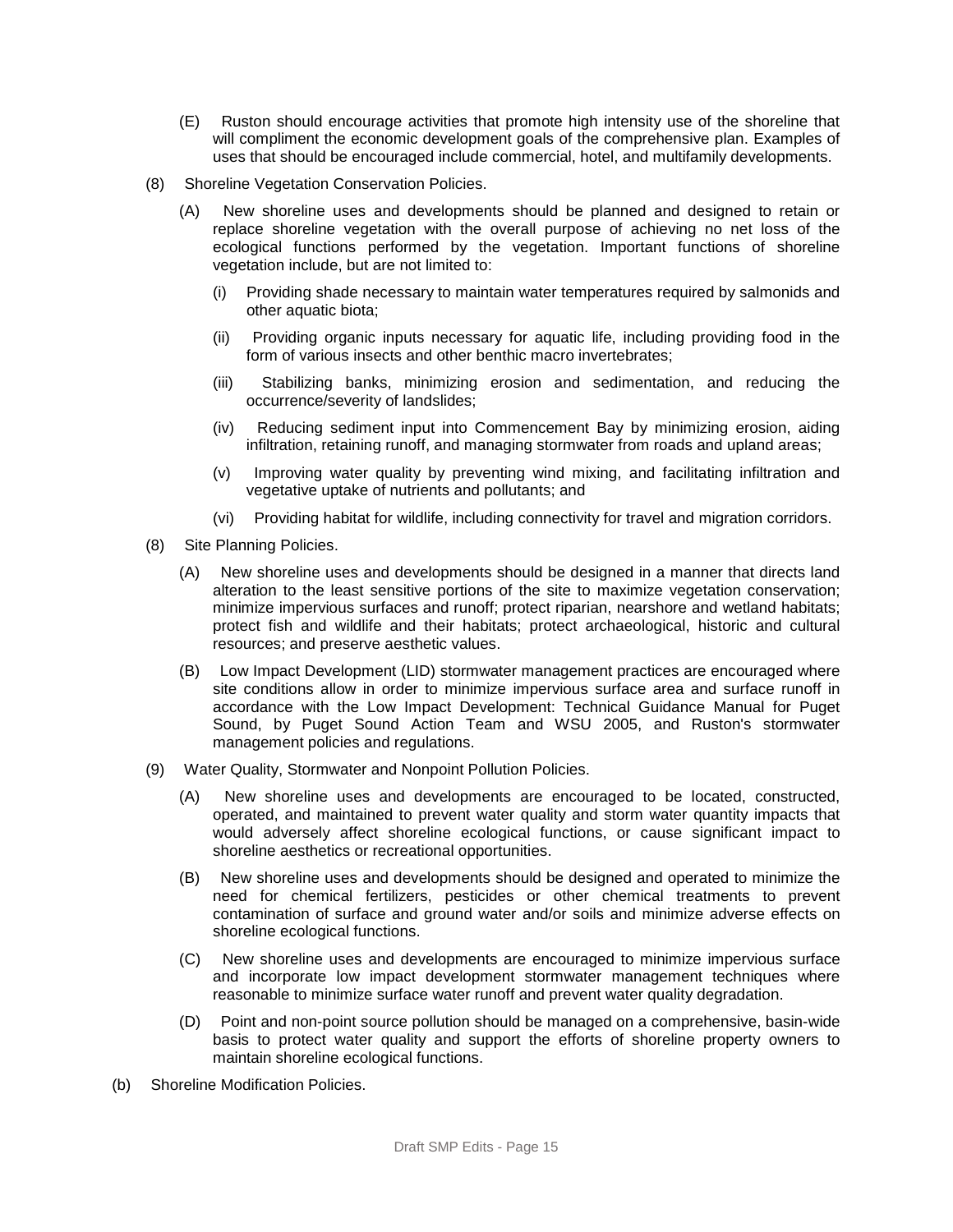- (1) Boat Launch Ramps and Rails Policies.
	- (A) Ruston should assess regional needs for public boat launches so they can be co-located with other compatible water-dependent uses.
	- (B) New or expanded public launch ramps and rails should only be sited where they have no negative impact on critical areas or habitat with which priority species have a primary association.
	- (C) New private boat launch ramps and rails should be discouraged.
- (2) Docks, Floats, Mooring Buoys and Boat Lift Policies.
	- (A) New public and private docks, floats, mooring buoys and lifts should be designed and constructed with appropriate mitigation as required by this Program to ensure no net loss of ecological functions.
	- (B) The type, design, and location of docks, floats, mooring buoys and lifts should be consistent with applicable state and federal regulations and compatible with the area in which they are located. Ruston should consider shoreline characteristics, shoreline functions and processes, wind and wave action, water depth, aesthetics, and adjacent land and water uses when assessing compatibility.
- (3) Dredging Policies.
	- (A) Dredging should only be allowed in the following circumstances:
		- (i) When needed to facilitate ecological restoration or enhancement;
		- (ii) When needed to construct facilities for public access, water-dependent transportation, or water-oriented public recreation.
	- (B) New development should be sited and designed to avoid the need for maintenance dredging.
	- (C) When allowed, dredging should be planned and operated to minimize adverse impacts to shoreline ecology, to existing shoreline uses, and to minimize interference with navigation.
	- (D) Dredging for the primary purpose of obtaining fill material to create uplands is not allowed.
- (4) Filling and Excavation Policies.
	- (A) Fill and excavation should be allowed only in association with a permitted use/development and where allowed should be the minimum necessary to accommodate the proposed use.
	- (B) Filling and excavation should not be allowed where structural shoreline stabilization would be needed to prevent the fill from eroding.
	- (C) The perimeter of fill and excavation activities should be designed to avoid or eliminate erosion and sedimentation impacts, both during initial fill and excavation activities and over time.
	- (D) When allowed, filling and excavation should be conducted so that water quality, habitat, hydrology, and drainage patterns are not adversely affected.
	- (E) Excavation waterward of OHWM shall be considered dredging and shall be subject to the dredging policies and regulations of this Program.
- (5) Shoreline Stabilization Policies.
	- (A) Proposed shoreline stabilization projects should not jeopardize the integrity of the existing riprap armoring used to cap the ASARCO Superfund cleanup site along the shoreline, or conflict with the requirements of the U.S. Environmental Protection Agency Consent Decree, (or its amendments), regarding methods of construction used to prevent leaching of arsenic into the waters of Commencement Bay.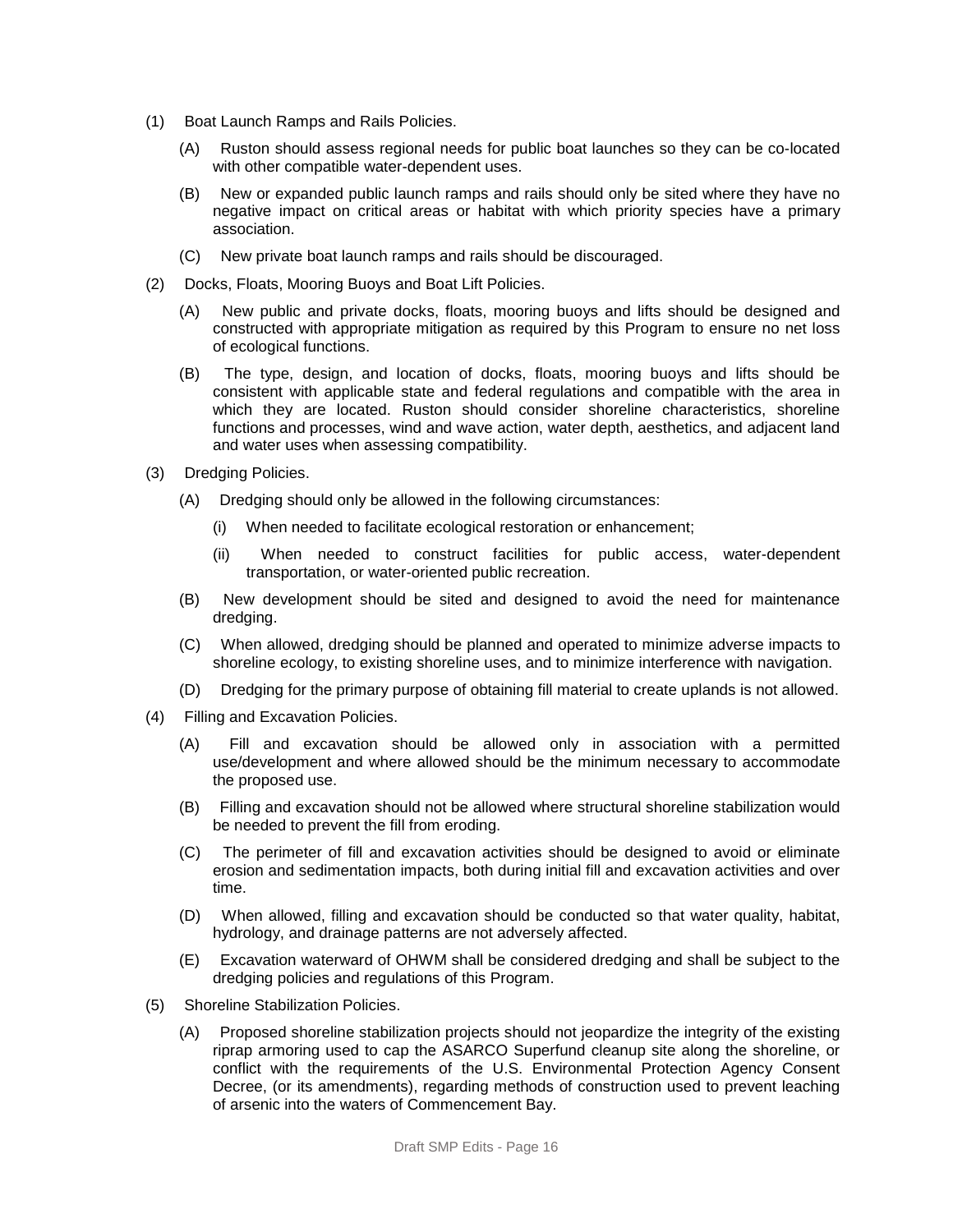- (B) New developments should be designed and located to avoid the need for new stabilization measures.
- (C) Bulkheads and other forms of hard structural shoreline stabilization should be discouraged. Bulkhead alternatives that implement bioengineering and bio-stabilization methods should be used where reasonable.
- (D) Shoreline stabilization including bulkheads and bulkhead alternatives should be located, designed, and maintained to minimize adverse effects on shoreline ecology, including effects on the project site and adjacent properties over time. Probable effects of proposed shoreline stabilization on ongoing shoreline processes and functions should be fully evaluated for consistency with this Program.
- (E) Shoreline stabilization should be located and designed to fit the physical character of a specific shoreline reach, which may differ substantially from adjacent reaches.
- (F) Shoreline stabilization should not interfere with existing or future public access to public shorelines or with other appropriate shoreline uses.
- (G) Shoreline stabilization projects on public lands should be designed to accommodate multiple use, restoration, and/or public access, provided that safety and ecological protection are fully addressed.
- (H) Failing, harmful, unnecessary, or ineffective shoreline stabilization structures should be removed, and shoreline ecological functions should be restored using bulkhead alternatives.
- (I) Where existing legally established bulkheads are substantially repaired or replaced, property owners should make reasonable efforts to incorporate bioengineering and fisheries habitat enhancement design elements to minimize adverse effects on shoreline functions.
- (c) Residential Use Policies.
	- (1) New residential developments should be encouraged to protect, enhance, and restore shoreline ecological functions using low impact development stormwater management techniques and other conservation measures.
	- (2) New residential developments shall provide public access to the shoreline.
	- (3) New residential developments shall not be comprised of single-family or duplex dwelling-unit types.
- (d) Recreational Use Policies.
	- (1) Public recreational development should be located on public lands to facilitate the public's ability to reach, touch, and enjoy the water's edge, to travel on the waters of the state, and to view the water and the shoreline.
	- (2) Public recreational development should incorporate public education regarding shoreline ecological functions and processes, the effect of human actions on the environment and the role of the public in shoreline management.
	- (3) Public recreational development should be located where existing infrastructure (utilities and roads) is adequate, or may be provided without significant damage to shoreline features commensurate with the number and concentration of anticipated users.
	- (4) Public recreational development should use low impact development stormwater management techniques and other methods that protect, enhance, and restore shoreline ecological functions where reasonable.
- (E) Transportation Use Policies.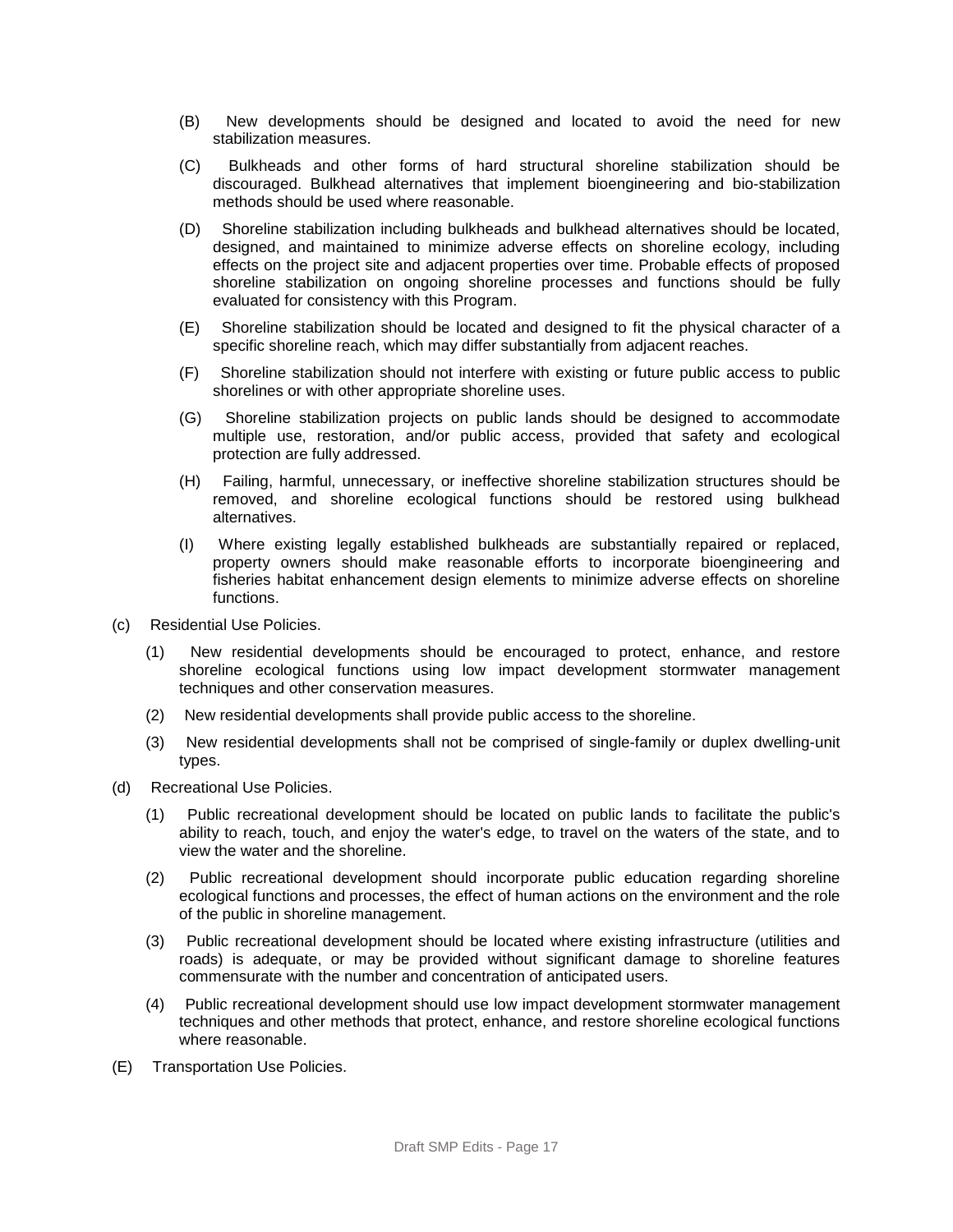- 1. New public transportation uses and facilities should be located outside of the shoreline jurisdiction unless alternative locations are infeasible or the transportation facility is required to serve water-dependent public uses.
- 2. When required, new transportation uses and facilities should be planned to fit the topographical characteristics of the shoreline and to minimize alterations to the shoreline environment.
- (3) When existing public transportation uses and facilities located within shoreline jurisdiction require maintenance or other improvements to address public health and safety, the maintenance/improvement should be designed and implemented to minimize additional impacts on the shoreline environment and consideration should be given to correcting past impacts caused by the transportation facility.
- (4) Public transportation development should use low impact development stormwater management techniques and other methods that protect, enhance, and restore shoreline ecological functions where reasonable.
- (5) Water-dependent transportation facilities such as ferry and cruise ship terminals should be encouraged.
- (F) Utility Use Policies.
	- 1. New public or private utilities should be located inland from the land/water interface, preferably outside of shoreline jurisdiction, unless:
		- (a) They have a water-dependent component such as a water intake or outfall; or
		- (b) Water crossings are unavoidable; or
		- (c) Other locations are infeasible; or
		- (d) They are required for authorized shoreline uses consistent with this Program.
	- 2. Utilities should be located and designed to avoid public recreation and public access areas and significant natural, historic, archaeological or cultural resources.
	- (3) Development of pipelines and cables, particularly those running roughly parallel to the shoreline, and development of facilities that may require periodic maintenance that would disrupt shoreline ecological functions, should be discouraged except where no other reasonable alternative exists.
	- (4) When existing utilities located within shoreline jurisdiction require maintenance or other improvements to address public health and safety, the maintenance/improvement should be designed and implemented to minimize additional impacts on the shoreline environment and consideration should be given to correcting past impacts caused by the utility.
	- (5) Public utility development should use low impact development stormwater management techniques and other methods that protect, enhance, and restore shoreline ecological functions where reasonable.

#### **15.01.050 - Environment designation policies and regulations.**

- (a) General. In order to plan and effectively manage shoreline resources and to provide a uniform basis for applying policies and use regulations within distinctively different shoreline areas, a system of categorizing shoreline areas is required by the Shoreline Management Act. Environmental designations are based on existing development patterns, physical capabilities and limitations, as well as community aspirations.
- (b) Shoreline Designation and Official Shoreline Map. In areas located upland of the ordinary high water mark, the Ruston shoreline is designated as "high intensity". In areas located waterward of the ordinary high water mark, the Ruston shoreline is designated as "aquatic". The shoreline jurisdiction is delineated on a map, hereby incorporated as a part of this Program that shall be known as the Official Shoreline Map.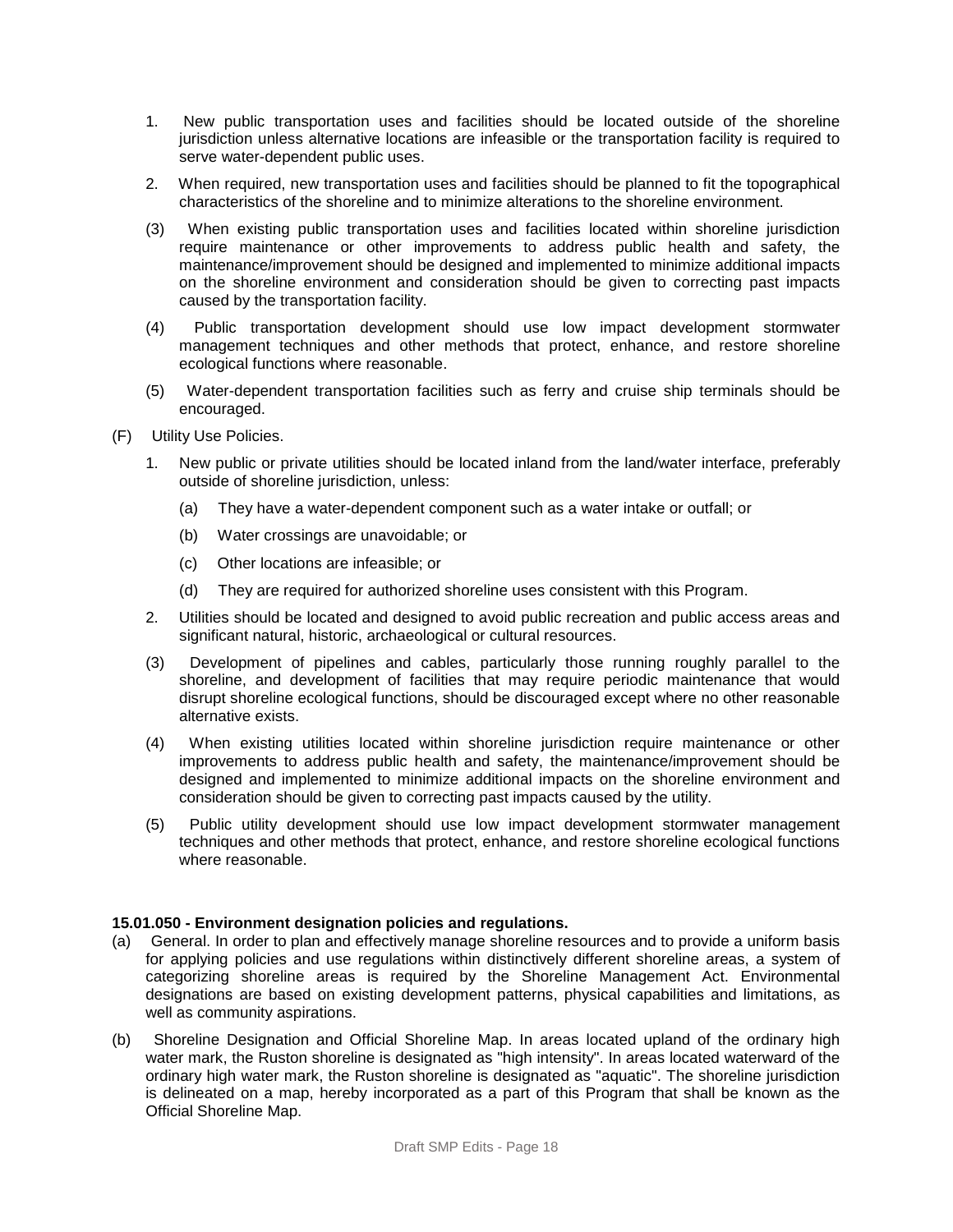The Official Shoreline Map is for planning purposes only. The map does not necessarily identify or depict the actual extent of shoreline jurisdiction or all associated wetlands. The lateral extent of the shoreline jurisdiction shall be determined on a case-by-case basis based on the location of the OHWM, floodway and/or the presence of associated wetlands. The landward extent so determined may extend beyond that depicted on the Official Shoreline Map.

Areas within the shoreline jurisdiction that are not mapped and/or designated are automatically assigned an "urban conservancy" designation until the shoreline can be re-designated through a master program amendment.

The official shoreline map is on file with the City Clerk, and a copy is also located in RMC 1(5)01.100.

- (c) High Intensity Environment Standards.
	- (1) Purpose. The purpose of the high intensity environment designation is to provide for commercial and recreational uses; high density residential uses in some locations; and public land uses while seeking opportunities for protection and restoration of ecological functions.
	- (2) Designation Criteria. The high intensity designation is appropriate for areas that currently support or are planned for high intensity water-oriented uses including commercial, recreation, transportation or residential development.
	- (3) Rationale. High intensity designated areas are zoned for commercial and multifamily residential uses. Existing and planned uses in the high intensity designation represent a variety of wateroriented and nonwater-oriented uses such as retail businesses, hotels, restaurants, recreational uses, marinas, and multifamily residential uses.
	- (4) Management Policies—Uses.
		- (A) Give priority to water-oriented uses over nonwater-oriented uses. First priority should be given to water-dependent uses. Second priority should be given to water-related uses and third priority to water-enjoyment uses. Nonwater-oriented uses shall only be allowed if they are part of mixed use development where the primary use is (1) water dependent or (2) water related, or (3) in conjunction with a water-enjoyment use on sites where there is no access to water.
		- (B) Encourage uses that enhance ecological functions and/or enhance opportunities for the public use and enjoyment of the shoreline; new development shall not cause a net loss of shoreline ecological functions.
	- (5) Management Policies—Design Elements.
		- (A) Ensure that, where applicable, improvements within this district are reviewed for compatibility and consistency with all standards codified within the zoning code, including, but not limited to, height, setbacks, outdoor lighting, signs, and landscaping and screening standards.
		- (B) Encourage designs that incorporate conservation and restoration elements, such as restoration of intertidal habitat, shoreline vegetation, and enhancement of public access.
	- (6) Management Policies—Public Access.
		- (A) Each site shall plan for a public pedestrian walkway system along the high intensity waterfront utilizing a combination of natural beaches, pathways, piers, wharves, street ends, sidewalks, stairways, or other improvements. Each proposal for development shall provide continuous public access from the nearest public right-of-way and extending along the site's entire shoreline frontage which is developed in accordance with the shoreline public access use requirements located elsewhere in this Program.
		- (B) Each site shall provide designs that enhance pedestrian traffic without impeding vehicular traffic through the use of paving textures, fencing, landscaping, and signage that make a greater distinction between automobile traffic and pedestrian circulation systems.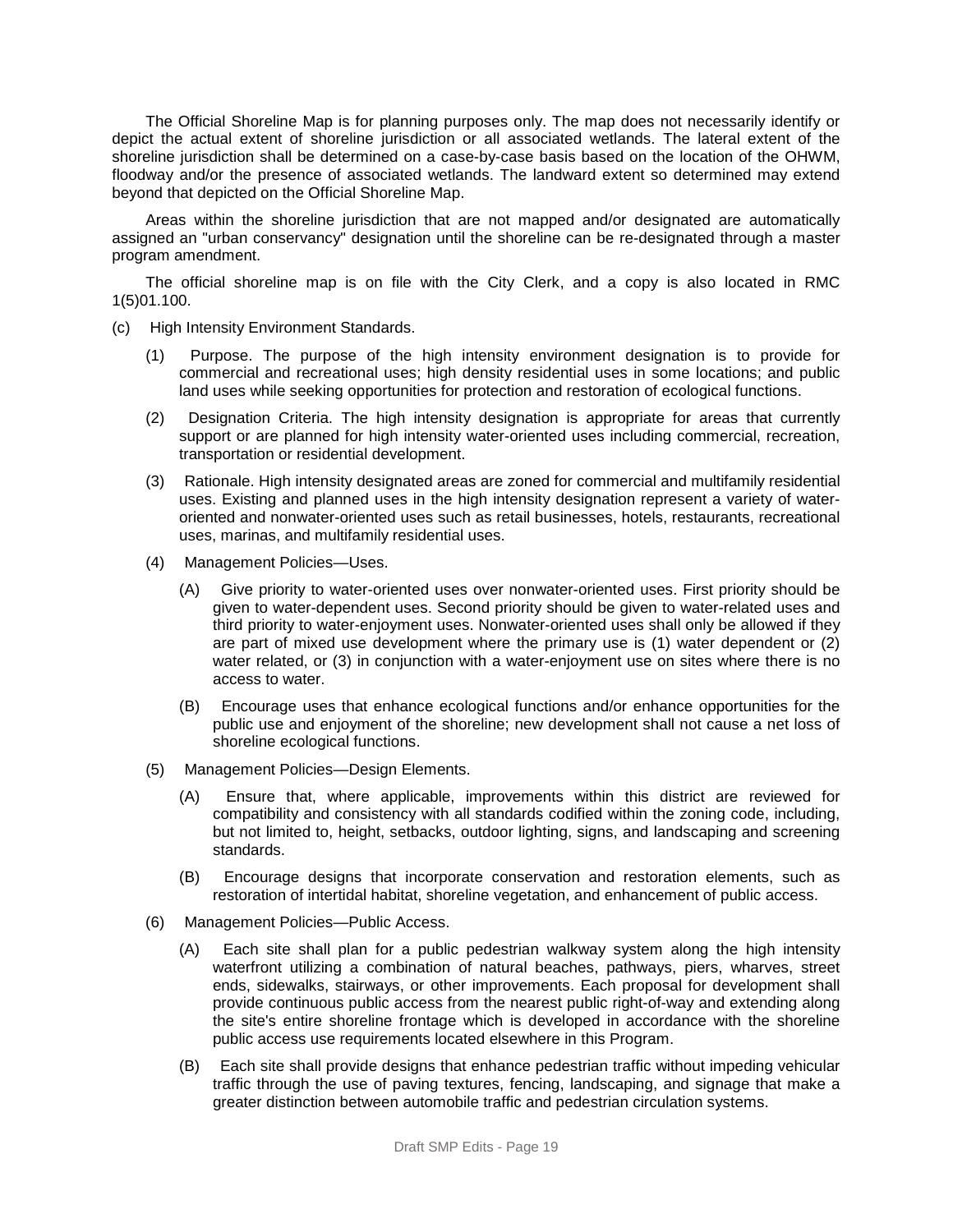- (7) Development Regulations—Uses.
	- (A) Permitted Uses.
		- (i) Commercial.
		- (ii) Hotels.
		- (iii) Advertising and signs which comply with Ruston's sign code (RMC 2(5)01.100), provided that only instructional signs as defined by RMC 2(5)01.100(d)(5)(P)may be allowed waterward of the OHWM. No signs shall be permitted waterward of any public access way which runs parallel to the shoreline, except incidental signs.
		- (iv) Recreational Facilities.
		- (v) Multifamily Residential Development.
		- (vi) Scientific, Cultural and Educational Facilities.
		- (vii) Water-dependent transportation facilities such as cruise terminals and public ferry terminals.
		- (viii) Utilities in support of a water-dependent, water-related, or water-enjoyment use, or those which no reasonable alternative location exists.
		- (ix) Boating Facilities.
		- (x) Shoreline modifications such as boat launches, breakwaters, docks, piers, floats, filling and excavation, dredging, and various methods of shoreline stabilization described in this Program all subject to the regulations contained within RMC 15.01.060 and RMC 15.01.070.
		- (xi) Ecological Restoration.
		- (xii) Public Access.
		- (xiii) Filling and grading which complies with RMC 15.01.070(B).
	- (B) Conditional Uses. A limited range of nonwater-oriented development, open to the general public, while not preferred, may also be authorized as a conditional use provided said development:
		- (i) Conforms with the criteria set forth for conditional uses set forth in RMC 15.01.080;
		- (ii) Is designed and located in a manner which capitalizes on shoreline views and is compatible with water-oriented uses;
		- (iii) Makes provisions for the public access and enjoyment of the shoreline consistent with this Master Program; and
		- (iv) Is part of a mixed-use development or the parcel is separated from the water. (See WAC 173-26-211(5)(d)(ii)(A)).
	- (C) Prohibited Uses.
		- (i) Agriculture.
		- (ii) Aquaculture.
		- (iii) Forest practices.
		- (iv) Industrial uses.
		- (v) Mining.
		- (vi) Mini-storage.
		- (vii) Radio, television towers, and wireless communication facilities.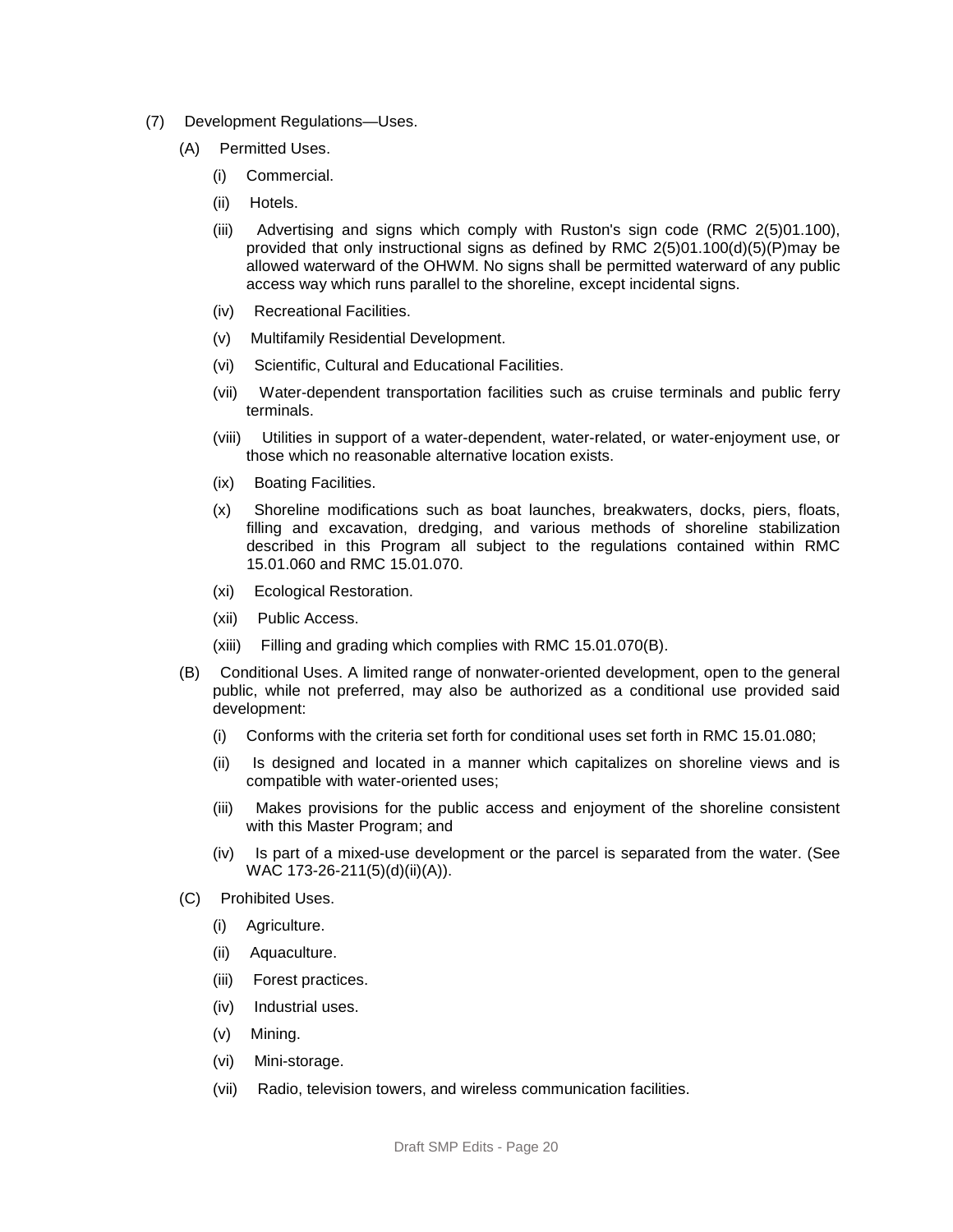- (viii) Parking as a primary use.
- (ix) Single-family residences.
- (8) Development Regulations—Setbacks.
	- (A) All structures shall be set back at least 50 feet from the OHWM to allow room for urban level high intensity public access and associated amenities and vegetation, except that:
	- (B) Developments consisting of water-dependent scientific, historical, cultural, or educational research uses, public access, water-oriented recreation and ecological restoration are not required to meet shoreline setback requirements, nor are piers, ramps, or docks.
- (9) Development Regulations—Height.
	- (A) No permit shall be issued pursuant to this chapter [Chapter 90.58 RCW] for any new or expanded building or structure of more than 35 feet above average grade level on shorelines of the state that will obstruct the view of a substantial number of residences on areas adjoining such shorelines except where a master program does not prohibit the same and then only when overriding considerations of public interest will be served.
- (10) Development Regulations—General Standards.
	- (A) All developments shall comply with applicable zoning standards found in RMC Title 25 such as, but not limited to, height, setbacks, lot coverage, outdoor lighting, signs, fences, landscaping and screening, and parking.
	- (B) All developments shall comply with any applicable Master Development Plan.
- (d) Aquatic Environment Standards.
	- (1) Purpose. The purpose of the aquatic environment designation is to protect, restore, and manage the unique characteristics and resources of the areas waterward of the ordinary highwater mark.
	- (2) Designation Criteria. The aquatic environment designation is appropriate for all areas within Ruston that are located waterward of the ordinary high water mark.
	- (3) Management Policies.
		- (A) Allow new over-water structures only for water-dependent uses, public access, or ecological restoration.
		- (B) The size of new over-water structures should be limited to the minimum necessary to support the structure's intended use.
		- (C) In order to reduce the impacts of shoreline development and increase effective use of water resources, multiple-use of over-water facilities should be encouraged.
		- (D) All developments and uses on navigable waters or their beds should be located and designed to minimize interference with surface navigation, to consider impacts to public views, and to allow for the safe, unobstructed passage of fish and wildlife, particularly those species dependent on migration.
		- (E) Uses that adversely impact the ecological functions of critical saltwater and freshwater habitats should not be allowed except where necessary to achieve the objectives of RCW 90.58.020, and then only when their impacts are mitigated according to the sequence described in WAC 173-26-201-(2)(e) as necessary to assure no net loss of ecological functions.
		- (F) Shoreline uses and modifications should be designed and managed to prevent degradation of water quality and alteration of natural hydrographic conditions.
	- (4) Development Regulations—Uses.
		- (A) Permitted Uses.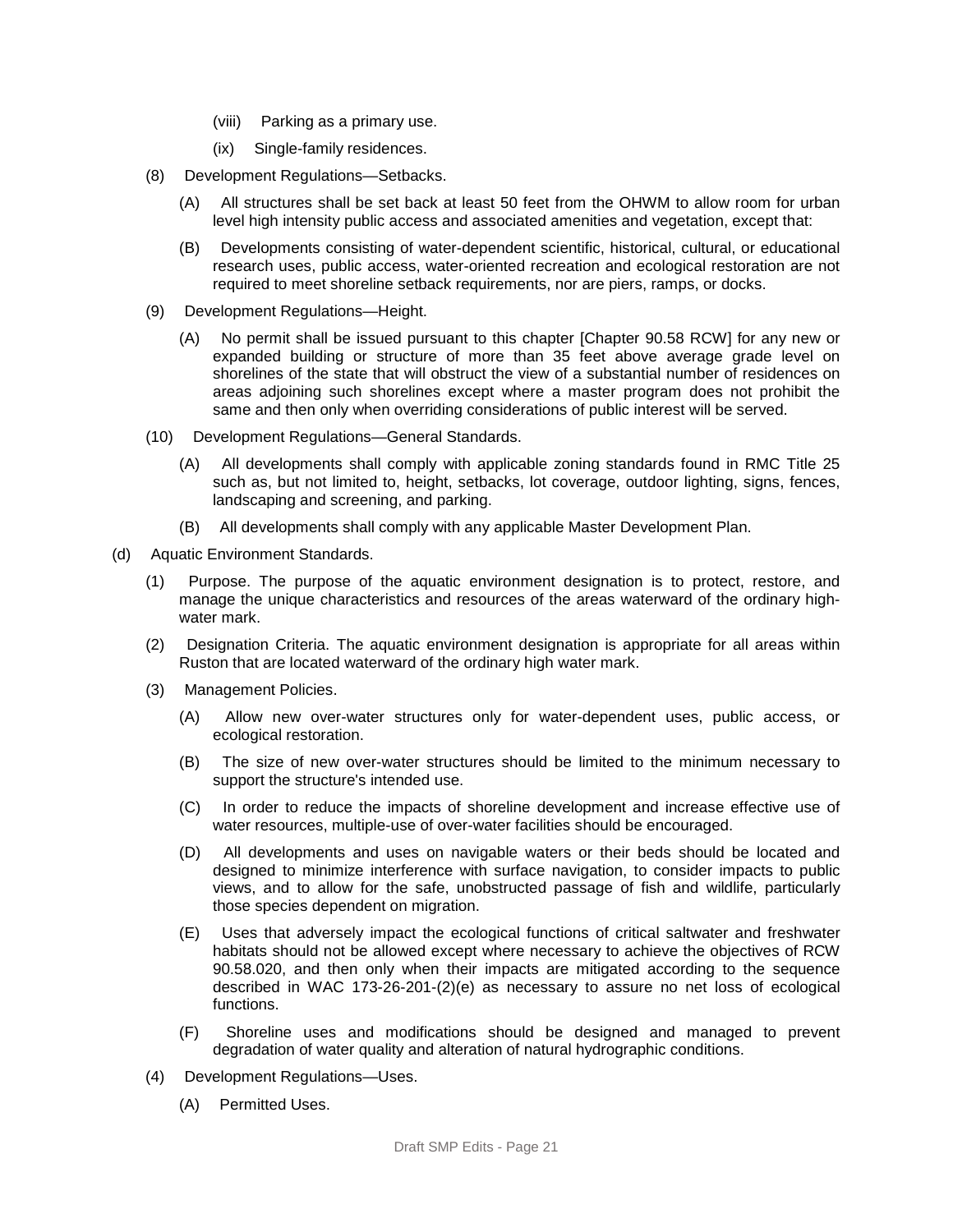- (i) Signs which comply with Ruston's sign code (RMC 25.01.100), provided that only instructional signs as defined by RMC 25.01.100(d)(5)(P) may be allowed waterward of the OHWM. No signs shall be permitted waterward of any public accessway which runs parallel to the shoreline, except incidental signs.
- (ii) Recreational facilities.
- (iii) Water-dependent transportation facilities such as cruise terminals and public ferry terminals.
- (iv) Shoreline modifications such as boat launches, docks, piers, floats, dredging, and various methods of shoreline stabilization described in this Program all subject to the regulations contained within RMC 15.01.060 and RMC 15.01.070.
- (v) Ecological restoration.
- (vi) Public access.
- (B) Prohibited Uses.
	- (i) Aquaculture.
	- (ii) Industrial uses.
	- (iii) Residential development including floating homes.
	- (iv) Parking.
- (C) Conditional Uses.
	- (i) Fill for any use except ecological restoration (see WAC 173-26-231(3)(C)).
	- (ii) Breakwaters (see WAC 173-26-231(3)(d)).
	- (iii) Utilities.

#### **15.01.060 - General Shoreline Regulations.**

The general regulations in this chapter shall apply to all new development and uses within Ruston's shoreline jurisdiction unless otherwise stated. These regulations shall only apply within the shoreline jurisdiction, and shall not apply to portions of lots extending further landward than the landward extent of shoreline jurisdiction. Additional regulations pertaining to specific uses and development activities are contained in RMC 15.01.070.

- (a) Archaeological, Historic and Cultural Resources Regulations.
	- (1) Whenever historic, cultural or archaeological sites or artifacts are inadvertently discovered during shoreline development, work on that portion of the development site shall be stopped immediately, the site secured and the discovery reported as soon as possible to the Shoreline Administrator. Upon notification of such find, the property owner shall notify the Washington State Department of Archaeology and Historic Preservation. Based upon the findings of the site investigation and consultation with the historic preservation staff of the Washington State Department of Archaeology and Historic Preservation, the Shoreline Administrator may require that an immediate site assessment be conducted or may allow stopped work to resume.
	- (2) Permits issued in areas with documented archaeological resources shall require a site inspection or evaluation by a professional archaeologist in coordination with affected Indian tribes.
- (b) Environmental Protection and Conservation Regulations
	- (1) Aquatic Weed Control and Noxious Weed Control. Aquatic weed control and noxious weed control may occur when the health and sustainability of native plant communities and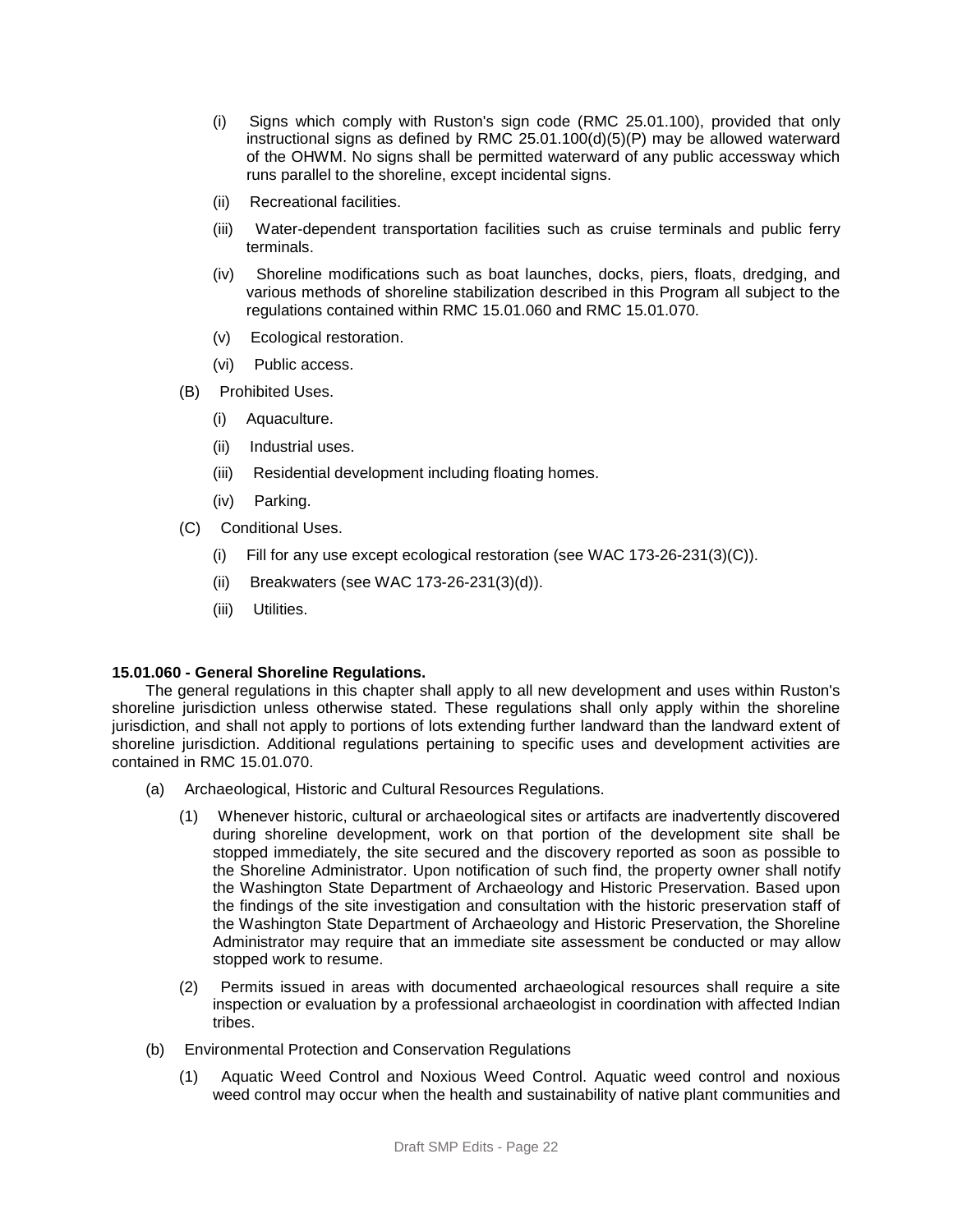associated habitats are threatened or when a water dependent use is restricted by their presence. Control shall occur in conformance with applicable local, state and/or federal regulations.

- (2) Clearing and Grading. The amount of clearing and grading shall be limited to the minimum necessary to accommodate the allowed use/development. This minimum shall include clearing and grading necessary for landscaping and establishment of a vegetation enhancement area, if required or desired.
- (3) Light and Glare. Exterior lighting shall not shine directly onto the water. Exterior lighting fixtures shall include full cut-off devices (light shields) such that glare or direct illumination onto the lake is minimized. All lighting shall comply with Ruston's outdoor lighting standards as detailed in RMC 25.01.103.
- (4) Mitigation. All new proposals including new shoreline use or development shall mitigate adverse environmental impacts in accordance with this Program and other applicable regulations whether or not the use/development requires or is exempt from a shoreline substantial development permit. Mitigation measures shall be applied in the following sequence of steps listed in order of priority:
	- (A) Avoiding the impact altogether by not taking a certain action or parts of an action;
	- (B) Minimizing impacts by limiting the degree or magnitude of the action and its implementation by using appropriate technology or by taking affirmative steps to avoid or reduce impacts;
	- (C) Rectifying the impact by repairing, rehabilitating, or restoring the affected environment;
	- (D) Reducing or eliminating the impact over time by preservation and maintenance operations;
	- (E) Compensating for the impact by replacing, enhancing, or providing substitute resources or environments; and
	- (F) Monitoring the impact and the compensation projects and taking appropriate corrective measures.

In determining appropriate mitigation measures applicable to shoreline development, lower priority measures shall be applied only where higher priority measures are determined to be infeasible or inapplicable.

- (5) Unless specifically provided elsewhere within this SMP, over water structures are prohibited.
- (c) Public Access Regulations.
	- (1) Physical and/or visual access shall be made available to the public through public parks, rights-of-way and other public lands.
	- (2) Development of public access facilities in, on or over the water shall be constructed using materials that allow light penetration and do not contaminate water. Facilities in, on or over the water shall be of nonreflective materials that are compatible in terms of color and texture with the surrounding area. The underside of over-water facilities shall incorporate reflective materials where necessary to reduce the effects of shadowing.
	- (3) Public access within the high intensity environment shall be at least 50 feet in width, with a surface capable of accommodating multimodal recreational traffic of a least 25 feet in width.
	- (4) Required public access shall include the preservation of shoreline views, the establishment of public access easements to and along the shoreline, enhancement of an adjacent street end or park, or other consideration commensurate with the degree of impact caused by the development.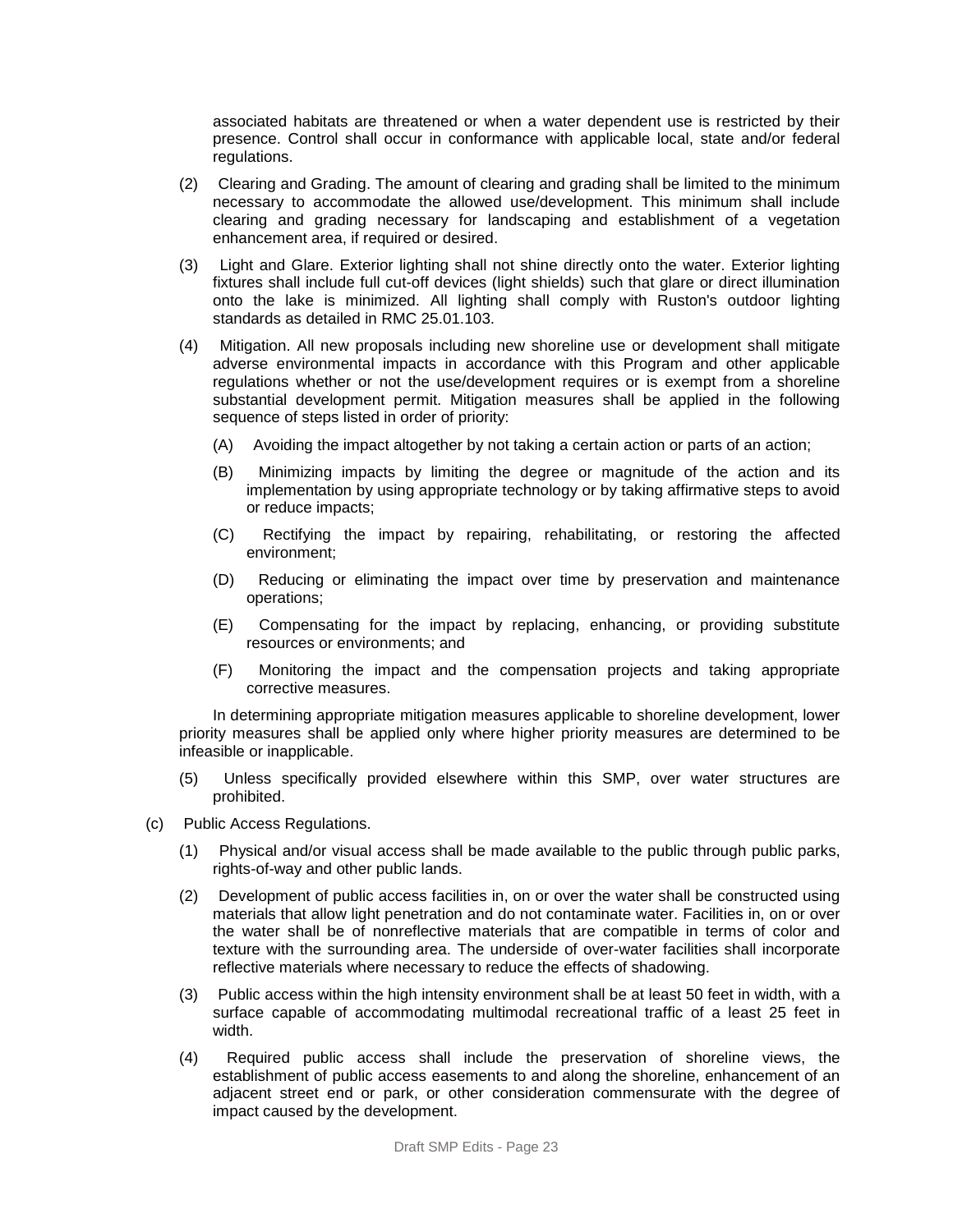- (5) Public access is not required if the applicant can demonstrate to the satisfaction of the Shoreline Administrator that constitutional and or statutory limitations would be violated by the provision of such access. Nor is public access required for individual single-family residences which are not part of a development planned for more than four parcels.
- (6) Alternatives to on-site, physical access to the shoreline may be approved if the applicant can demonstrate to the satisfaction of the Shoreline Administrator that one or more of the following conditions exist:
	- (A) Unavoidable health or safety hazards to the public exist which cannot be prevented by any practical means;
	- (B) Access is not feasible due to the configuration of existing parcels and structures, such that access areas are blocked in such a way that cannot be reasonably remedied by the proposed development;
	- (C) Inherent security requirements of the proposed development or use cannot be satisfied through the application of alternative design features or other solutions;
	- (D) The cost of providing on-site access, easement, or an alternative amenity is unreasonably disproportionate to the total long-term cost of the proposed development;
	- (E) Unacceptable environmental harm which cannot be mitigated, such as damage to spawning areas or nesting areas, will result from the public access; or
	- (F) Significant undue and unavoidable conflict between the proposed access and adjacent uses would occur and cannot be mitigated.

Provided further, that the applicant has first demonstrated and the Shoreline Administrator has determined that all reasonable alternatives have been exhausted, including, but not limited to:

- (G) Regulating access by such means as limiting hours of use to daylight hours, or allowing public access to only a portion of the site.
- (H) Designing separation of uses and activities, using such means as terracing, hedges, and landscaping.
- (7) When on-site public access is not required in the previous section, alternative shoreline access must result in an equal or greater public benefit. Alternatives may include but are not limited to:
	- (A) Publicly accessible rooftop decks.
	- (B) Off-site public access.
	- (C) A payment in lieu agreement with Ruston in accordance with RCW 82.20.020 (relating to fees associated with development).
- (8) Off-site public access, when required, must meet the same standards and requirements as on-site public access.
- (9) When required, public access sites shall be fully developed and available for public use at the time of occupancy or use of the development or activity, except where the decision maker determines an appropriate mechanism for delayed public access implementation is necessary for practical reasons. If on or over the water, development shall be constructed to minimize interference with physical access along the beach and views from surrounding properties to the shoreline and adjoining waters, including locating structures as far landward as feasible.
- (10) Where on-site physical access is required, the development shall dedicate, improve, and provide maintenance for a public access easement that provides area sufficient to ensure usable access to and along the shoreline for the general public.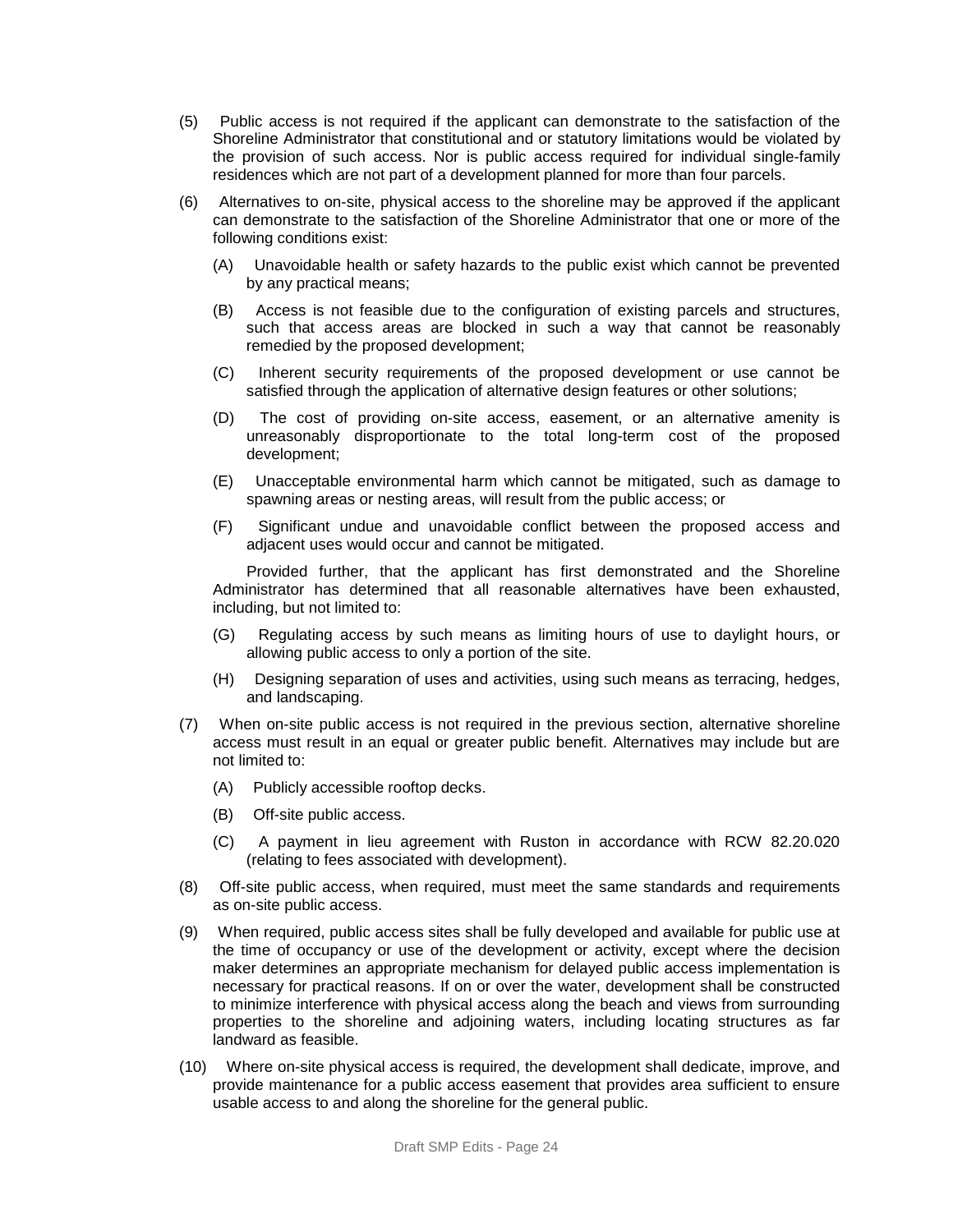- (11) Public access easements shall be designed to accommodate the anticipated intensity of use, generally ranging from a minimum ten-foot-wide easement when perpendicular to the shoreline, to a minimum 50-foot width when parallel with the shoreline. Where deemed necessary to protect environmental functions, the easement shall accommodate an area of native vegetation between the OHWM and the public access walkway/viewpoint. Public access easements shall be located within the shoreline setback. In instances where the public access easement is larger than the shoreline setback, the entire shoreline setback shall be contained within the public access easement.
- (12) Every public access provided in conjunction with an approved permit under this SMP shall be incorporated into a written public access easement agreement, which shall be drafted by the City Attorney, and the final version approved as to form by the City Attorney. Public access easement agreements shall provide that the property owner shall have the responsibility to operate, maintain, repair and reconstruct all public access amenities indefinitely for the benefit of the public. Public access easements and permit conditions shall be recorded against the property in the Pierce County Auditor's Office, and the existence of the public access easement agreement shall be indicated on the deed where applicable or on the face of a plat or short plat, showing the same as a condition running in perpetuity with the land. The City shall record the public access easement agreement with the Auditor's office at the time of permit approval.
- (13) The standard state approved logo or other approved signs that indicate the public's right of access and hours of access shall be constructed, installed, and maintained by the applicant in conspicuous locations at public access sites. Signs shall be designed to distinguish between public and private areas. In accordance with the regulations in this section, signs controlling or restricting public access may be approved as a condition of permit approval.
- (14) Future actions by the applicant or other parties shall not diminish the usefulness or value of the public access site.
- (15) Public access sites shall be connected directly to the nearest public area (e.g., street, public park, or adjoining public access easement). Where connections are not currently possible, the site shall be designed to accommodate logical future connections. In either case, the design shall take into consideration the priority placed on protecting physical access along the beach (i.e., boardwalk connections that interfere with physical access along the adjoining beach area are discouraged).
- (16) Public access sites shall be made barrier free for the physically disabled, where feasible, and designed consistent with the Americans with Disabilities Act.
- (17) Public access shall be designed to achieve no net loss of ecological functions. Where impacts are identified, mitigation shall be required.
- (18) Public access facilities shall look and feel welcoming to the public, and not appear as an intrusion into private property.
- (19) Natural elements such as logs, grass, shrubs, and elevation separations are encouraged as means to define the separation between public and private space.
- (20) Furniture used in public access areas shall be appropriate for the proposed level of development, and the character of the surrounding district.
- (21) Ruston may require the installation of benches; bicycle racks; pet waste, garbage and recycling receptacles; educational signage; and other street furniture at shoreline public access points commensurate with the degree of project impact. Where required:
	- (A) Benches shall be set back from a walkway or path so public access users will still have room to pass when the benches are in use. Benches may be built without backs and shall be at least four to five feet in length.
	- (B) Provisions for maintenance shall be required as a condition of permit approval.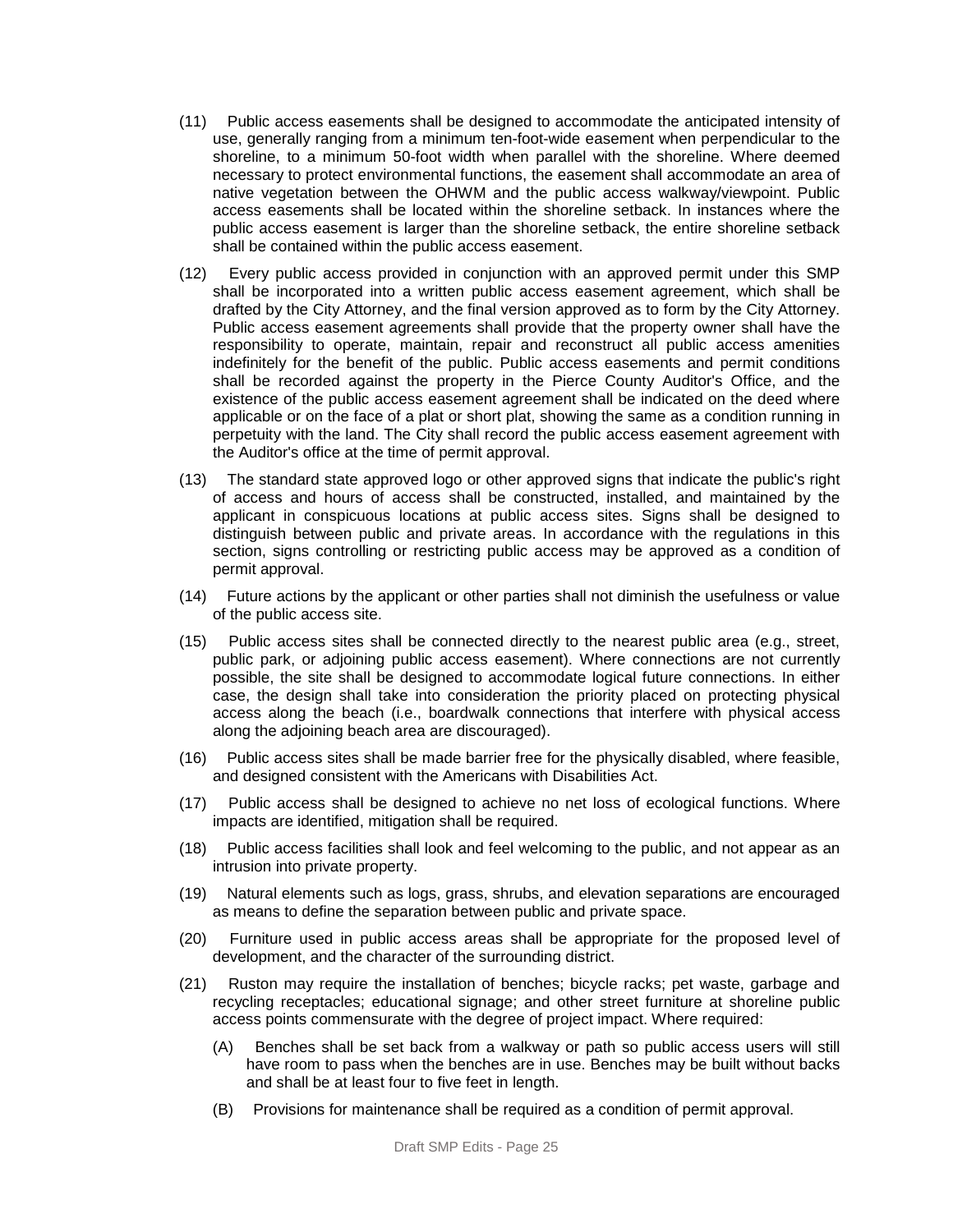- (C) Educational signage shall be used to identify unique natural features, maritime uses and historical landmarks.
- (d) Restoration Regulations.
	- (1) Ecological restoration projects shall be carried out in accordance with a Ruston-approved restoration plan, and in accordance with the policies and regulations of this Program.
	- (2) Voluntary enhancement and restoration of the shoreline not associated with any other development proposal is encouraged and should be accomplished according to a Rustonapproved plan for its design, implementation, maintenance, and monitoring. Restoration or enhancement should result in a net improvement to the shoreline functions.
	- (3) Restoration of native vegetation shall consist of a mixture of trees, shrubs and groundcover and be designed to improve habitat functions.
- (e) Water Quality, Stormwater, and Nonpoint Pollution Regulations.
	- (1) New shoreline uses and developments (and their related construction processes) shall incorporate all known, available, and reasonable methods of preventing, controlling, and treating stormwater to protect and maintain surface and ground water quantity and water quality in accordance this Program and all other applicable laws.
	- (2) Best management practices (BMPs) for controlling erosion and sedimentation and preventing pollutants from entering Commencement Bay shall be implemented for all new uses and developments (and their related construction processes).
	- (3) To avoid water quality degradation in the shoreline jurisdiction, new on-site sewage systems shall be located, designed, and maintained to meet all applicable water quality, utility, and health standards.
	- (4) New structures installed below OHWM or that regularly and frequently come in contact with water shall be constructed of Washington Department of Fish and Wildlife (WDFW) approved materials.
	- (5) No construction upon, or modification to the shoreline shall be allowed which would jeopardize the integrity of the existing riprap armoring used to cap the ASARCO Superfund cleanup site along the shoreline, or which conflicts with the requirements of the U.S. Environmental Protection Agency Consent Decree, (or its amendments).

#### **15.01.070 - Use and shoreline modification regulations.**

These regulations apply to all new development and uses within Ruston's shoreline jurisdiction. The regulations shall only apply within the shoreline jurisdiction and shall not apply to portions of lots extending further landward than the landward extent of the shoreline jurisdiction as specified by RMC 15.01.050(a).

- (a) Dredging Regulations.
	- (1) Dredging may be permitted when necessary to support the following:
		- (A) Public sponsored ecological restoration or enhancement projects; or
		- (B) Ruston-approved restoration and mitigation projects that involve bulkhead removal and/or shoreline vegetation enhancement; or
		- (C) Bio-engineered shoreline stabilization projects, including bio-engineered shoreline stabilization associated with private residential developments.
		- (D) Construction of a public dock for public water-dependent recreational use, provided that the dredging is limited to the minimum needed to accommodate the public dock.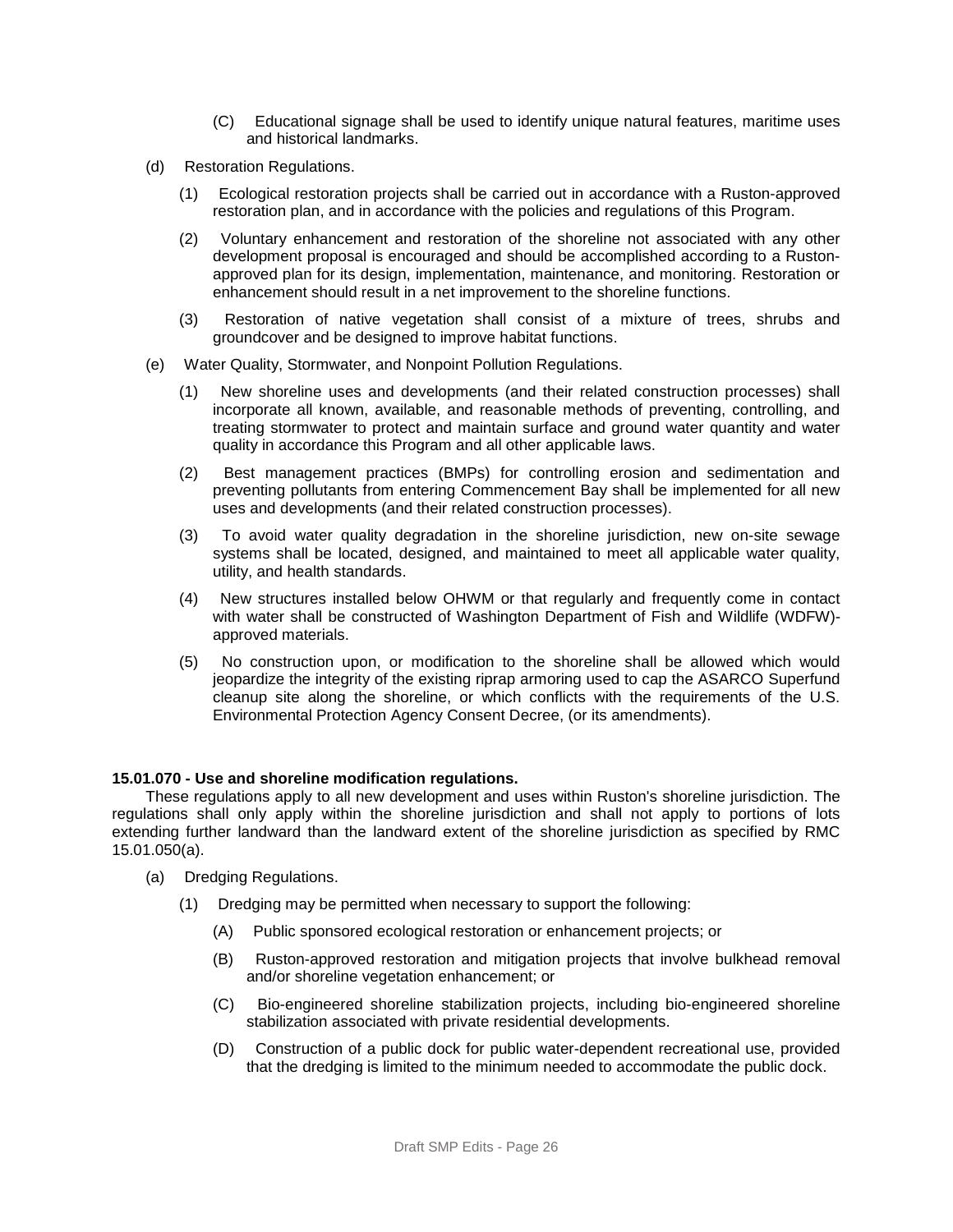- (E) Construction of a publicly-accessible private dock for water-dependent transportation use, provided that the dredging is limited to the minimum needed to accommodate the dock and expected vessels.
- (2) Dredging for any purpose other than listed in RMC 15.01.070 may be permitted with a conditional use permit.
- (3) When permitted, dredging activities must comply with all of the following standards:
	- (A) Alternatives to dredging are infeasible; and
	- (B) The dredging is timed to minimize damage to shoreline ecological functions and aquatic life; and
	- (C) Unavoidable impacts of dredging are mitigated as required by this Program.
- (4) Dredge material shall be disposed of in legally established upland locations away from the shoreline and shall be coordinated with appropriate agencies, unless the dredge material is utilized in conformance with the Puget Sound Dredged Material Management Program.
- (5) Dredging for the purpose of obtaining fill materials is prohibited, except when associated with a habitat restoration project which limits the placement of fill materials waterward of the ordinary high water mark.
- (6) Maintenance dredging of established navigation channels and basins is restricted to maintaining the previously dredged and/or existing authorized location depth and width.
- (b) Filling and Excavation Regulations.
	- (1) All filling and excavation activities in the shoreline jurisdiction shall comply with the provisions of this Program and all other applicable Ruston and state requirements.
	- (2) Fill and excavation is allowed only in association with a permitted use. Where allowed, fill and excavation shall be the minimum necessary to accommodate the development.
	- (3) Development that involves fill or excavation within the shoreline jurisdiction shall obtain a shoreline substantial development permit unless exempt by WAC 173.27.040(2).
	- (4) Fill shall be permitted landward of the OHWM only where it is demonstrated that the proposed action will not result in ecological damage to water quality, fish, and/or wildlife habitat; or adversely alter natural drainage patterns.
	- (5) Filling waterward of the OHWM shall only be allowed when necessary to support one or more of the following:
		- (A) Public sponsored ecological restoration or enhancement projects;
		- (B) Ruston-approved restoration and mitigation projects that involve bulkhead removal, shoreline vegetation enhancement and/or shoreline restoration;
		- (C) Bio-engineered shoreline stabilization projects, including bio-engineered shoreline stabilization associated with private residential developments;
		- (D) Publically sponsored nonrestoration projects that provide public access or improve access to the shoreline for a substantial number of people;
		- (E) Construction of docks for public water-dependent recreational or transportation use, provided that the filling and/or excavation are limited to the minimum needed to accommodate the dock;
		- (F) When associated with a permitted or conditional use and as required by state or federal agencies.
		- (G) Fill waterward of the OHWM for any use other than ecological restoration shall require a shoreline conditional use permit.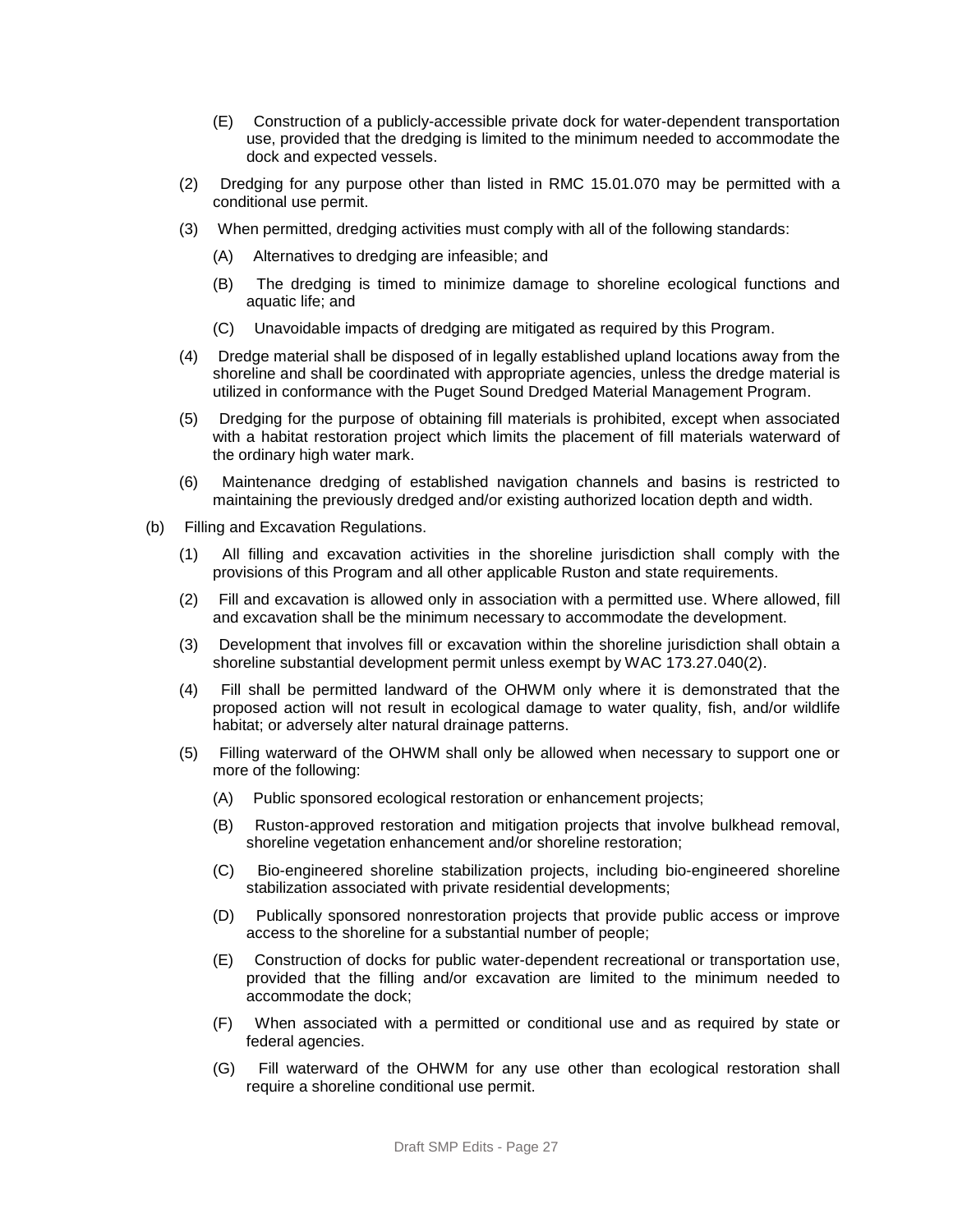- (6) Fill or excavation shall not be located where structural shore stabilization will be required to maintain materials placed or removed. Disturbed areas shall be immediately stabilized and re-vegetated, as applicable.
- (c) Boat Launches—Ramps and Rails Regulations.
	- (1) Public launch ramps and rails associated with public recreational uses shall be allowed within Ruston's shorelines.
	- (2) A launch ramp or rail shall not be placed or extended to a depth of greater than the minimum depth necessaryeight feet-below the OHWM.
	- (3) Boat launches shall also include a public restroom and a fish cleaning facility.
- (d) Marinas, Piers, Docks, Floats and Mooring Buoy Regulations.
	- (1) Piers, docks, floats and buoys shall be designed and constructed using WDFW-approved methods and materials.
	- (2) Marinas, piers, docks and floats shall provide public access from the nearest right-of-way or existing shoreline access to the most waterward point of the pier, dock, or floats which includes:
		- (A) A public fishing area designed for a minimum occupancy of ten users or one user for every two moorage spaces, whichever is greater. The public fishing area shall also include a fish cleaning facility.
		- (B) Two benches, or other permanently affixed seating for public use.
	- (3) Piers and docks shall only be allowed for water-dependent uses or public access and shall be the minimum size necessary for the intended use.
	- (4) All marinas shall include:
		- (A) Adequate publicly accessible transient moorage space for at least two 32-foot vessels. Said moorage shall be made available for intervals not exceeding four hours. The owner may charge a reasonable hourly rate for use of this moorage.
		- (B) At least ten percent of the total number of moorage slips shall be made available for transient moorage. Said moorage shall not be occupied by a single tenant, vessel or user for more than 14 days at a time.
		- (C) Adequate fire suppression and sewage pump-out facilities.
- (e) Shoreline Stabilization Regulations. This section describes the types of stabilization permitted on all shorelines in Ruston.
	- (1) When allowed pursuant to this Program, shoreline stabilization and permitted alternatives, including new, expanded, or replacement bulkhead alternatives and bulkheads, must meet all of the following requirements:
		- (A) Shoreline stabilization shall be designed to be consistent with the U.S. Environmental Protection Agency (EPA) Consent Decree for the ASARCO Superfund Cleanup Site, (including any amendments), which is intended to prevent leaching of arsenic into the waters of Commencement Bay. In the event that any of the standards within this Program conflict with the consent decree, the requirements of the consent decree shall prevail.
		- (B) The impacts must be mitigated such that there is no net loss of shoreline ecological functions. This is achieved by maintaining the required vegetation enhancement area in a vegetated condition, or planting the shoreline vegetation enhancement area in accordance with this Program; and
		- (C) The size of shoreline stabilization structure shall be limited to the minimum necessary to protect the primary structure; and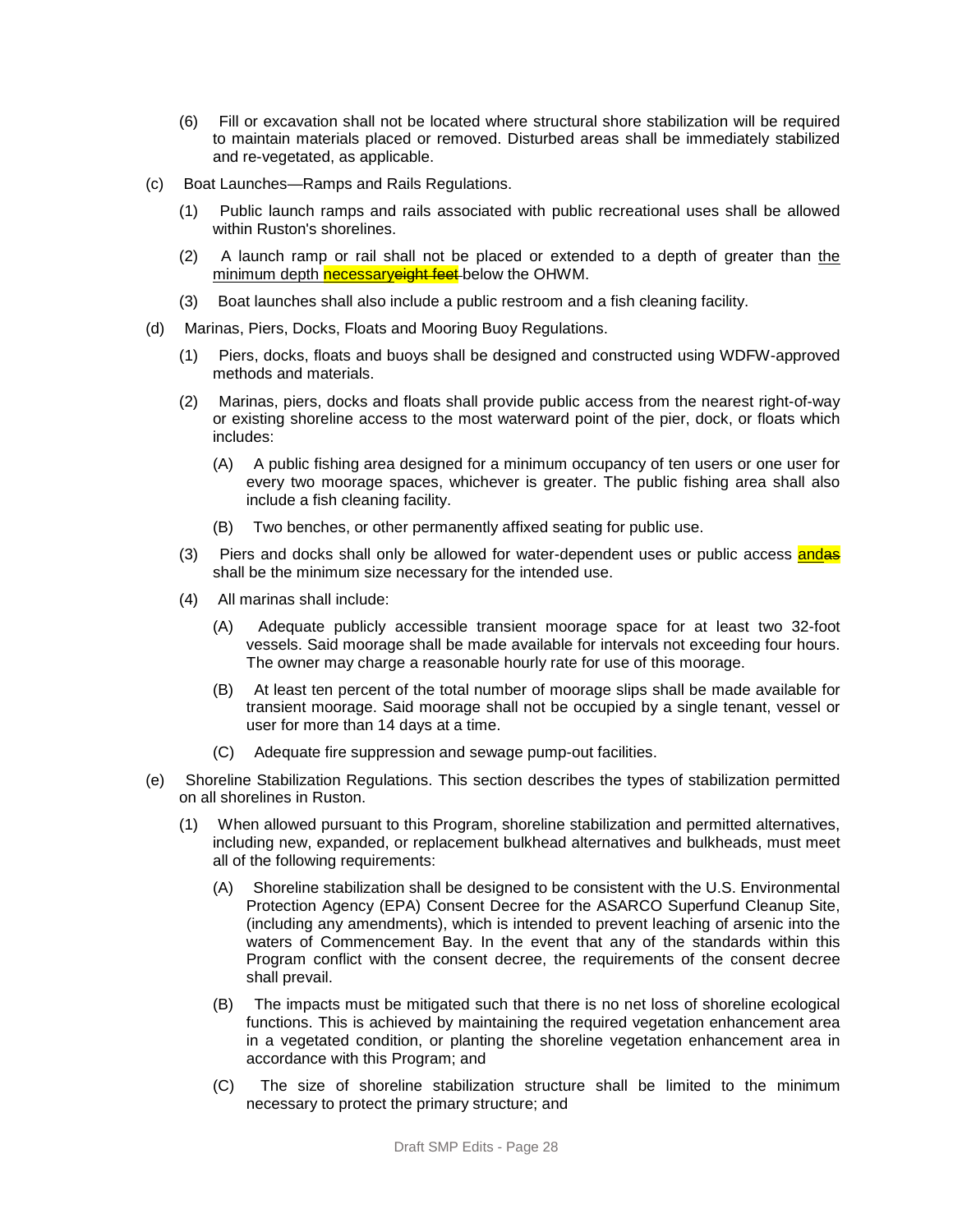- (D) The shoreline stabilization is designed by a state licensed professional geotechnical engineer and/or engineering geologist and constructed according to applicable state and federal laws; and
- (E) The shoreline stabilization is designed and constructed to incorporate natural vegetation and habitat elements wherever reasonable, and constructed and maintained in a manner that does not degrade the water quality of affected waters; and
- (F) No gabions, motor vehicles, appliances, structure demolition debris, or solid waste of any kind shall be used for shoreline stabilization. Any such objects that may be remnant from replaced shoreline stabilization must be removed from the shoreline and shoreline setback unless doing so would cause damage to the environment; and
- (G) The shoreline stabilization on shores exposed to significant wave action shall be designed to dissipate wave energy and scouring.
- (2) Bulkhead alternatives and bioengineered shoreline stabilization (also known as biostabilization) are the preferred method for stabilizing shorelines and shall be permitted with proof of demonstrated need provided in a technical report prepared by a Washington State licensed engineer and/or a qualified biologist as appropriate. Such alternatives include large rocks, logs, revetments and other natural materials integrated with native vegetation to prevent erosion of land into Puget Sound.
- (3) New or expanded hard structural stabilization may be permitted only when bulkhead alternatives are determined to be infeasible or insufficient and when required:
	- (A) To protect an existing structures from shoreline erosion caused by currents or waves (and not caused by normal sloughing, vegetation removal, or poor drainage) when there is a significant possibility that the primary structure will be damaged within three years as a result of shoreline erosion in the absence of armoring measures.
	- (B) For projects whose primary purpose is remediating hazardous substances pursuant to RCW 70.105.
	- (C) For stabilization on public land to facilitate public shoreline access for substantial numbers of people.
- (4) To comply with regulation RMC 15.01.070(e)(3) of this section, the property owner shall provide technical reports that:
	- (A) Evaluate the need for structural shoreline stabilization; and
	- (B) Describe alternatives to structural approaches and analyze the environmental effects of each alternative. Geotechnical analysis shall address the necessity of bulkheads or other armoring by estimating time frames and rates of erosion and report on the urgency associated with the specific situation. The geotechnical reports and alternatives analysis shall be prepared by a Washington State licensed engineer, engineering geologist and/or a qualified biologist as appropriate.
- (5) When there is a need for an existing legally-established bulkhead to be replaced, it may be done with bulkhead alternatives or bio stabilization. An existing bulkhead or similar stabilization structure may only be replaced with a structure of similar dimension and location when bulkhead alternatives are demonstrated to be infeasible or inadequate to protect the primary residential structure and the following criteria are met:
	- (A) There is a demonstrated need to protect structures from erosion caused by currents or waves and not caused by normal sloughing, vegetation removal, or poor drainage; and
	- (B) The replacement structure shall not encroach waterward of the OHWM or the existing stabilization structure. In such cases, the replacement structure shall abut the landward side of the existing shoreline stabilization structure.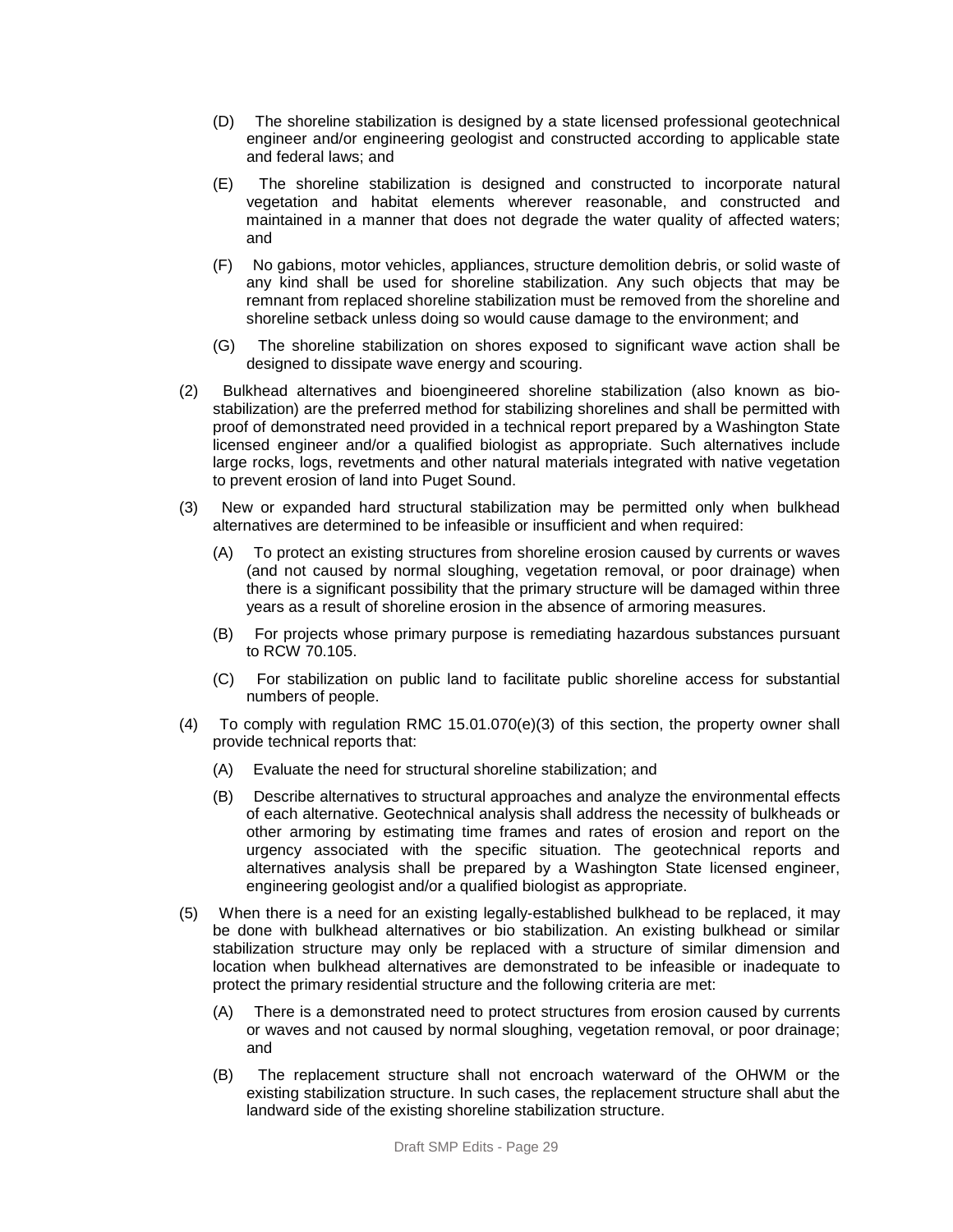- (6) Existing shoreline stabilization structures that are being replaced shall be removed unless removing the structure will cause more environmental harm than leaving it in place.
- (7) An existing legally established bulkhead or similar hard shoreline stabilization structure may be repaired and maintained. If the repair or maintenance activity changes the location of the structure or alters any dimension of the structure by more than ten percent, it shall be treated as a new/replacement hard shoreline stabilization structure and the Shoreline Administrator may require mitigation in accordance with this Program.
- (f) Residential Use Regulations.
	- (1) Multifamily Residential Standards:
		- (A) Parking. Required parking for residential uses is only allowed within the shoreline jurisdiction when it is located below grade.
		- (B) Height. No permit shall be issued pursuant to this chapter [Chapter 90.58 RCW] for any new or expanded building or structure of more than 35 feet above average grade level on shorelines of the state that will obstruct the view of a substantial number of residences on areas adjoining such shorelines except where a master program does not prohibit the same and then only when overriding consideration of public interest will be served.
		- (C) Setback. All residential structures shall be set back at least 50 feet from the OHWM.
	- (2) Multifamily residential projects shall provide public access along the shoreline.
- (g) Public Recreational Use Regulations.
	- (1) Publicly-accessible recreational development on public land is a preferred shoreline use and is permitted when consistent with underlying zoning regulations, this Program, and the Act, including the goal to ensure no net loss of shoreline ecological functions.
	- (2) New publicly accessible recreational activities and facilities proposed within shoreline jurisdiction shall be water oriented, and shall provide physical and/or visual access to the shoreline.
	- (3) The following water-oriented public recreational structures are permitted waterward of the shoreline setback and building setback:
		- (A) Publicly-accessible docks and/or floats allowed pursuant to the requirements of this Program.
		- (B) Publicly-accessible shelters and similar facilities for water enjoyment uses provided that such structures are not located over water and that no structure exceeds 20 feet above existing average grade level.
	- (4) Nonwater-oriented public recreational development, including parking, restrooms and similar facilities, shall be setback at least 50 feet landward of the OHWM where feasible.
	- (5) Public recreational developments shall provide for public nonmotorized connectivity between existing public roads, trails and said development on the shoreline (e.g., pedestrian and/or bicycle paths), unless such access is infeasible due to public health and safety considerations.
	- (6) Public recreational developments shall include landscaping that uses native, selfsustaining vegetation.
- (h) Transportation Regulations. The following regulations for transportation use shall apply to any use or development where transportation infrastructure is, or is proposed to be, a primary land use, including new or expanded roadways, trails, non-motorized facilities and parking facilities.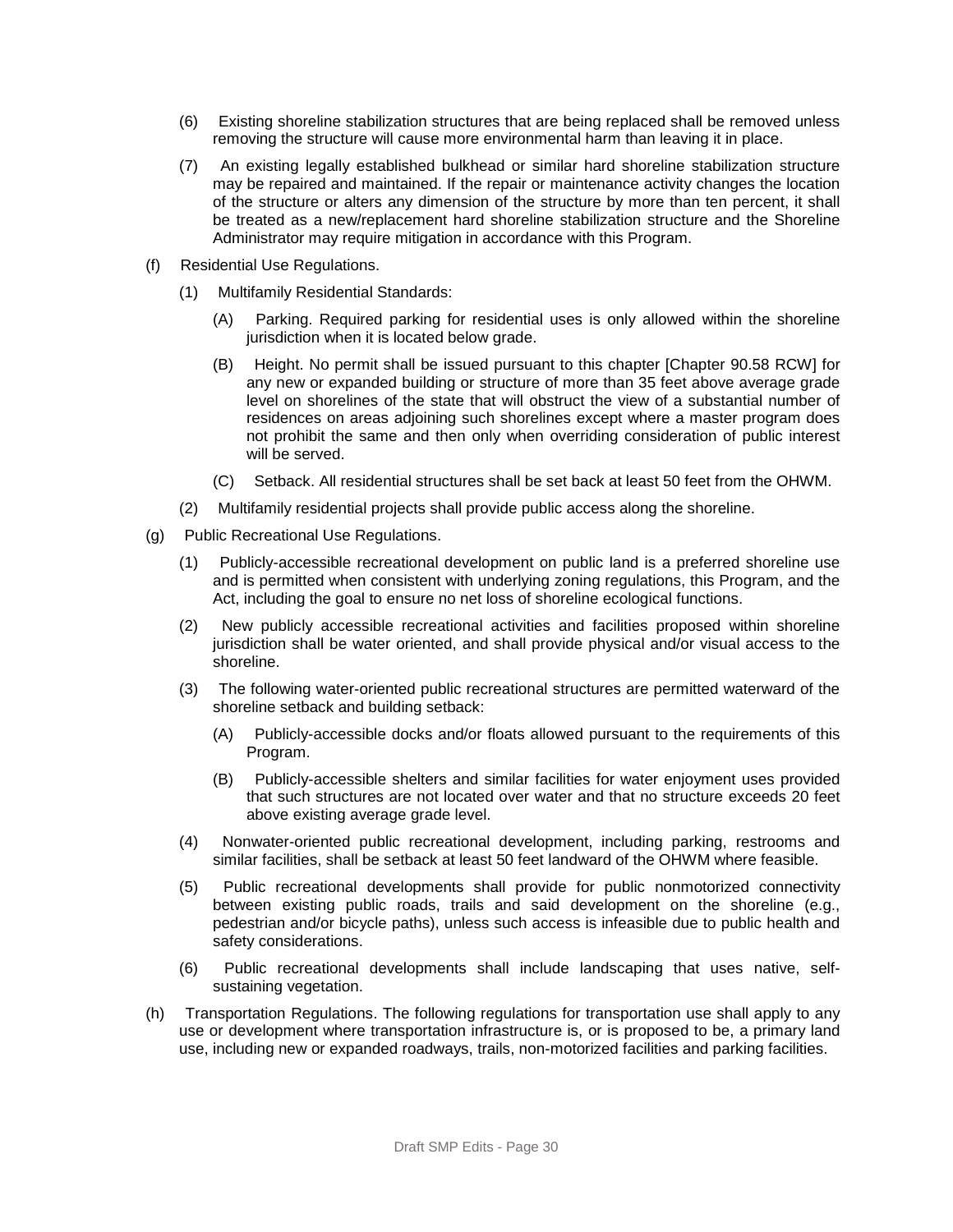- (1) New transportation development shall be carried out in a manner that maintains or improves water quality for receiving waters through implementation of state and local stormwater regulations.
- (2) New transportation facilities and improvements to existing transportation facilities, not including trails, shall be setback at least 50 feet from the OHWM, unless there is no feasible alternative.
- (3) New roads shall be developed to minimize impacts to surface waters and new culverts shall meet applicable local and state standards.
- (4) New transportation facilities shall be located and designed to preclude the need for shoreline stabilization where reasonable.
- (5) Ferry and cruise ship terminals shall meet all the requirements of RMC 15.01.070.
- (6) Limited food and retail service may be allowed as an accessory use within the waiting area of a publicly or privately owned and operated ferry or cruise ship terminal. Said facilities shall be limited in size to serve passengers and employees.
- (7) Parking within the shoreline jurisdictions shall be limited to parking facilities that directly serve a permitted shoreline use, such as waterfront regional trails, including on-street parking. Parking as a primary use shall be prohibited.
- (8) Parking facilities shall be located and designed to minimize adverse environmental impacts including, but not limited to, the following:
	- (A) Stormwater runoff; and
	- (B) Water quality and shoreline habitat; and
	- (C) Visual qualities; and
	- (D) Public access.
- (9) Parking is prohibited in, on or over water.
- (i) Utilities Regulations.
	- (1) Utility regulations shall apply to any use or development where utility infrastructure is required to support the primary land use. Utilities as a primary use are prohibited.
	- (2) Utility facilities shall provide for multiple use of sites and rights-of-way (i.e., trail corridors along underground utility rights-of-way), except in instances where multiple use would unduly interfere with utility operations, endanger public health and safety, or create a significant and disproportionate liability for the owner.
	- (3) When reasonable, new utility lines shall use existing rights-of-way and shall avoid duplication and or construction of new or parallel corridors in all shoreline jurisdictions.
	- (4) Conveyance utilities shall be placed underground or alongside or under bridges except where the presence of bedrock or other obstructions make such placement infeasible. Stormwater conveyance facilities may be open ditch where appropriate and beneficial to water quality.
	- (5) New transmission and distribution facilities shall avoid shoreline setbacks and shoreline jurisdiction wherever possible. Otherwise, such facilities shall only cross areas of shoreline jurisdiction by the shortest, most direct route reasonable, unless such route would cause significant environmental damage.
	- (6) Utility developments shall be located and designed so as to avoid or minimize the need for current or future structural shoreline stabilization.
	- (7) All underwater pipelines transporting liquids intrinsically harmful to aquatic life or potentially injurious to water quality are prohibited, except in situations where no other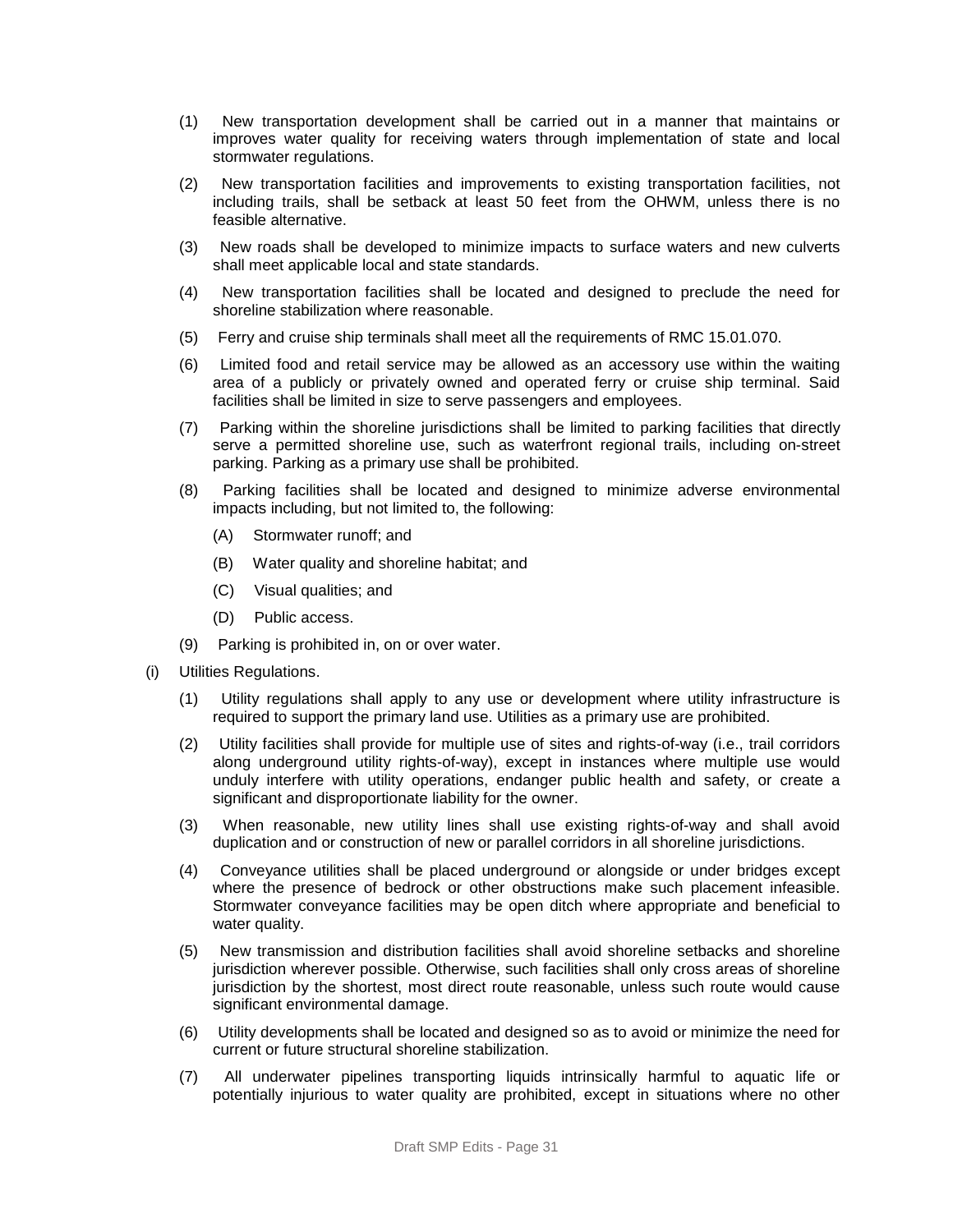reasonable alternative exists. In those limited instances when permitted, automatic shut-off valves shall be provided on both sides of the water body.

- (8) Surface water management facilities, such as an energy dissipater and associated pipes, are allowed in the shoreline setbacks only if the applicant demonstrates, to the satisfaction of the Shoreline Administrator, that:
	- (A) No reasonable alternative exists; and
	- (B) Shoreline functions are not adversely affected or are appropriately mitigated.
- (9) Clearing of vegetation for the installation or maintenance of utilities shall be minimized and disturbed areas shall be restored following project completion.

#### **15.01.080 - Permit criteria and administrative provisions.**

- (a) Permits—-General Regulations.
	- (1) To be authorized under this Program, all uses and developments shall be planned and carried out in a manner that is consistent with the SMA, the RMC and this Program regardless of whether a shoreline substantial development permit, statement of exemption, shoreline variance, or shoreline conditional use permit is required.
	- (2) Ruston shall not issue any permit for development within the shoreline jurisdiction until approval has been granted pursuant to this Program.
	- (3) When a development or use is proposed that does not comply with the bulk, dimensional and/or performance standards of this Program, such development or use may only be authorized by approval of a state-issued shoreline variance even if the development or use does not require a substantial development permit (WAC 173-27-040(l)(a)).
	- (4) A new use or development that is unlisted or listed as a "conditional use" pursuant to this Program must obtain a conditional use permit even if the development or use does not require a substantial development permit.
	- (5) Issuance of a shoreline substantial development permit, shoreline variance or shoreline conditional use permit does not constitute approval pursuant to any other federal, state or Ruston laws or regulations.
	- (6) A complete application for substantial development permits, shoreline conditional use permits, and shoreline variances shall consist of the following materials, and be submitted to the Shoreline Administrator for review:
		- (A) A completed project application form signed by the property owner(s) of the subject property or by a representative authorized to do so by written instrument executed by the owner(s) and filed with the application;
		- (B) A written description of the proposal, (which also addresses the criteria for variance approval when applicable);
		- (C) A property and/or legal description of the site;
		- (D) A site plan drawn to scale which includes:
			- (i) Site boundary, extending from the street frontage (as applicable) to the outer harbor line, all state lease lands (existing and proposed), structures on adjacent properties from OHW to the outer harbor line, tideland leases and ownerships, and harbor line lease areas on adjacent properties;
			- (ii) Property dimensions in the vicinity of project;
			- (iii) Ordinary high water mark (OHWM);
			- (iv) Typical cross-section or sections showing existing ground elevation, proposed ground elevation, height of existing structures and height of proposed structures;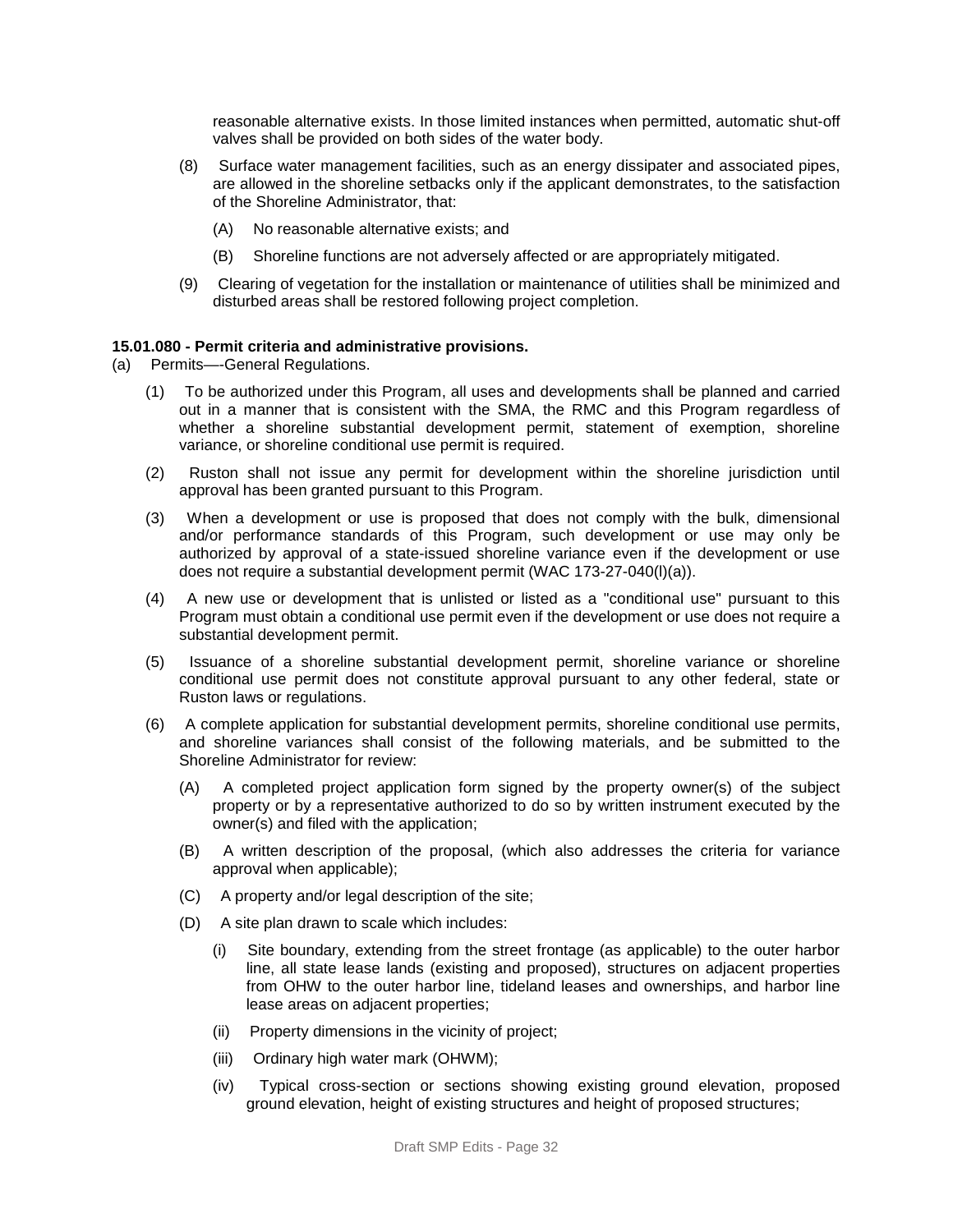- (v) Where appropriate, proposed land contours using  $f_{\text{i}}$  intervals in water area and **tentwo-foot intervals on areas landward of ordinary high water mark, if** development involves grading, cutting, filling, or other alteration of land contours;
- (vi) Show dimensions and location of existing structures which will be maintained;
- (vii) Show dimensions and locations of proposed structures, parking and landscaping; and proposed and existing shoreline public access easements;
- (viii) Identify Ssource, composition and volume of any fill materials;
- $f(x)$  Identify C composition and volume of any extracted materials, and identity proposed disposal area;
- (x) Location of proposed utilities, such as sewer, septic tanks and drain fields, water, gas and electricity, and sewage pump-out facilities if being installed;
- (xi) Shoreline designation according to this Master Program;
- (E) A landscape plan drawn to scale which includes parking and vehicle use areas; driveways and walkways; buildings and structures, both existing and proposed; all proposed new landscaping; all existing landscaping to be retained; and schematic irrigation plans;
- (F) A vicinity map;
- (G) A brief narrative description of the general nature of the improvements and land uses within 1,000 feet in all directions from the development site;
- (H) The appropriate review fee as determined by the Ruston City Council.
- (b) Permits—Substantial Development.
	- (1) Substantial development as defined by RCW 90.58.030 shall not be undertaken by any person on the shorelines of the state without first obtaining a substantial development permit from the Shoreline Administrator.
	- (2) The City Hearing Examiner may grant a substantial development permit only when the development proposed is consistent with the policies and procedures of RCW 90.58; the provisions of WAC 173-27; and this Program. The Shoreline Administrator shall provide the City Hearing Examiner with an analysis of the proposal and a recommendation for denial, approval, or approval with conditions.
	- (3) Substantial development permits require a public hearing and shall be processed as described in RMC Title 19 Administration of Development Regulations<sub>E, except that;</sub>

A. Permit review time for projects on a state highway. Pursuant to RCW 47.01.485, the Legislature established a target of 90 days review time for local governments.

B. Optional process allowing construction to commence twenty-one days after date of filing. Pursuant to RCW 90.58.140, Washington State Department of Transportation projects that address significant public safety risks may begin twenty-one days after the date of filing if all components of the project will achieve no net loss of shoreline ecological functions.

- (c) Permits—Exemptions from a Substantial Development Permit.
	- (1) Uses and developments that are not considered substantial developments shall not require a substantial development permit but shall conform to the policies and regulations of this Program.
	- (2) If any part of a proposed development is not eligible for exemption then a substantial development permit is required for the entire proposed development project.
	- (3) Exemptions shall be construed narrowly. Only those developments that meet the precise terms of one or more of the listed exemptions may be granted exemptions from the substantial development permit process.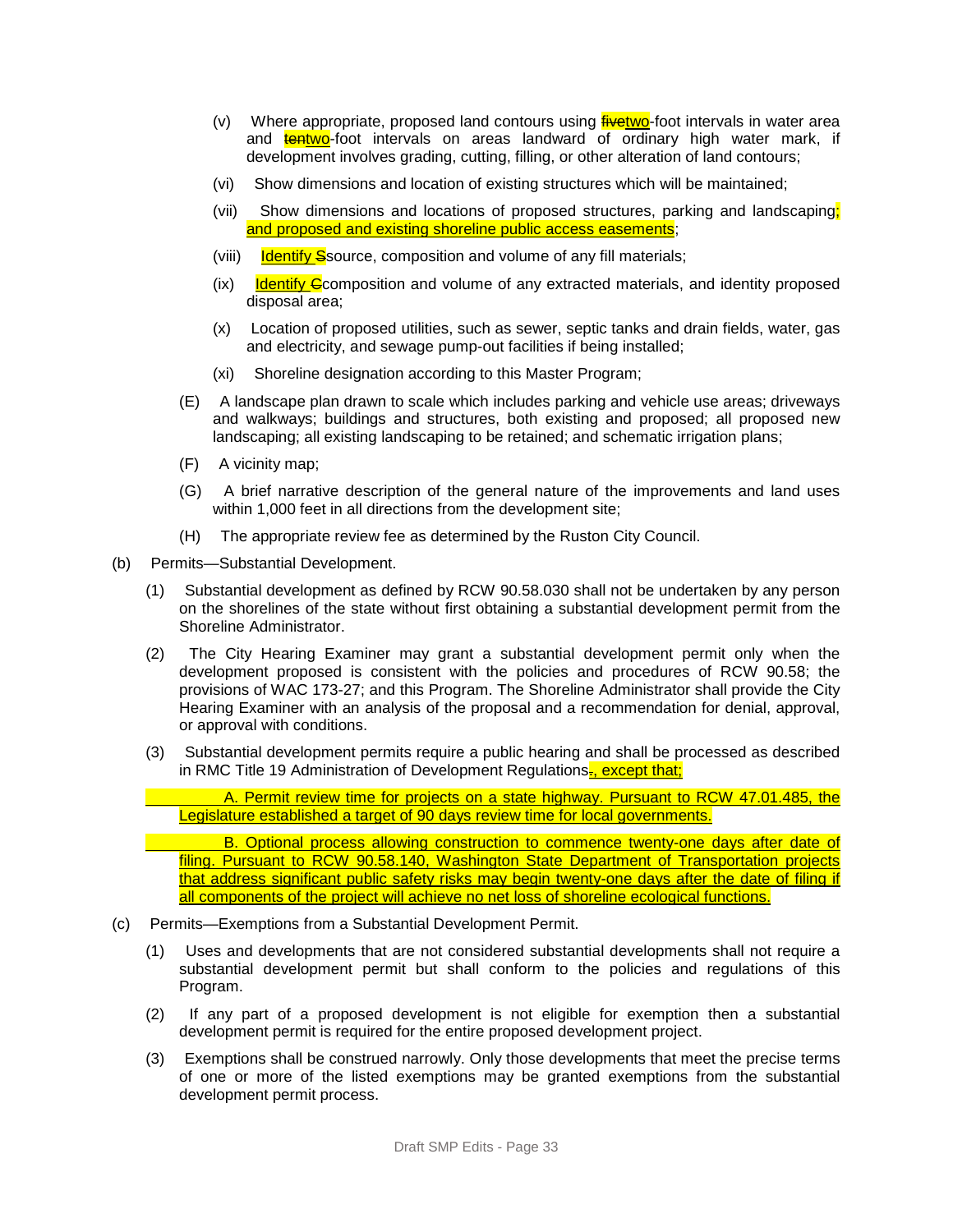- (4) The burden of proof that a development or use is exempt from a substantial development permit is on the applicant or property owner proposing the use or development action.
- (5) The holder of a certification from the Governor pursuant to RCW 80.50 shall not be required to obtain a substantial development permit under this Program.
- (d) Permits—Statements of Exemption.
	- (1) Whenever a proposed action falls within the exemption criteria of WAC 173-27-040, a request for a statement of exemption shall be submitted to the Shoreline Administrator by the property owner prior to commencing the action.
	- (2) Requests for statements of exemption shall be processed by the Shoreline Administrator as an administrative decision consistent with RMC 19.01.011, and the review and approval criteria set forth in WAC 173-27-040, WAC 173-27-045, and WAC 173-27-050.
	- (3) The Shoreline Administrator's decision shall be sent to the applicant and to all real property owners within 300 feet of the subject site.
- (e) Permits—Shoreline Variances.
	- (1) The City Hearing Examiner is authorized to grant a shoreline variance from the performance standards of this Program only when all of the criteria enumerated in WAC 173-27-170 are met. The Shoreline Administrator shall process shoreline variance applications in accordance with RMC Title 19 Administration of Development Regulations.
	- (2) The purpose of a variance is to grant relief to specific bulk or dimensional requirements set forth in this Program where there are extraordinary or unique circumstances relating to the property such that the strict implementation of this Program would impose unnecessary hardships on the applicant/property owner or thwart the policies of this Program.
	- (3) In the granting of all shoreline variances, consideration shall be given to the cumulative environmental impact of additional requests for like actions in the area. For example, if variances were granted to other developments in the area where similar circumstances exist, the total of the variances should also remain consistent with the policies of this Program and should not produce significant adverse effects to the shoreline ecological functions or other users.
	- (4) A variance from Ruston development code requirements shall not be construed to mean a shoreline variance from SMP use regulations and vice versa.
	- (5) Variances may not be used to permit a use or development that is specifically prohibited.
- (f) Permits—Conditional Use.
	- (1) The City Hearing Examiner is authorized to issue shoreline conditional use permits only when all the criteria enumerated in WAC 173-27-160 are met. The Shoreline Administrator shall process shoreline conditional use permit applications in accordance with RMC Title 19 Administration of Development Regulations.
	- (2) The burden of proving that a proposed shoreline conditional use meets the criteria in WAC 173-27-160 shall be on the applicant. Absence of such proof shall be grounds for denial of the application.
	- (3) The City Hearing Examiner is authorized to impose conditions and standards to enable a proposed shoreline conditional use to satisfy the conditional use criteria.
- (g) Administration—General Standards.
	- (1) Unless otherwise stated, this Program shall be administered according to the criteria in RMC Title 19, RCW 90.58 and WAC 173-2(7).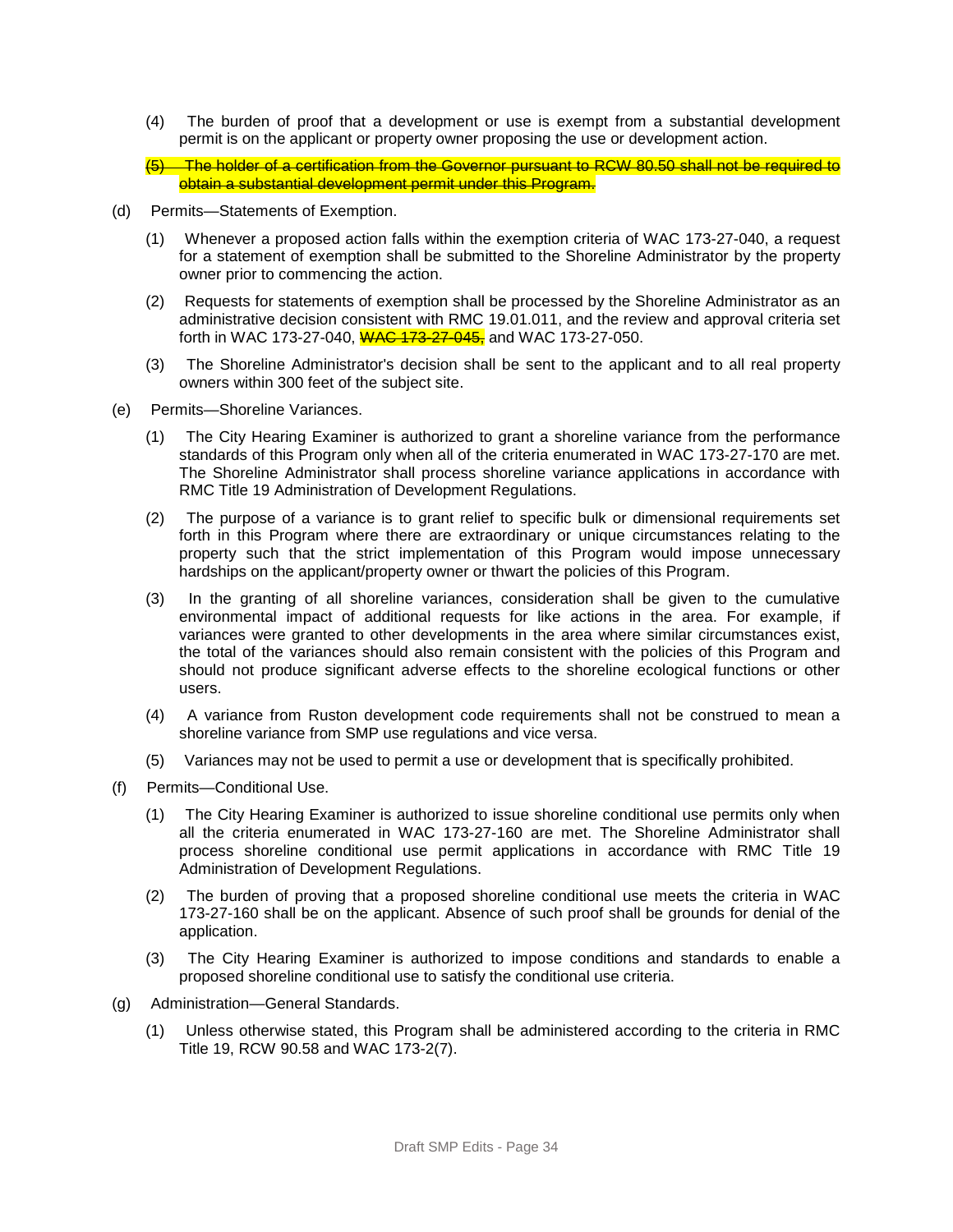- (2) The Shoreline Administrator shall consult with the Department of Ecology prior to issuing any formal written interpretations, to ensure consistency with the purpose and intent of Chapter 90.58 RCW.
- (3) The Shoreline Administrator shall document all permit decisions and shoreline exemptions in order to periodically evaluate the cumulative effects of authorized development on shoreline conditions.
- (h) Permit Process—Land Use Decisions.
	- (1) Shoreline substantial development permits, statements of exemption, shoreline variances and shoreline conditional use permits shall be subject to all of the applicable requirements of this Program, RCW 90.58 and RMC Title 19.
	- (2) All permit decisions whether approval, conditional approval or denial shall be filed with the Department of Ecology as described in WAC 173-27-130.
- (i) Permit Process—Appeals.
	- (1) Appeals of substantial development permits, variances, and conditional uses are considered by the Shoreline Hearings Board and shall be governed by the provisions of RCW 90.58.180.
	- (2) The effective date of the City's decision shall be the date of filing with the Department of Ecology as defined in RCW 90.58.140.
- (j) Nonconforming Use and Development—Alteration and Reconstruction.
	- (1) Nonconforming Structures.
		- (A) Reconstruction, replacement, or expansion of existing, legally established nonconforming structure is allowed provided that the addition or reconstruction does not increase the degree of nonconformity. Structures that were legally established and are used for a conforming use but are nonconforming with regard to setbacks, buffers or yards; area; bulk; height or density may continue as legal nonconforming structures and may be maintained and repaired.
		- (B) Replacement may be allowed in a different nonconforming location if a determination is made by the City that the new location results in less impact to shoreline functions than replacement in the existing footprint. Nonconforming structures may be enlarged or expanded provided that said enlargement meets the applicable provisions of the master program. In the absence of other more specific regulations, proposed expansion shall not increase the extent of nonconformity by further encroaching upon or extending into areas where construction would not be allowed for new structures, unless a shoreline variance permit is obtained.
		- (C) Nonconforming single-family residences that are located landward of the ordinary high water mark may be enlarged or expanded in conformance with applicable bulk and dimensional standards by the addition of space to the main structure or by the addition of normal appurtenances as defined in WAC 173-27-040 (2)(g) upon approval of a conditional use permit.
		- (D) A structure for which a variance has been issued shall be considered a legal nonconforming structure and the requirements of this section shall apply as they apply to preexisting nonconformities.
		- (E) In the absence of other more specific regulations, a structure which is being or has been used for a nonconforming use may be used for a different nonconforming use only upon the approval of a conditional use permit. A conditional use permit may be approved only upon a finding that:

(i) No reasonable alternative conforming use is practical; and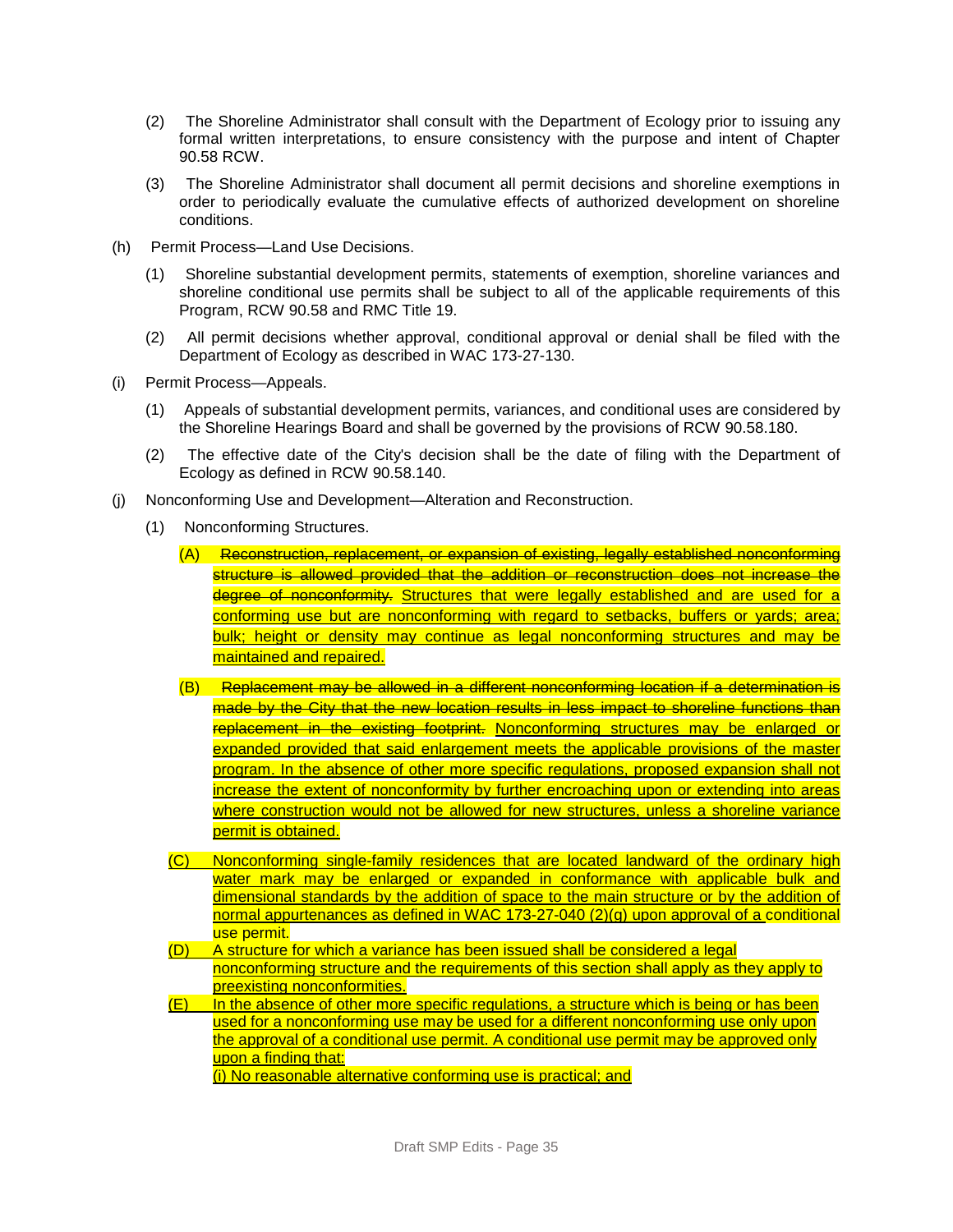(ii) The proposed use will be at least as consistent with the policies and provisions of the act and the master program and as compatible with the uses in the area as the preexisting use.

In addition, such conditions may be attached to the permit as are deemed necessary to assure compliance with the above findings, the requirements of the master program and the Shoreline Management Act and to assure that the use will not become a nuisance or a hazard.

- (F) A nonconforming structure which is moved any distance must be brought as closely as practicable into conformance with the applicable master program and the act.
- (G) If a nonconforming development is damaged to an extent not exceeding seventy-five percent of the replacement cost of the original development, it may be reconstructed to those configurations existing immediately prior to the time the development was damaged, provided that application is made for the permits necessary to restore the development within two years of the date the damage occurred.
- (2) Nonconforming Uses.
	- (A) Uses that were legally established prior to the adoption or amendment of this Program and are nonconforming with regard to the use regulations of this Program may continue as legal nonconforming uses. Uses that were legally established and are nonconforming with regard to the use regulations of the master program may continue as legal nonconforming uses.
	- (B) An existing use designated as a conditional use that lawfully existed prior to the adoption or amendment of this Program and which has not obtained a conditional use permit shall be considered a legal nonconforming use and may be continued subject to the provisions of this section without obtaining a conditional use permit. In the absence of other more specific regulations in the master program, such uses shall not be enlarged or expanded, except upon approval of a conditional use permit.
	- (C) Nonconforming uses which are discontinued shall be regulated in accordance with RMC 25.01.120. If a nonconforming use is discontinued for twelve consecutive months or for twelve months during any two-year period, the nonconforming rights shall expire and any subsequent use shall be conforming unless re-establishment of the use is authorized through a conditional use permit which must be applied for within the two-year period. Water-dependent uses should not be considered discontinued when they are inactive due to dormancy, or where the use includes phased or rotational operations as part of typical operations. A use authorized pursuant to subsection  $(1)(E)$  of this section shall be considered a conforming use for purposes of this section.

#### (3) Nonconforming Lot.

A nonconforming lot may be developed if permitted by other land use regulations of the local government and so long as such development conforms to all other requirements of the applicable master program and the act.

- (k) Enforcement, Violations and Penalties. The Shoreline Administrator is authorized to enforce the provisions of the Program, including any rules and regulations promulgated thereunder, pursuant to the enforcement provisions of RMC 25.03.
- (l) Initiation of Development. Development pursuant to a shoreline substantial development permit, shoreline variance, or shoreline conditional use shall not begin and shall not be authorized until 21 days after the date that the shoreline substantial development permit, shoreline variance, or shoreline conditional use permit has been filed with the Department of Ecology, or until all appeal proceedings before the Shoreline Hearings Board have terminated.

#### (m) Filing of Permit.

After all local permit administrative appeals or reconsideration periods are complete and the permit documents are amended to incorporate any resulting changes, Ruston will mail the permit using return receipt requested mail to the Department of Ecology regional office and the Office of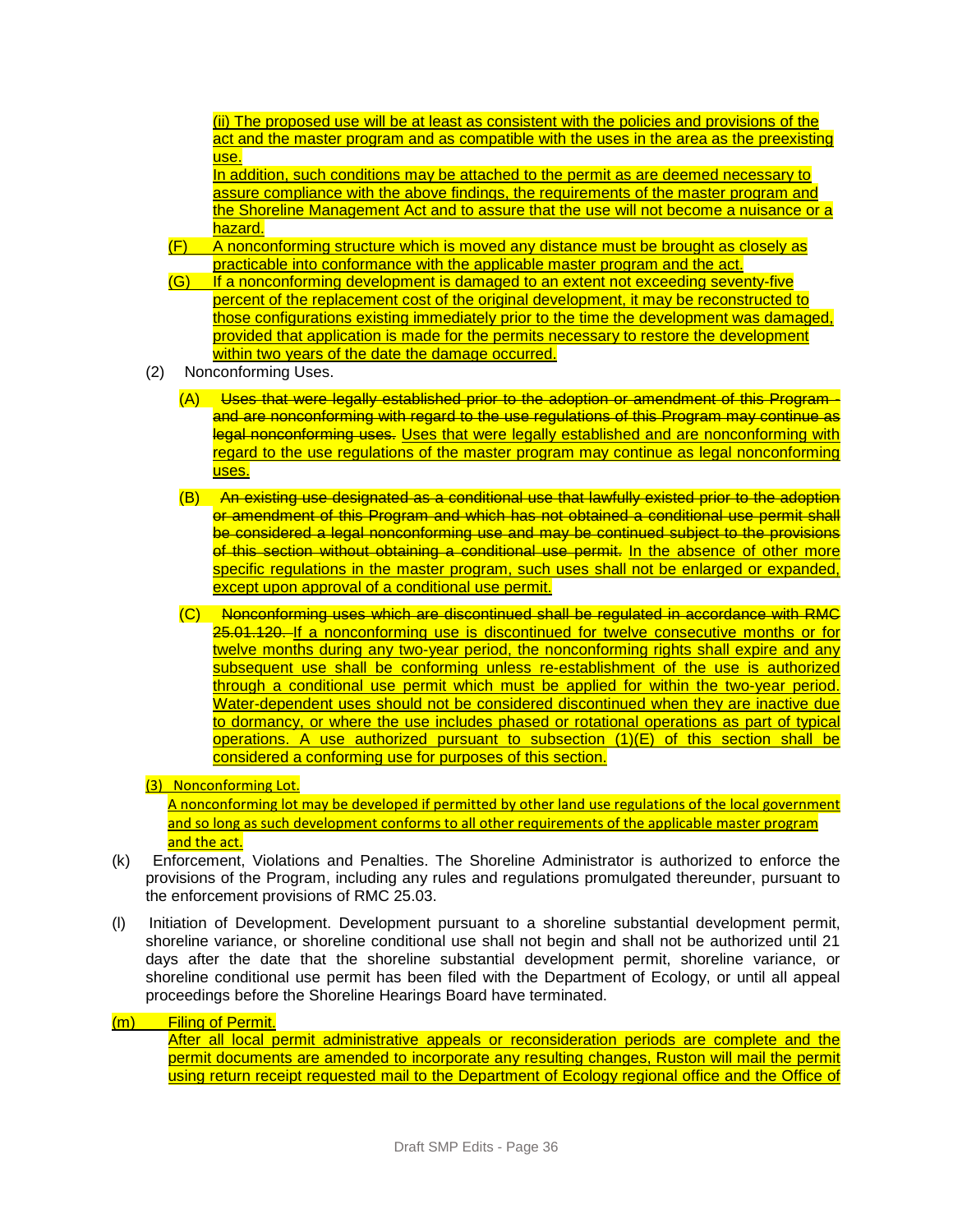the Attorney General. Projects that require both Conditional Use Permits and or Variances shall be mailed simultaneously with any Substantial Development Permits for the project.

- (1) The permit and documentation of the final local decision will be mailed together with the complete permit application; a findings and conclusions letter; a permit data form (cover sheet); and applicable SEPA documents.
- (2) Consistent with RCW 90.58.140(6), the state's Shorelines Hearings Board twenty-one day appeal period starts with the date of filing, which is defined below:
	- a. For projects that only require a Substantial Development Permit: the date that **Ecology receives the Ruston decision.**
	- b. For a Conditional Use Permit (CUP) or Variance: the date that Ecology's decision on the CUP or Variance is transmitted to the applicant and Ruston.
	- c. For SDPs simultaneously mailed with a CUP or Variance to Ecology: the date that Ecology's decision on the CUP or Variance is transmitted to the applicant and Ruston.
- (n) Permit Revisions.
	- (1) A permit revision is required whenever the applicant/property owner proposes substantive changes to the design, terms or conditions of a use or development from those as approved in the existing and approved permit. Changes are substantive if they materially alter the project in a manner that relates to its conformance to the terms and conditions of the existing and approved permit, this Program or the Act. Changes that are not substantive in effect do not require a permit revision.
	- (2) An application for a revision to a shoreline permit shall be submitted to the Shoreline Administrator. The application shall include all the materials for a complete application as described in RMC 15.01.080(A)(6) above. The Shoreline Administrator shall review and process the request in accordance with the requirements of RMC Title 19 and WAC 173-27-100.

(o) Developments not required to obtain shoreline permits or local reviews. Requirements to obtain a substantial development permit, conditional use permit, variance, letter of exemption, or other review to implement the Shoreline Management Act do not apply to the following:

- (1) Remedial actions. Pursuant to RCW 90.58.355, any person conducting a remedial action at a facility pursuant to a consent decree, order, or agreed order issued pursuant to chapter 70.105.D RCW, or the department of ecology when it conducts a remedial action under chapter 70.105D RCW.
- (2) Boatyard improvements to meet NPDES permit requirements. Pursuant to RCW 90.58.355, any person installing site improvements for storm water treatment in an existing boatyard facility to meet requirements of a national pollutant discharge elimination system storm water aeneral permit.
- (3) WSDOT facility maintenance and safety improvements. Pursuant to RCW 90.58.356, Washington State Department of Transportation projects and activities meeting the conditions of RCW 90.58.356 are not required to obtain a substantial development permit, conditional use permit, variance, letter of exemption, or other local review.
- (4) Projects consistent with an environmental excellence program agreement pursuant to RCW 90.58.045
- (5) Projects authorized through the Energy Facility Site Evaluation Council process, pursuant to chapter 80.58 RCW.

#### **15.01.090 - Master Program review and amendments.**

- (a) Master Program Review. This Master Program shall be periodically reviewed and adjustments shall be made as are necessary to reflect changing local circumstances, new information or improved data, and changes in state statutes and regulations. This review process shall be consistent with WAC 173-26 requirements and shall include a local citizen involvement effort and public hearing to obtain the views and comments of the public. The City of Ruston will conduct the periodic review process consistent with requirements of RCW 90.58.080 and WAC 173-26-090.
- (b) Amendments to Master Program.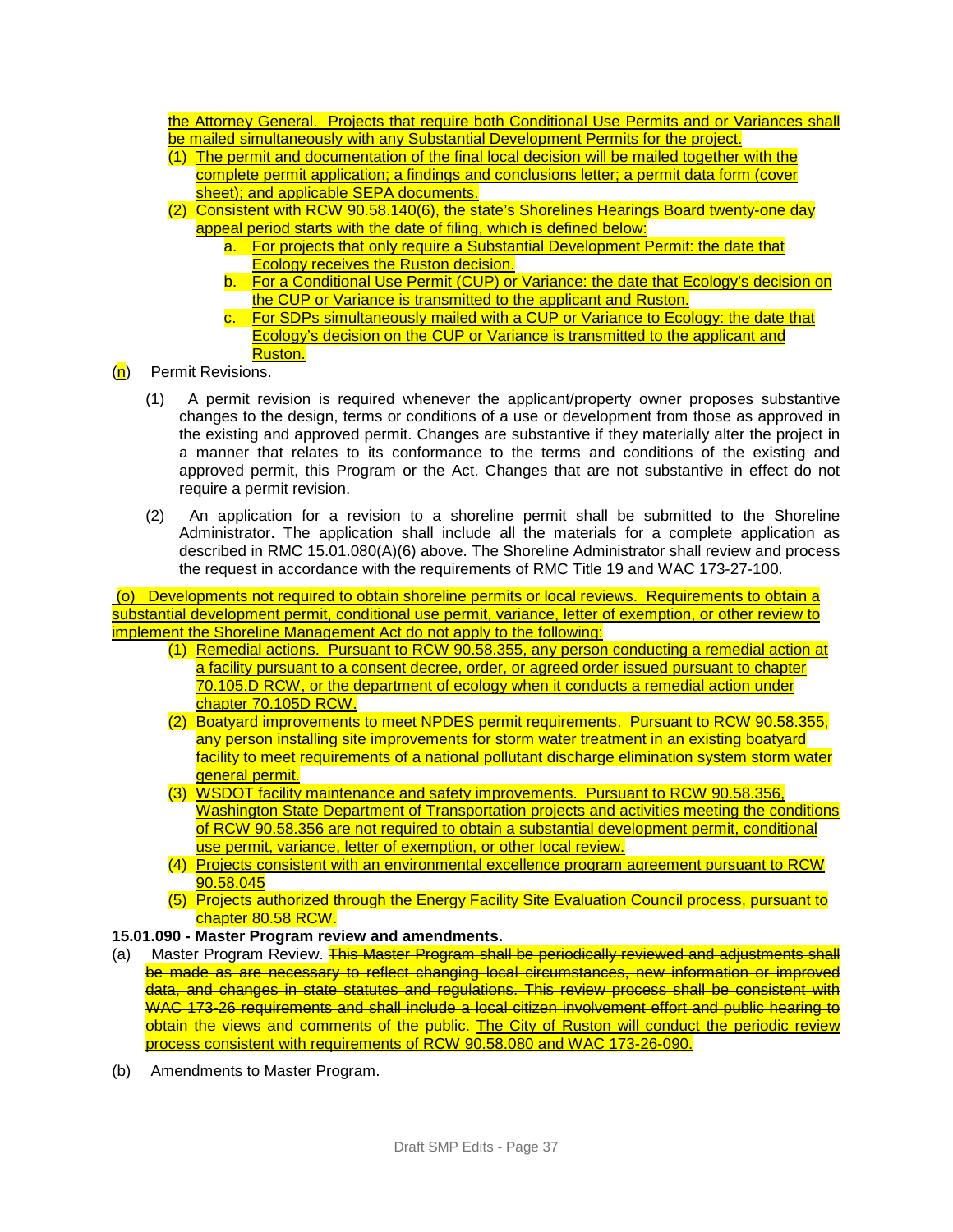- (1) Any of the provisions of this Master Program may be amended as provided for in RCW 90.58.120 and 90.58.200 and Chapter 173-26 WAC. Amendments or revision to the Master Program, as provided by law, do not become effective until approved by the Washington State Department of Ecology.
- (2) Proposals for shoreline environment re-designation (i.e., amendments to the shoreline maps and descriptions), must demonstrate consistency with the criteria set forth in WAC 173-26 and RMC 15.01.050.

#### **15.01.100 – Moratoria Authority and Requirements**

(a) Ruston has authority to adopting a moratorium control or other interim control on development under RCW 90.58.590

(b) Before adopting the moratorium must:

- (1) Hold a public hearing on the moratorium or control;
	- (2) Adopt detailed findings of fact that include, but are not limited to justifications for the proposed or adopted actions and explanations of the desired and likely outcomes;
	- (3) Notify the department of Ecology of the moratorium or control immediately after its adoption. The notification must specify the time, place, and date of any public hearing.

(4) The public hearing must be held within sixty days of the adoption of the moratorium or control.

- (c) A moratorium or control adopted under this section may be effective for up to six months if a detailed work plan for remedying the issues and circumstances necessitating the moratorium or control is developed and made available for public review.
- (d) A moratorium or control may be renewed for one or more six-month periods if Ruston complies with the requirements in subsection (2) above.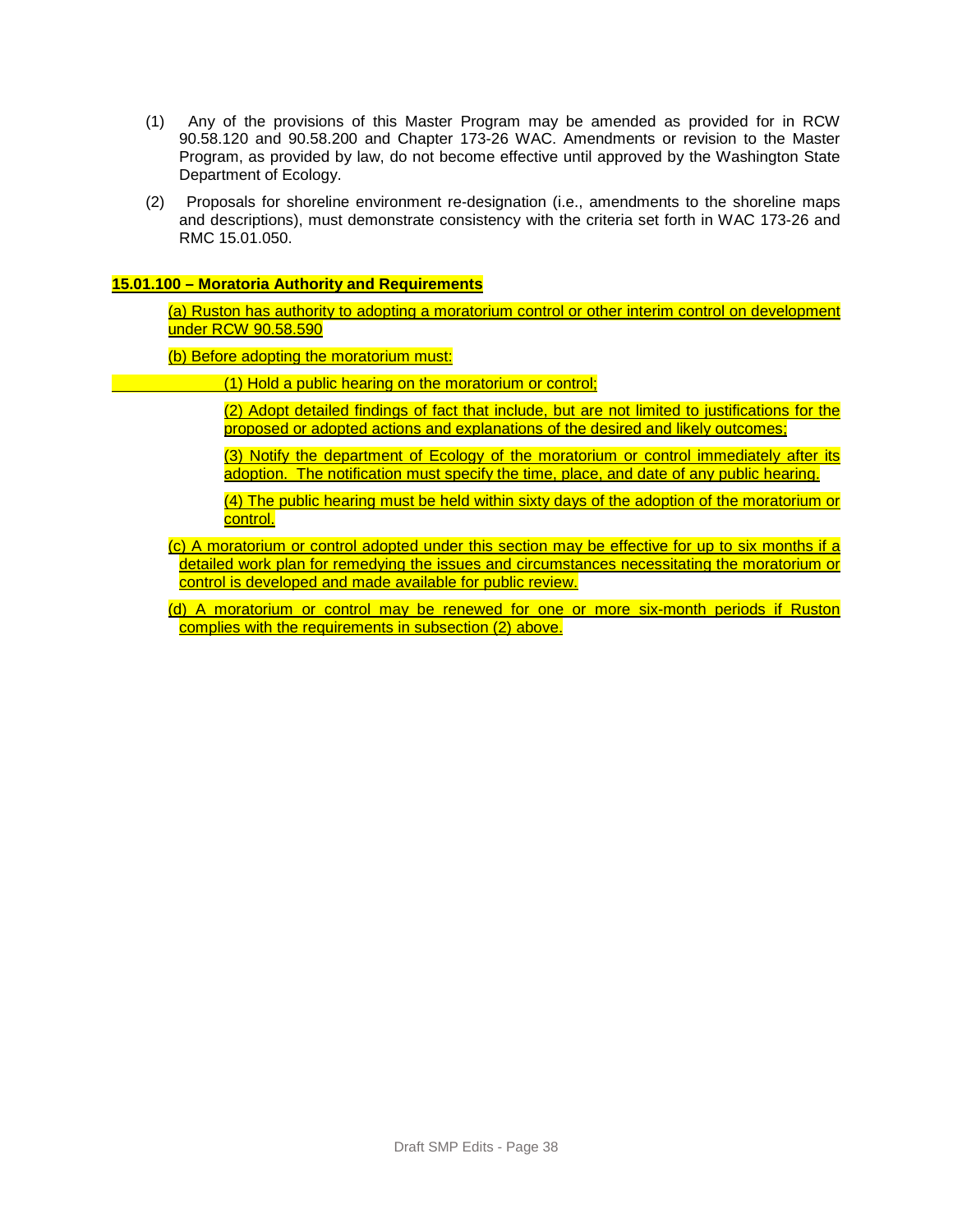#### **15.01.100 - Shoreline jurisdiction map.**

**Note to codifier: The following map has been updated and supersedes the existing map.**

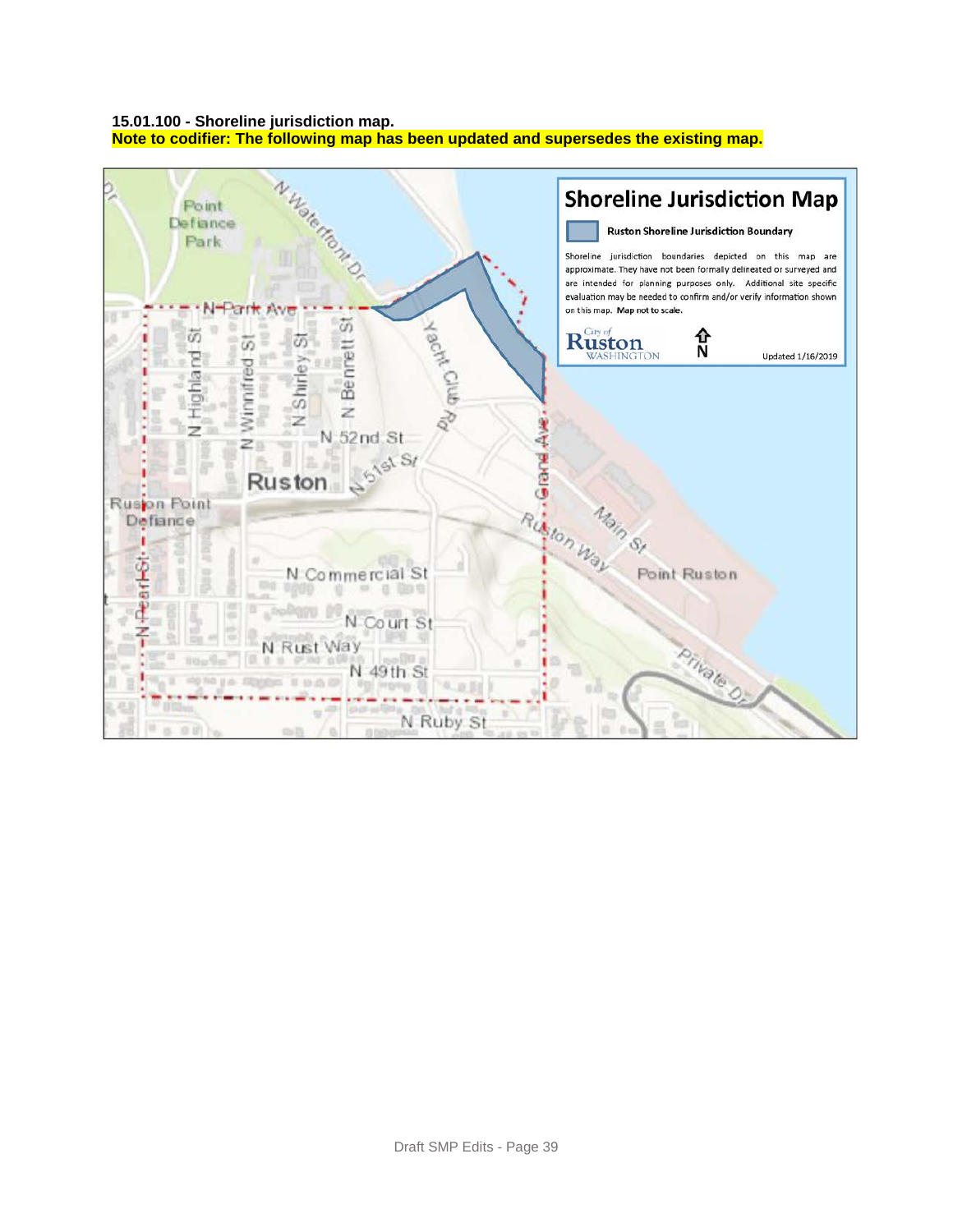

# **Shoreline Master Program Periodic Review Checklist: Analysis and Recommendations**

Last Updated: **March 13, 2019**

# **Summary:**

In order to provide guidance to local governments as to which updates to the Washington Advisory Code (WAC) or the Revised Code of Washington (RCW) might be applicable to a particular jurisdiction, the Department of Ecology (Ecology) provided a comprehensive checklist of changes to assist jurisdictions with their Shoreline Master Program (SMP) periodic review. After having reviewed Ecology's checklist Ruston's staff have determined which items were applicable, and which ones were not, and then drafted proposed updates to Ruston's SMP language as needed. The checklist was then provided to Ecology for their review and comment, and was also reviewed by the Planning Commission at their work study session of December 12, 2018. Since then, staff has updated the Draft SMP Edits document to reflect the requested changes.

Please note that the draft language associated with the proposed changes described below is highlighted in the document titled "*Draft SMP Edits*" with deleted language shown in **strikeout** and proposed language shown underlined.

# **March 13, 2019: Revisions Incorporated from Ecology Comments**

# **Ecology Comment Regarding Duplicative WAC Reference RMC 15.01.080(d)(2).**

# **What is the proposed change?**

In Ecology's comments on the final draft, (received March 13, 2019), it was requested that a reference to WAC 173-27-045 be deleted as it is unnecessary since a reference is already provided in RMC 15.01.080(o). This revision has been completed as requested.

# **Where is the change?**

Draft language is highlighted in the attached *Draft SMP Edits* document at RMC 15.01.080(d)(2).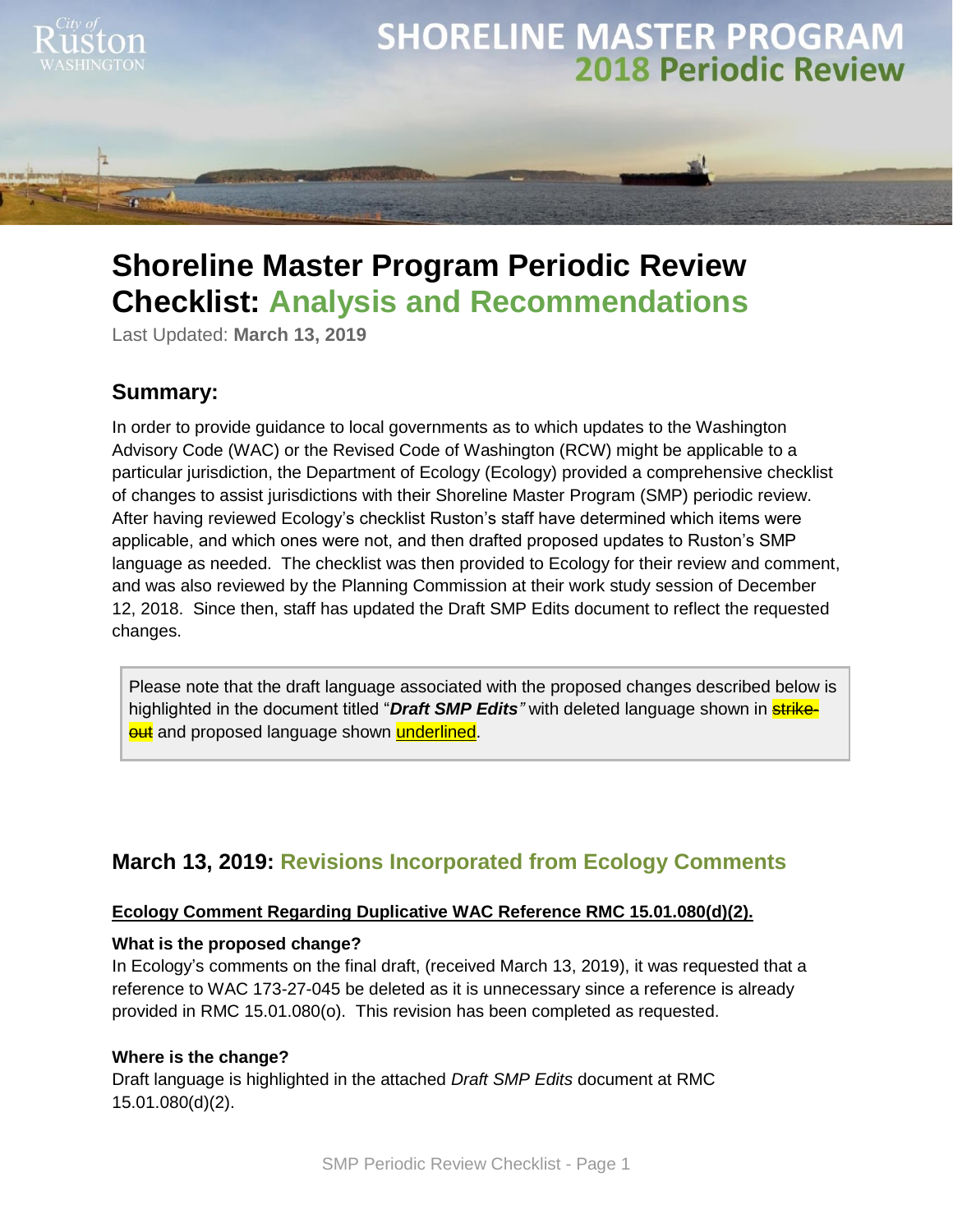# **January 16, 2019: Revisions Included in Public Hearing Draft**

# **Planning Commission Comment Regarding Boat Ramp Depths RMC 15.01.070(c)(2).**

# **What is the proposed change?**

At the December 12, 2018 Planning Commission work study session, discussion occurred regarding how far below the ordinary high water mark boat ramps should be allowed to be constructed. Since the current SMP allows depths of up to 8 feet, which was thought to be too shallow, a suggestion to allow deeper construction of up to 12 feet was made. Staff followed up with the Department of Ecology for a recommendation, which was to delete the reference to a specific depth and instead use the phrase "the minimum necessary". The draft SMP edits document has been updated to reflect the recommended change.

# **Where is the change?**

Draft language is highlighted in the attached *Draft SMP Edits* document at RMC 15.01.070(c)(2).

# **Planning Commission Request to Update the SMP Shoreline Jurisdiction Map 15.01.100.**

# **What is the proposed change?**

At the December 12, 2018 Planning Commission work study session, it was requested that the SMP Shoreline Jurisdiction Map be updated to remove the outdated aerial photo background and replace it. As requested, staff updated the map and replaced the aerial photo with a standard street view map background instead.

# **Where is the change?**

An updated map has been added in the attached *Draft SMP Edits* document at RMC 15.01.100.

# **Ecology Draft SMP Edits Comment #1 – Governor's Exemption**

# **What is the proposed change?**

Ecology staff recommends deletion of 15.01.080(c)(5), which provides exemption from substantial development permits for a project when specifically provided for by the Governor. The draft SMP edits document has been updated to reflect the recommended change.

# **Where is the change?**

Draft language is highlighted in the attached *Draft SMP Edits* document at RMC 15.01.080(c)(5).

# **Ecology Draft SMP Edits Comment #2 – ADA Retrofitting**

# **What is the proposed change?**

Ecology staff recommends deletion of 15.01.080(o)(6), because this provision is an exemption from the requirement for an SDP but not from review under the SMP and the SMA. Since the ADA retrofitting exemption is already addressed in the Ruston SMP by citation to WAC 173-27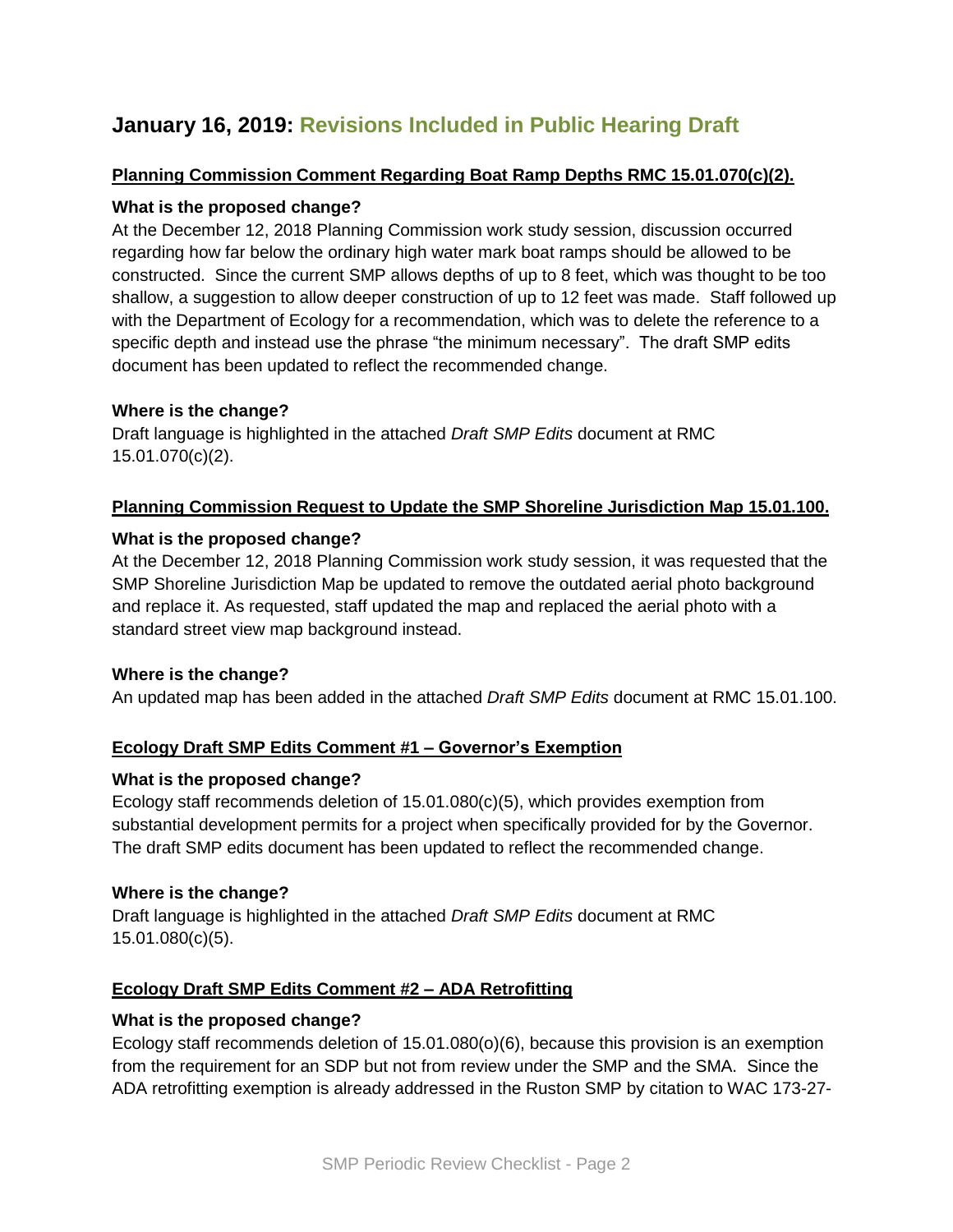040 in 15.05.080(d)(1), this language is not necessary. The draft SMP edits document has been updated to reflect the recommended change.

# **Where is the change?**

Draft language that was originally included in the December 12, 2018 draft SMP edits has been removed and is no longer located at RMC 15.01.080(o)(6).

# **December 12, 2018: Analysis and Recommendations (Previously Reviewed by Planning Commission)**

#### **SMP Periodic Review Checklist Item 2017(a).**

#### **What's required?**

The Washington State Office of Financial Management (OFM) adjusted the cost threshold for substantial development permits to \$7,047. Cities that include specific cost thresholds in their code need to update to reflect the updated amount.

#### **Is it applicable to Ruston?**

No. Ruston's SMP does not provide a specific cost threshold for exempt development, rather it references RCW 90.58.030, so an update is not required.

#### **Where is the change?**

No change required.

# **SMP Periodic Review Checklist Item 2017(b).**

#### **What's required?**

Ecology amended rules to clarify that the definition of "development" does not include dismantling or removing structures.

# **Is it applicable to Ruston?**

Yes. Since Ruston's SMP definition of "development" does not address dismantling or removing structures, an update is required.

#### **Where is the change?**

Draft language is highlighted in the attached *Draft SMP Edits* document at RMC 15.01.020.

#### **SMP Periodic Review Checklist Item 2017(c).**

#### **What's required?**

Ecology adopted rules that clarify exceptions to local review under the SMA. The rule clarifies that requirements to obtain a substantial development permit, conditional use permit, variance,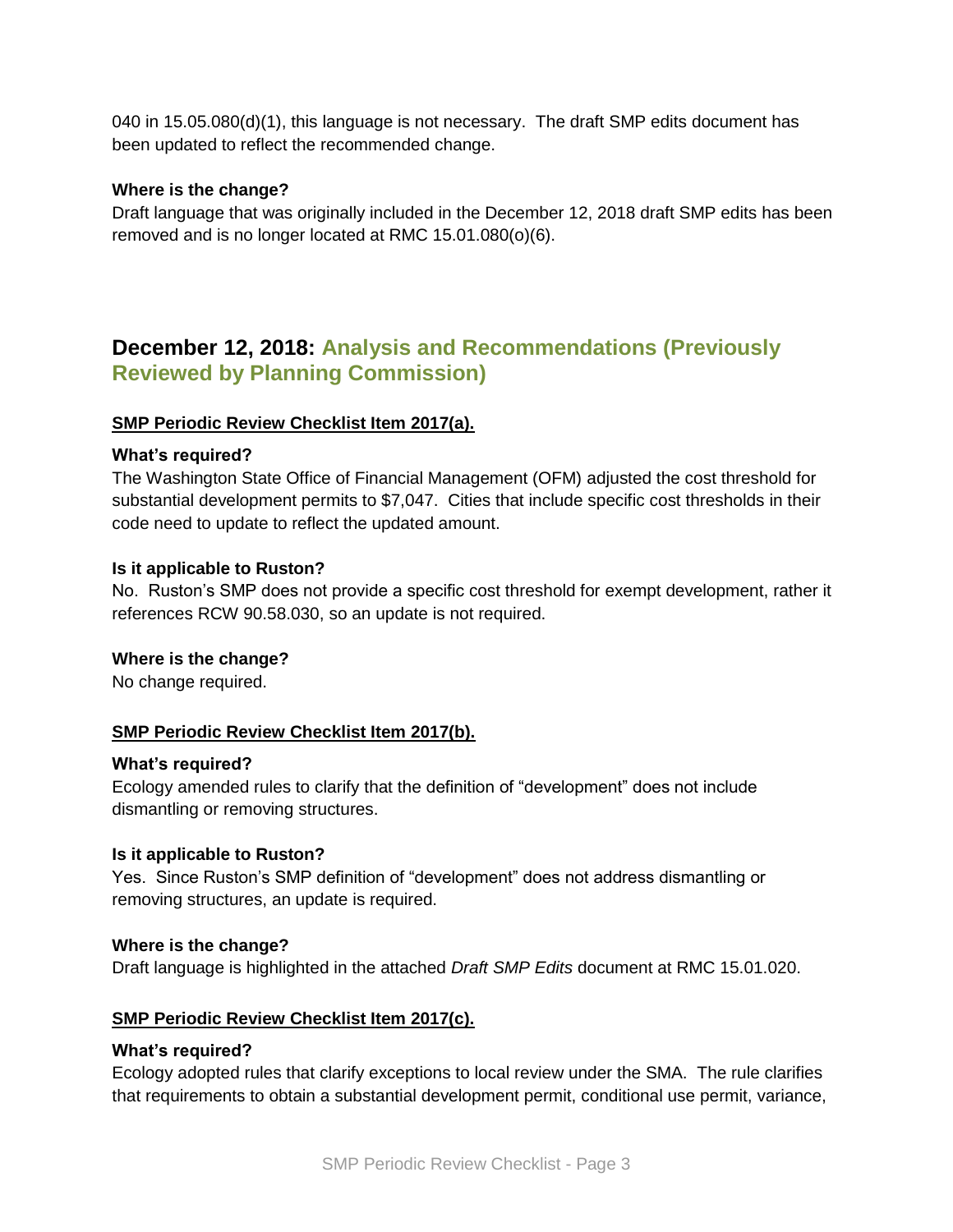letter of exemption, or other review conducted by local government to implement the SMA do not apply to:

- Remedial hazardous substance cleanup actions:
- Boatyard improvements to meet NPDES requirements; and
- Certain WSDOT maintenance and safety projects and activities.

#### **Is it applicable to Ruston?**

Yes. Updates to SMP's to include revised exception language is required state-wide.

#### **Where is the change?**

Draft language is highlighted in the attached *Draft SMP Edits* document at RMC 15.01.080(o).

#### **SMP Periodic Review Checklist Item 2017(d).**

#### **What's required?**

Ecology amended rules that clarify permit filing procedures consistent with a 2011 State statute. Amendments to all SMP's state-wide are required to reflect the new permit filing procedure.

# **Is it applicable to Ruston?**

Yes.

# **Where is the change?**

Draft language is highlighted in the attached *Draft SMP Edits* document at RMC 15.01.080(m).

# **SMP Periodic Review Checklist Item 2017(e).**

#### **What's required?**

Ecology amended forestry use regulations to clarify that forest practices that only involves timber cutting are not SMA "developments" and do not require Substantial Development Permits.

#### **Is it applicable to Ruston?**

No. Ruston's does not have, nor does it anticipate, substantial forestry activities along its shorelines. Language in the State SMP is adequate without modification to Ruston's SMP.

# **Where is the change?**

No change required.

# **SMP Periodic Review Checklist Item 2017(f).**

#### **What's required?**

Ecology amended a permit rule in WAC 173-22-070 that addressed lands within federal boundaries to clarify that areas and uses in those areas that are under exclusive federal jurisdiction as established through federal or state statutes are not subject to the jurisdiction of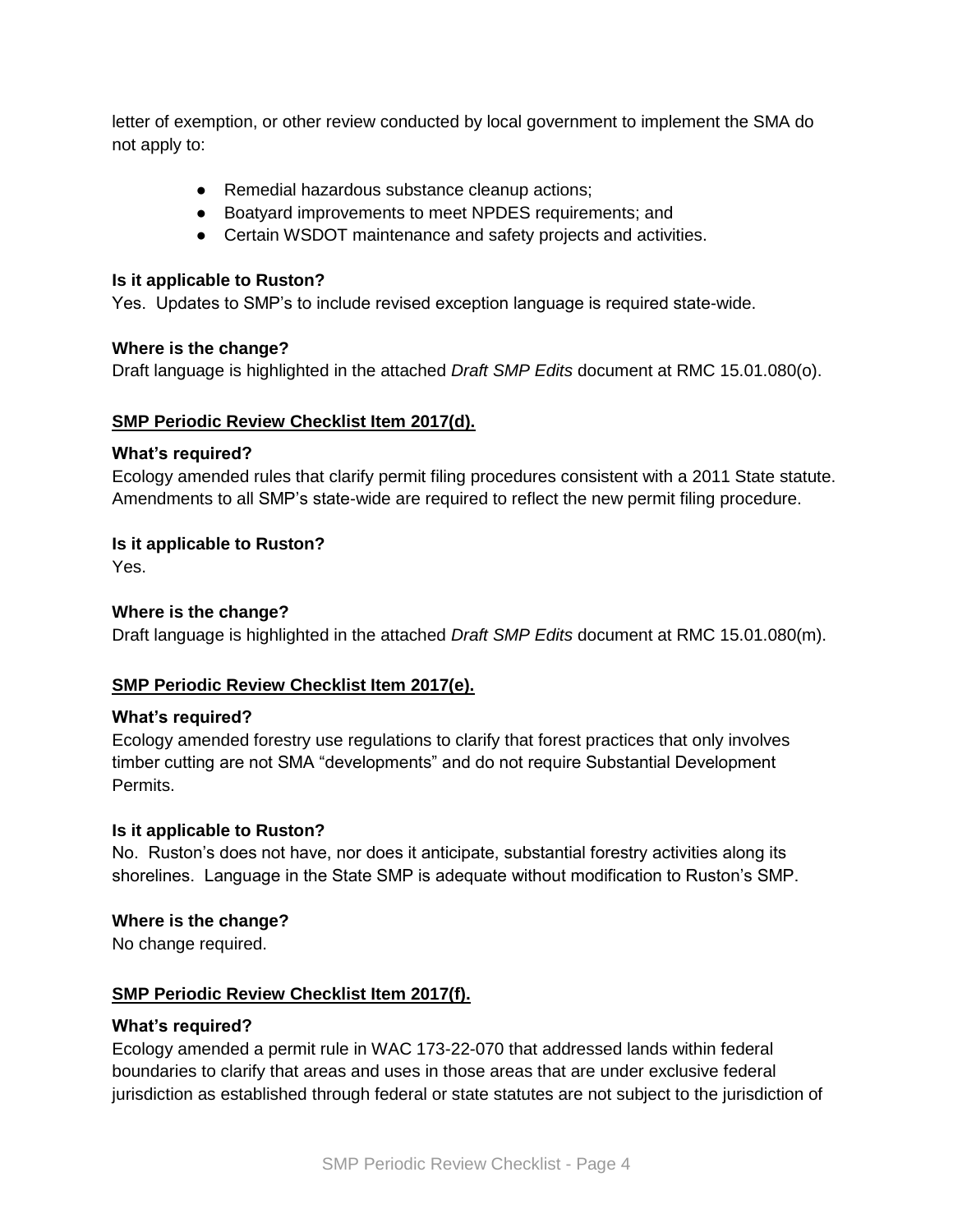the SMA. Although the ASARCO Superfund cleanup site is within federal jurisdiction while cleanup is ongoing, according to a discussion with Ecology staff, the site is not permanently under federal jurisdiction and therefore is not subject to this change.

# **Is it applicable to Ruston?**

No. Ecology staff have determined that the ASARCO Superfund site does not fall within their definition of "lands within federal boundaries".

# **Where is the change?**

No change required.

# **SMP Periodic Review Checklist Item 2017(g).**

# **What's required?**

Ecology clarified "default" provisions for nonconforming uses and development. Ruston's existing language is similar but will need to be updated.

# **Is it applicable to Ruston?**

Yes.

# **Where is the change?**

Draft language is highlighted in the attached *Draft SMP Edits* document at RMC 15.01.020 (Definitions), and RMC 15.01.080(j), (Nonconforming Use and Development)

# **SMP Periodic Review Checklist Item 2017(h).**

# **What's required?**

Ecology adopted rule amendments to clarify the scope and process for conducting periodic reviews of local SMP's.

# **Is it applicable to Ruston?**

Yes. Ruston's SMP language is similar but in need of updating.

# **Where is the change?**

Draft language is highlighted in the attached *Draft SMP Edits* document at RMC 15.01.090

# **SMP Periodic Review Checklist Item 2017(i).**

# **What's required?**

Ecology adopted Shoreline Management Act (SMA) rule amendments creating an optional SMP amendment process that allows for a shared local/state public comment period. Since the process change affects how cities go about amending their SMP's, the only requirement is that city staff understand the change.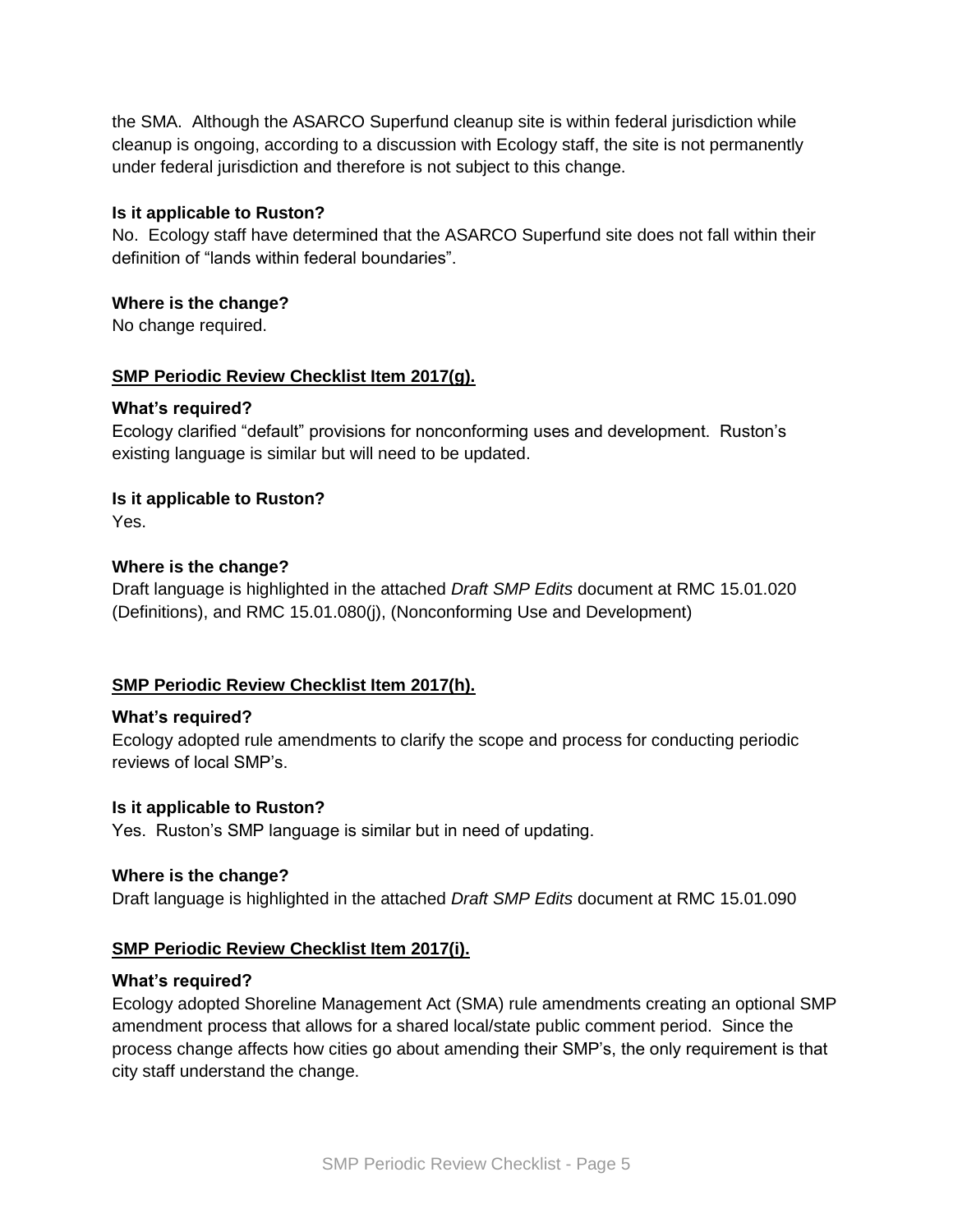#### **Is it applicable to Ruston?**

Yes, it's applicable, but no change is required. Although it was necessary for Ruston's staff to understand the implications of the alternative amendment process described in RCW 173-26- 104, it is not necessary to amend Ruston's SMP.

#### **Where is the change?**

No change required.

### **SMP Periodic Review Checklist Item 2017(j).**

#### **What's required?**

Ecology made a few minor amendments to WAC 173-26-110, the rule that describes what local governments provide to Ecology for final review of SMP amendments. The rule clarifies that submittals may be in digital form, and deleted the requirement to send two paper copies. It clarified that the submittal should include a summary of amendments made in response to public comments. It also clarified that local governments would submit their final periodic review checklist when taking action on the periodic review.

#### **Is it applicable to Ruston?**

Yes, it's applicable, but no change is required. Although it was necessary for Ruston's staff to understand the implications of the new submittal standards, it is not necessary to amend Ruston's SMP.

#### **Where is the change?**

No change required.

# **SMP Periodic Review Checklist Item 2016(a).**

#### **What's required?**

The Legislature created a new shoreline permit exemption for retrofitting existing structures to comply with the Americans with Disabilities Act.

# **Is it applicable to Ruston?**

Yes.

# **Where is the change?**

Draft language is highlighted in the attached *Draft SMP Edits* document at RMC 15.01.080(o)(6)

#### **SMP Periodic Review Checklist Item 2016(b).**

#### **What's required?**

Ecology updated wetlands critical areas guidance including implementation guidance for the 2014 wetlands rating system.

# **Is it applicable to Ruston?**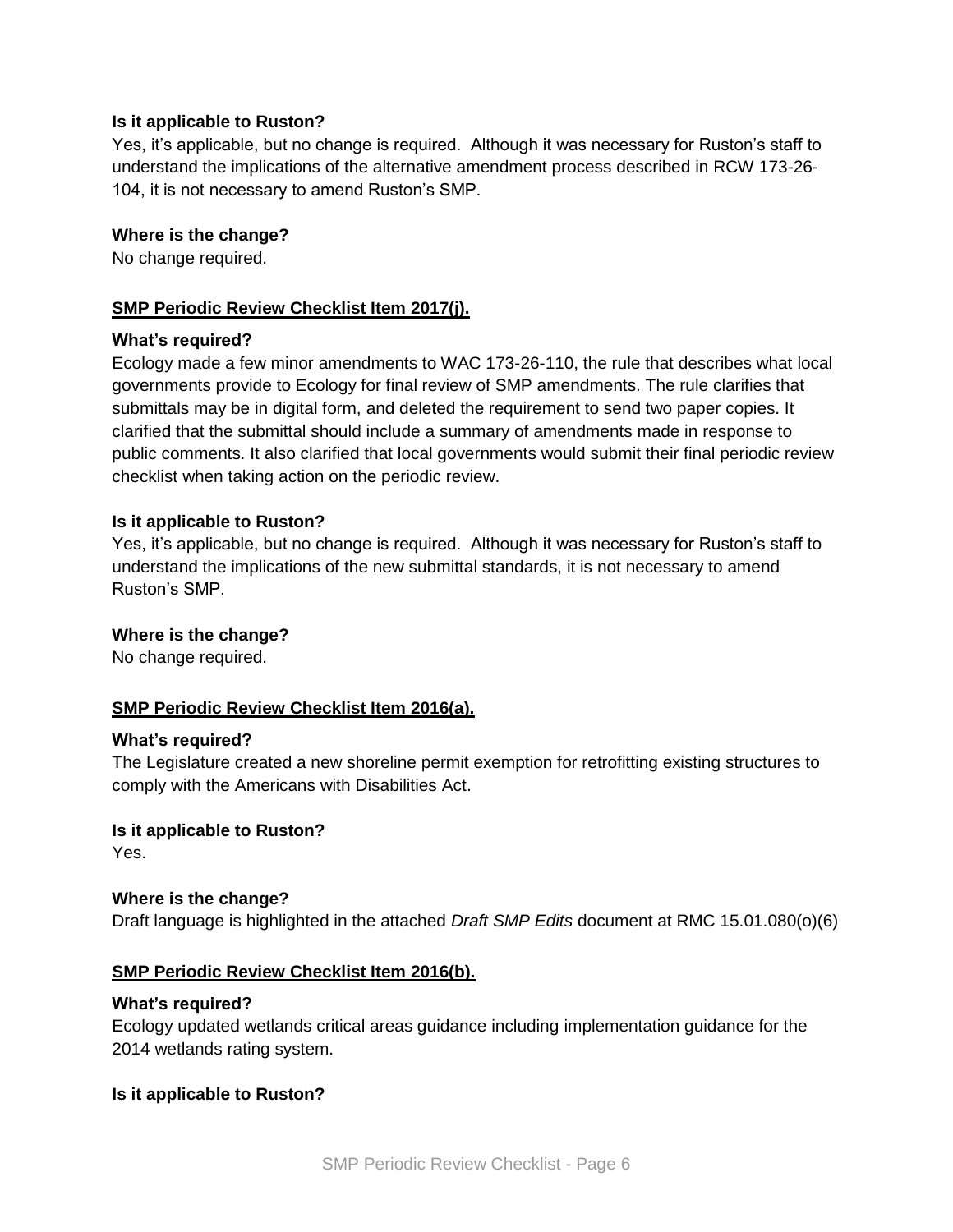Yes, but since Ruston's Critical Areas Ordinance (CAO), (RMC 15.02) already addresses critical areas wetland buffers, amendments to the SMP are not necessary, however, in researching this checklist item it was discovered that the Ruston Zoning Code (RMC 25.01) includes language that should be removed as it is no longer necessary given the specificity of the CAO.

# **Where is the change?**

No change to the SMP is required. However, the zoning code will need to be amended to repeal RMC 25.01.070, (Natural Systems), under a separate code amendment process.

# **SMP Periodic Review Checklist Item 2015(a).**

# **What's required?**

The checklist requires an update to local SMP's to reflect that through amendments to RCW 47.01.485, RCW 90.58.140, and WAC 173-27-125, the Legislature adopted a 90-day target for local review of Washington State Department of Transportation (WSDOT) projects.

# **Is it applicable to Ruston?**

Yes. Ruston's SMP references state codes.

# **Where is the change?**

Draft language is highlighted in the attached *Draft SMP Edits* document at RMC 15.01.080(b)(3)

# **SMP Periodic Review Checklist Item 2014(a).**

# **What's required?**

The checklist requires an update to local SMP's to reflect that the Legislature raised the cost threshold for requiring a Substantial Development Permit (SDP) for replacement docks on lakes and rivers to \$20,000 (from \$10,000).

# **Is it applicable to Ruston?**

No. Ruston's shorelines do not contain lakes or rivers.

# **Where is the change?**

No change required.

# **SMP Periodic Review Checklist Item 2014(b).**

# **What's required?**

The checklist requires an update to local SMP's to reflect that the Legislature created a new definition and policy for floating on-water residences legally established on or before July 1, 2014.

# **Is it applicable to Ruston?**

No. Since Ruston has no existing floating homes, this checklist item is not applicable.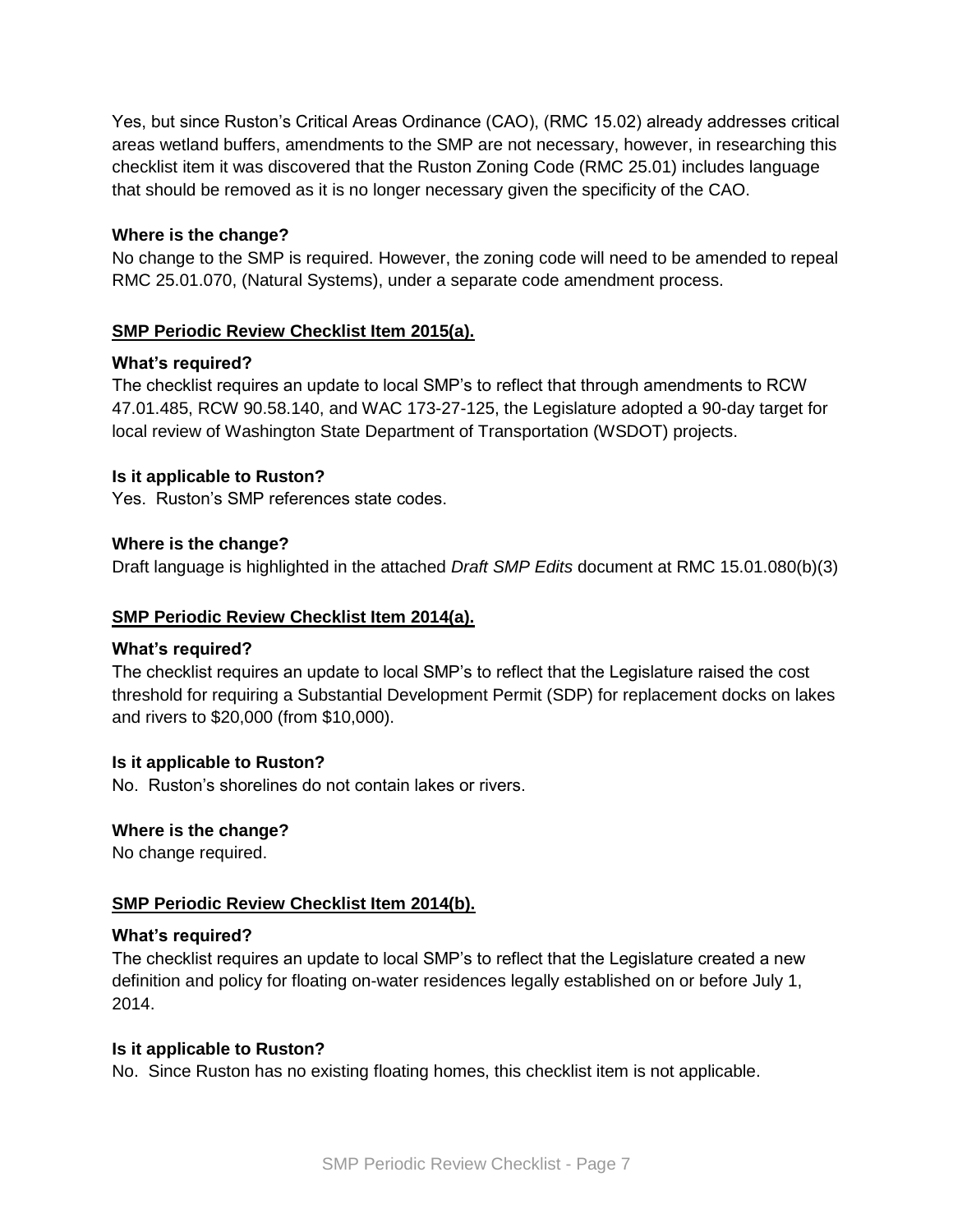# **Where is the change?**

No change required.

#### **SMP Periodic Review Checklist Item 2012(a).**

#### **What's required?**

The checklist requires jurisdictions to consider an update to local SMP's to reflect that the Legislature amended the Shoreline Management Act (SMA) to clarify SMP appeal procedures.

#### **Is it applicable to Ruston?**

No. Since Ruston's SMP does not provide for specific appeal procedures and instead relies on the language in State codes, there is no need to include new language. Rather, Ruston staff must be aware that the change to the State codes has occurred and is applicable.

#### **Where is the change?**

No change required.

# **SMP Periodic Review Checklist Item 2011(a).**

#### **What's required?**

The checklist requires jurisdictions to consider an update to local SMP's to reflect that Ecology adopted a rule requiring that wetlands be delineated in accordance with the approved federal wetland delineation manual.

#### **Is it applicable to Ruston?**

No. Amendment to WAC 173-22-035 is noted, however, since Ruston's shoreline jurisdiction does not include any critical areas, (because it is entirely within the ASARCO Superfund cleanup site), this checklist item is not applicable. Wetland delineation throughout the entire city will continue to be regulated consistent with Ruston's existing Critical Areas Ordinance (CAO).

#### **Where is the change?**

No change required.

# **SMP Periodic Review Checklist Item 2011(b).**

#### **What's required?**

The checklist requires jurisdictions to consider an update to local SMP's to reflect that Ecology adopted extensive new rules for new commercial geoduck aquaculture.

#### **Is it applicable to Ruston?**

No. Aquaculture is a prohibited use in Ruston's SMP, so updates to geoduck aquaculture are not applicable.

# **Where is the change?**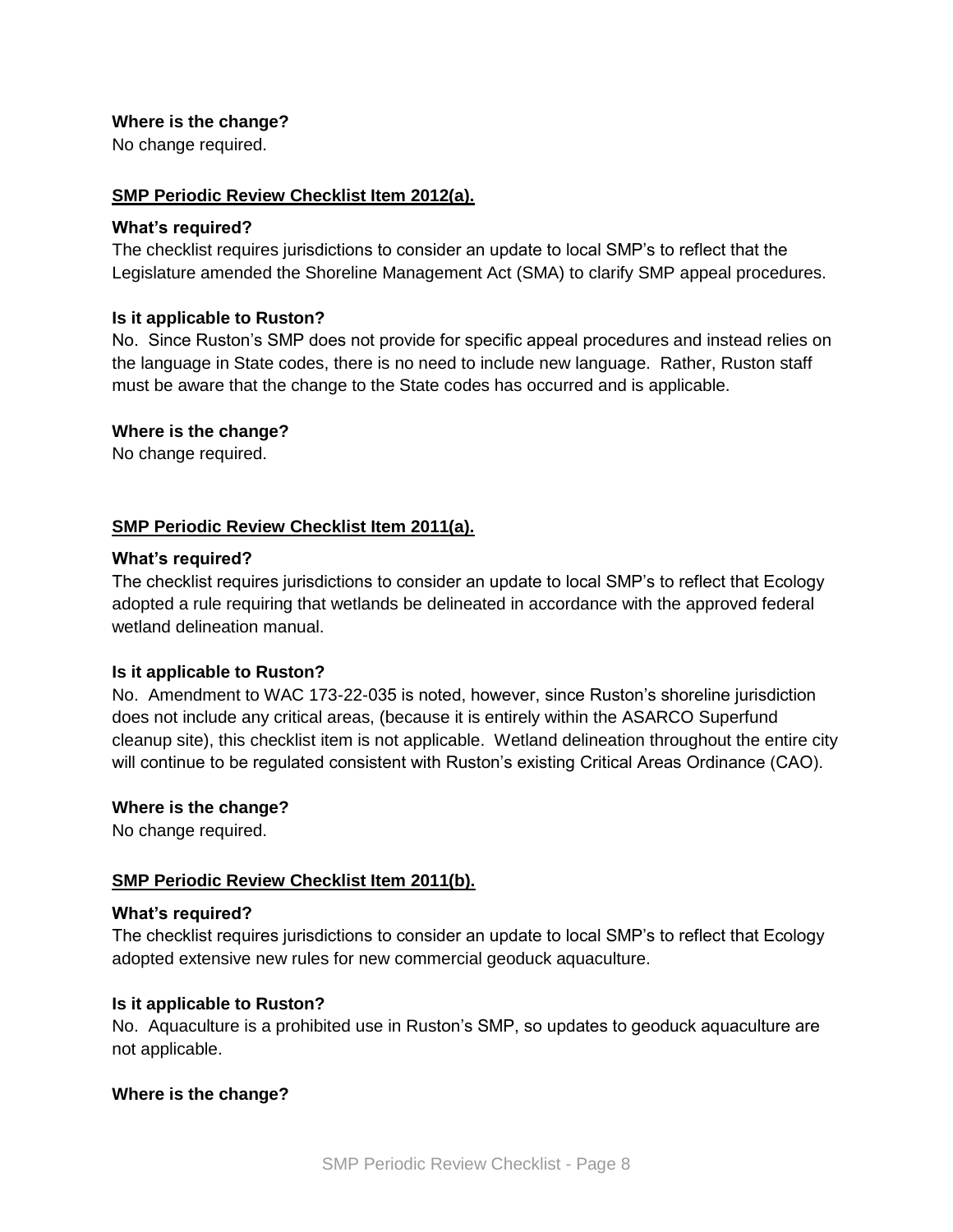No change required.

### **SMP Periodic Review Checklist Item 2011(c).**

#### **What's required?**

The checklist requires jurisdictions to consider an update to local SMP's to reflect that the Legislature created a new definition and policy for floating homes permitted or legally established prior to January 1, 2011.

#### **Is it applicable to Ruston?**

No. Since Ruston has no existing floating homes, this checklist item is not applicable.

#### **Where is the change?**

No change required.

#### **SMP Periodic Review Checklist Item 2011(d).**

#### **What's required?**

The checklist requires jurisdictions to consider an update to local SMP's to reflect that the Legislature authorized a new option to classify existing structures as conforming.

#### **Is it applicable to Ruston?**

No. Since all existing structures were removed in the early phases of the ASARCO Superfund site cleanup process, there is no need to amend Ruston's SMP to address them.

#### **Where is the change?**

No change required.

# **SMP Periodic Review Checklist Item 2010(a).**

#### **What's required?**

The checklist requires jurisdictions to be aware of an update to State regulations that adopted Growth Management Act - Shoreline Management Act clarifications concerning critical areas found in RCW 90.58.610, RCW 36.70A.480 and WAC 173-26-221(2)(a).

#### **Is it applicable to Ruston?**

Yes, although it was necessary for Ruston's staff to understand the implications of the change, it is not necessary to amend Ruston's SMP, (in part because Ruston has adopted a CAO, but also because Ruston's shorelines do not include any critical areas).

#### **Where is the change?**

No change required.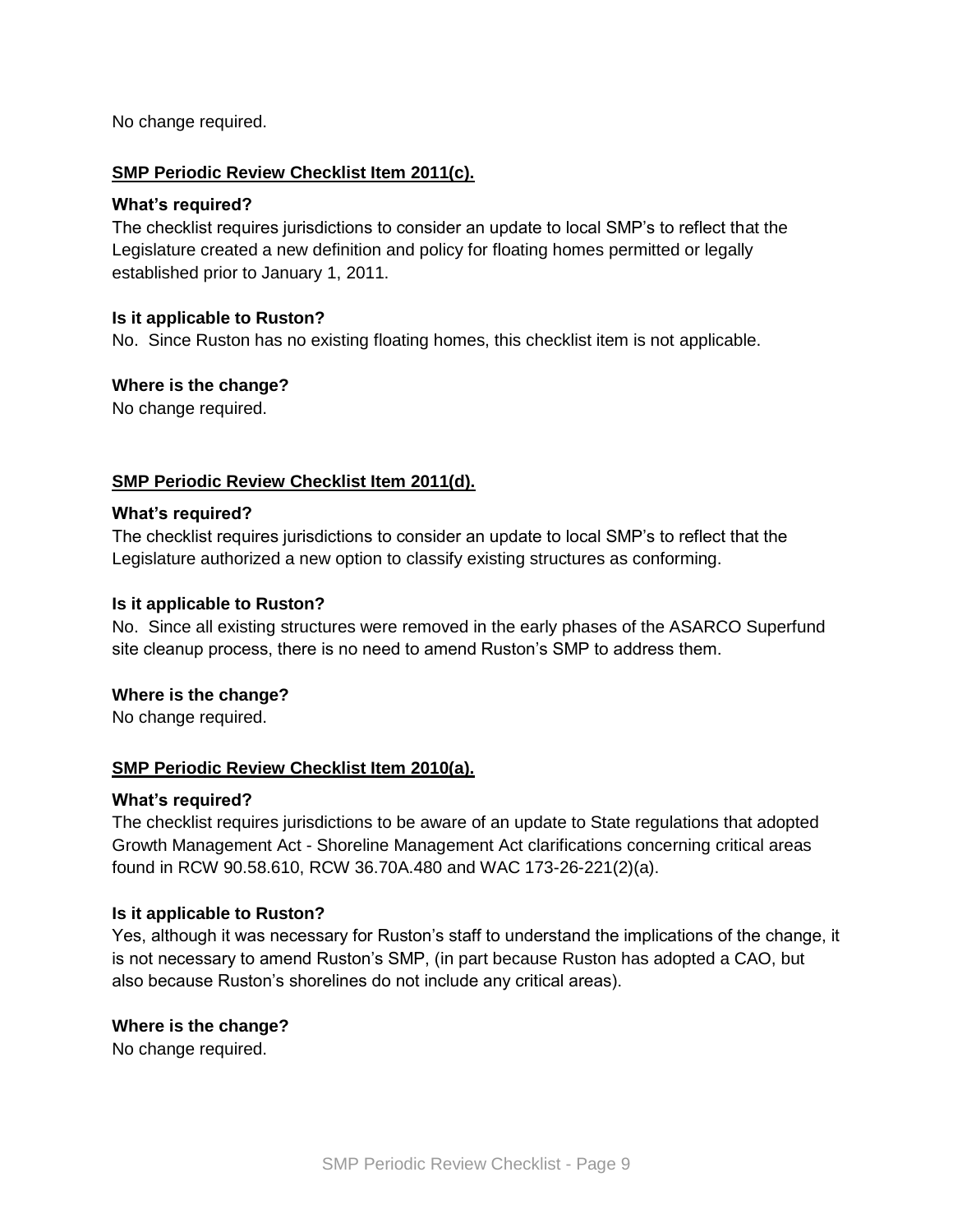# **SMP Periodic Review Checklist Item 2009(a).**

# **What's required?**

The checklist requires jurisdictions to consider an update to local SMP's to reflect that the Legislature created new "relief" procedures for instances in which a shoreline restoration project with an Urban Growth Area (UGA) boundary creates a shift in the Ordinary High Water Mark.

# **Is it applicable to Ruston?**

No. Ruston does not have a UGA, so updates specific to them are not applicable.

# **Where is the change?**

No change required.

# **SMP Periodic Review Checklist Item 2009(b).**

# **What's required?**

The checklist requires jurisdictions to consider an update to local SMP's to reflect that Ecology adopted a rule for certifying wetland mitigation banks.

# **Is it applicable to Ruston?**

No. There are no wetland critical areas within Ruston's shoreline. Further, mitigation banking is already adopted as a method of innovative mitigation in Ruston's CAO for use city-wide.

# **Where is the change?**

No change required.

# **SMP Periodic Review Checklist Item 2009(c).**

#### **What's required?**

The checklist requires jurisdictions to consider an update to local SMP's to reflect that the Legislature added moratoria authority and procedures to the Shoreline Management Act.

#### **Is it applicable to Ruston?**

Yes.

# **Where is the change?**

Draft language is highlighted in the attached *Draft SMP Edits* document at RMC 15.01.100

# **SMP Periodic Review Checklist Item 2007(a).**

#### **What's required?**

The checklist requires updating the definition of "floodway."

# **Is it applicable to Ruston?**

Yes.